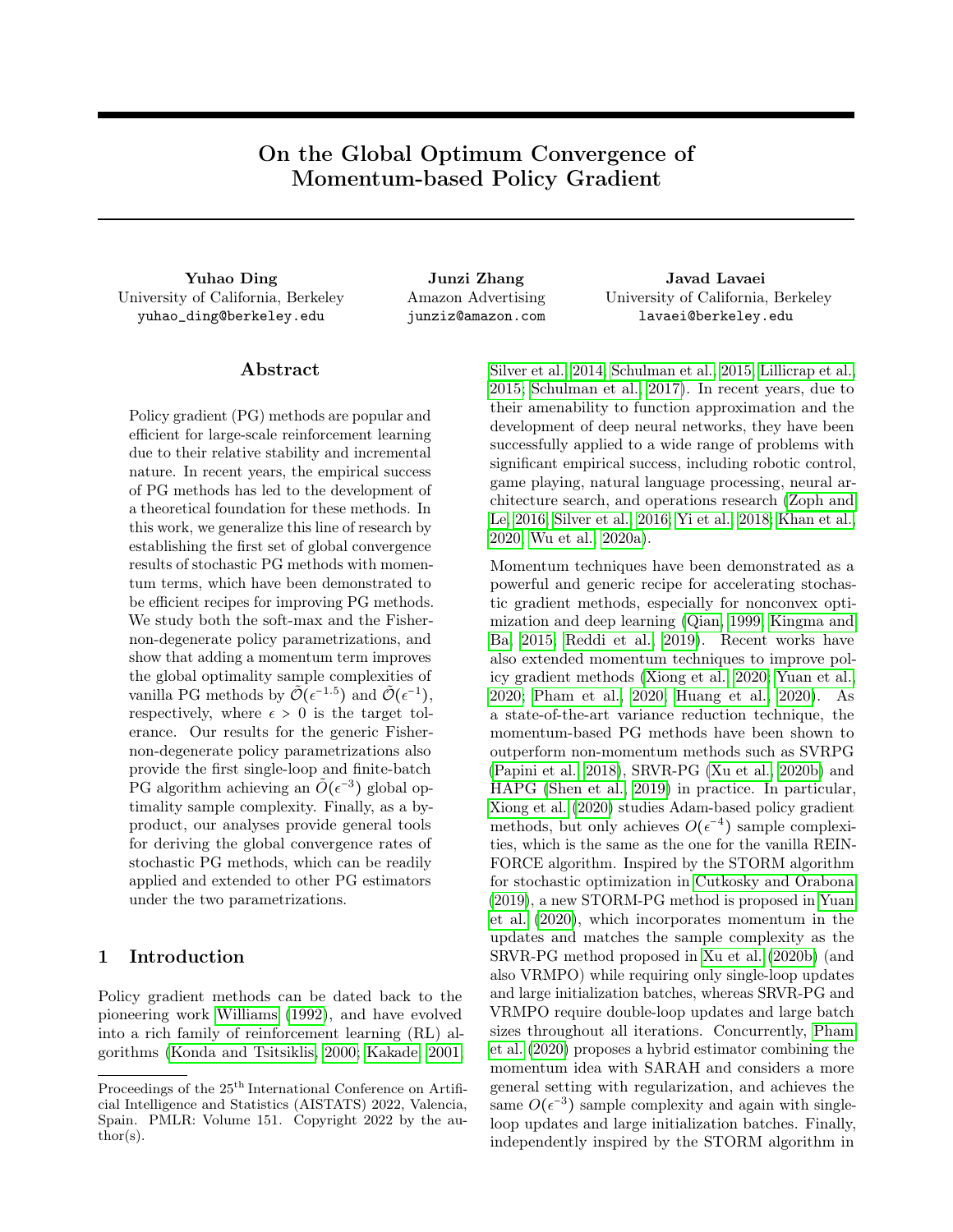[Cutkosky and Orabona](#page-8-6) [\(2019\)](#page-8-6), [Huang et al.](#page-8-5) [\(2020\)](#page-8-5) proposes a class of momentum-based policy gradient algorithms with adaptive time-steps, single-loop updates and small batch sizes, which match the sample complexity as in [Xu et al.](#page-10-3) [\(2020b\)](#page-10-3). However, all the above sample complexity results for momentum-based policy gradient methods only apply to convergence to a first-order stationary point, which may have an arbitrarily poor performance. The global optimality sample complexity of momentum-based stochastic PG methods remains an open question.

Inspired by recent advances in the global optimum convergence theory of PG methods [\(Agarwal et al.,](#page-8-7) [2019;](#page-8-7) [Zhang et al., 2021a,](#page-10-4)[b;](#page-10-5) [Liu et al., 2020\)](#page-9-12), we address the aforementioned problem in this paper. We focus on the study of STORM-based PG method introduced in [Huang et al.](#page-8-5) [\(2020\)](#page-8-5) due to its sample efficiency and the simplicity of the algorithm, and provide the first global optimum convergence results for the momentum-based PG. We summarize our detailed contributions below.

- For the soft-max policy parameterization, we show that adding momentum terms improves the existing global optimality sample complexity bounds of PG in [Zhang et al.](#page-10-4) [\(2021a\)](#page-10-4) by  $\tilde{\mathcal{O}}(\epsilon^{-1.5})$ .
- For the generic Fisher-non-degenerate policy parametrization, we show that adding momentum terms improves the existing sample complexity bounds of PG in [Liu et al.](#page-9-12) [\(2020\)](#page-9-12) by  $\tilde{\mathcal{O}}(\epsilon^{-1})$  and matches the sample complexity bounds of SRVR-PG in [Liu et al.](#page-9-12) [\(2020\)](#page-9-12). Our result is the first single-loop and finite-batch policy gradient algorithm achieving  $\tilde{O}(\epsilon^{-3})$  global optimality sample complexity.
- As a by-product, our analyses also summarize general tools (cf. Lemmas [4.2](#page-5-0) and [4.7\)](#page-7-0) for deriving global optimality sample complexities of stochastic policy gradient methods with soft-max and Fisher-non-degenerate policies, which can be easily applied and extended to different policy gradient estimators under these parametrizations.

Comparisons with the existing global optimum convergence results of policy gradient methods can be found in Table [1.](#page-0-0) Due to space restrictions, we provide a more detailed literature review and introduce the notations in Sections [6](#page-11-0) and [7](#page-12-0) of the appendix.

# 2 Preliminaries

#### 2.1 Reinforcement learning

Reinforcement learning is generally modeled as a discounted Markov decision process (MDP) defined by a tuple  $(S, \mathcal{A}, \mathbb{P}, r, \gamma)$ , where S and A denote the finite state and action spaces,  $\mathbb{P}(s'|s,a)$  is the probability that the agent transits from the state  $s$  to the state  $s'$ under the action  $a \in \mathcal{A}$ .  $r(s, a)$  is the reward function, i.e., the agent obtains the reward  $r(s_h, a_h)$  after it takes the action  $a_h$  at the state  $s_h$  at time h. We also assume that the reward is bounded, i.e.,  $r(s, a) : S \times A \rightarrow [0, 1].$  $\gamma \in (0,1)$  is the discount factor. The policy  $\pi(a|s)$ at the state  $s$  is usually represented by a conditional probability distribution  $\pi_{\theta}(a|s)$  associated with the parameter  $\theta \in \mathbb{R}^d$ , where d is the dimension of the parameter space. Let  $\tau = \{s_0, a_0, s_1, a_1, \ldots\}$  denote the data of a sampled trajectory under policy  $\pi_{\theta}$  with the probability distribution over trajectory as

$$
p(\tau | \theta, \rho) = \rho(s_0) \prod_{h=1}^{\infty} \mathbb{P}(s_{h+1} | s_h, a_h) \pi_{\theta}(a_h | s_h),
$$

where  $\rho \sim \Delta(\mathcal{S})$  is the probability distribution of the initial state  $s_0$ . Here,  $\Delta(\mathcal{X})$  denotes the probability simplex over a finite set  $\mathcal X$ . For every policy  $\pi$ , one can define the state-action value function  $Q^{\pi} : \mathcal{S} \times \mathcal{A} \to \mathbb{R}$ as

$$
Q^{\pi}(s, a) \coloneqq \mathbb{E}_{a_h \sim \pi(\cdot|s_h)} \left( \sum_{h=0}^{\infty} \gamma^h r(s_h, a_h) \middle| s_0 = s, a_0 = a \right).
$$

The state-value function  $V^{\pi} : \mathcal{S} \to \mathbb{R}$  and the advantage function  $A^{\pi}: \mathcal{S} \times \mathcal{A} \to \mathbb{R}$ , under the policy  $\pi$ , can be defined as

$$
V^{\pi}(s) := \mathbb{E}_{a \sim \pi(\cdot|s)}[Q^{\pi}(s, a)],
$$
  

$$
A^{\pi}(s, a) := Q^{\pi}(s, a) - V^{\pi}(s).
$$

Then, the goal is to find an optimal policy in the policy class that maximizes the expected discounted return, namely,

<span id="page-1-0"></span>
$$
\max_{\theta} \quad J_{\rho}(\pi_{\theta}) \coloneqq \mathbb{E}_{s_0 \sim \rho} [V^{\pi_{\theta}}(s_0)]. \tag{1}
$$

For notional convenience, we denote  $J_\rho(\pi_\theta)$  by the shorthand notation  $J_{\rho}(\theta)$  and also let  $\theta^*$  denote a global maximum of  $J_{\rho}(\theta)$ . In practice, a truncated version of the value function is used to approximate the infinite sum of rewards in [\(1\)](#page-1-0). Let

$$
\tau_H = \{s_0, a_0, s_1, \dots, s_{H-1}, a_{H-1}, s_H\}
$$

denote the truncation of the full trajectory  $\tau$  of length H. The truncated version of the value function is defined as

$$
J_{\rho}^H(\theta) \coloneqq \mathbb{E}_{\substack{s_0 \sim \rho, a_h \sim \pi_{\theta}(\cdot | s_h) \\ s_{h+1} \sim \mathbb{P}(\cdot | s_h, a_h)}} \left( \sum_{h=0}^{H-1} \gamma^h r(s_h, a_h) \middle| s_0 \right).
$$

#### 2.2 Discounted state visitation distributions

The discounted state visitation distribution  $d_{s_0}^{\pi}$  of a policy  $\pi$  is defined as

$$
d_{s_0}^{\pi}(s) \coloneqq (1 - \gamma) \sum_{h=0}^{\infty} \gamma^h \mathbb{P}(s_h = s | s_0, \pi),
$$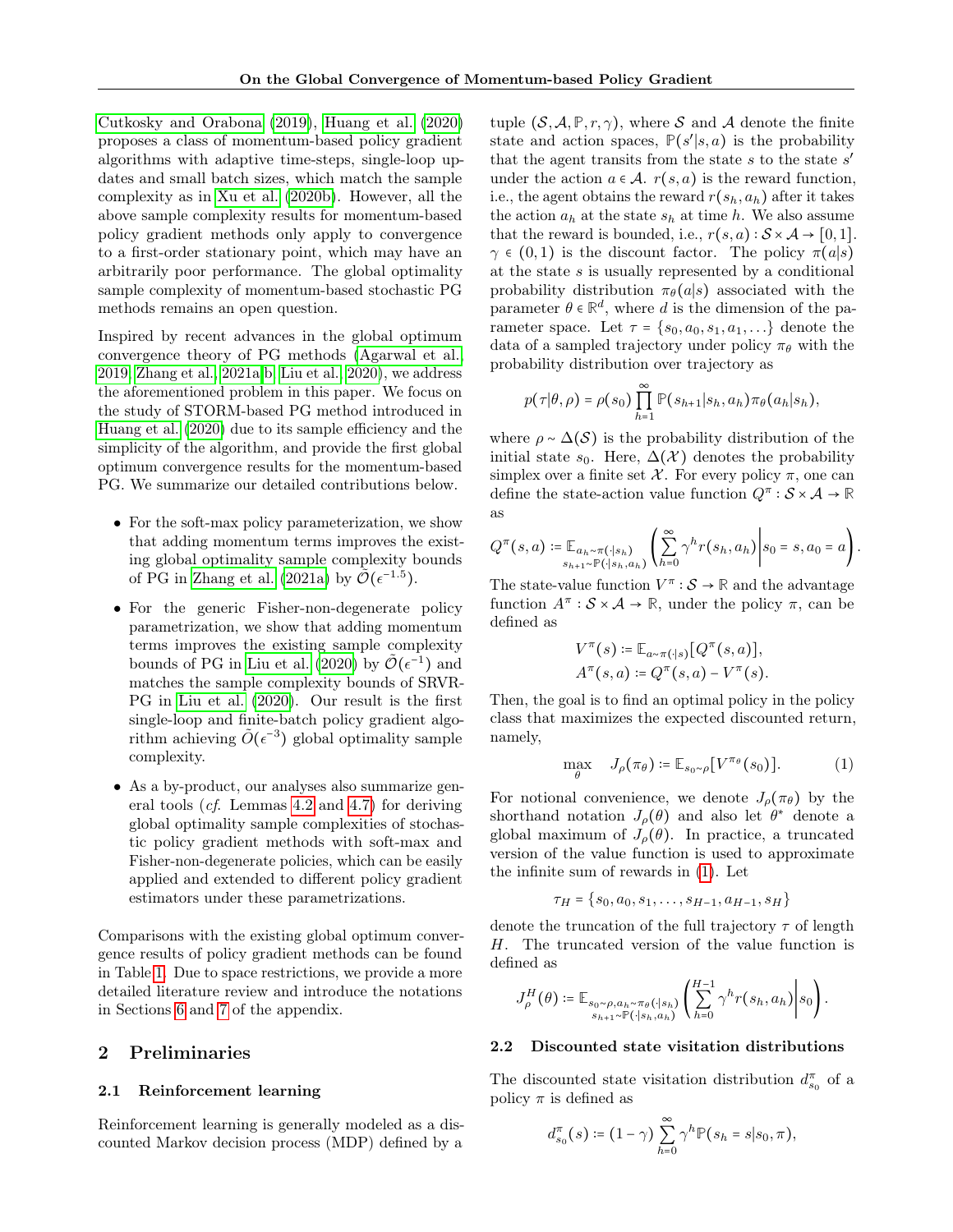Yuhao Ding, Junzi Zhang, Javad Lavaei

| Algorithm                  | Parametrization       | Complexity                   | Single Loop | <b>Finite Batch</b> |
|----------------------------|-----------------------|------------------------------|-------------|---------------------|
| PG (Wang et al., 2019)     | neural                | $\tilde{O}(\epsilon^{-4})$   |             |                     |
| PG (Liu et al., 2020)      | Fisher-non-degenerate | $\tilde{O}(\epsilon^{-4})$   |             |                     |
| PG (Zhang et al., 2021a)   | soft-max              | $\tilde{O}(\epsilon^{-6})$   |             |                     |
| SRVR-PG (Liu et al., 2020) | Fisher-non-degenerate | $\tilde{O}(\epsilon^{-3})$   |             |                     |
| Ours.                      | Fisher-non-degenerate | $\tilde{O}(\epsilon^{-3})$   |             |                     |
| Ours                       | soft-max              | $\tilde{O}(\epsilon^{-4.5})$ |             |                     |

Table 1: We summarize comparisons with the existing global optimum convergence results for policy gradient methods. The (sample) complexity is defined as the number of trajectories needed to reach the global suboptimality gap  $\epsilon > 0$  plus some inherent function approximation error (if any), and we ignore logarithmic terms. Note that "single loop" only refers to the policy update step, and does not refer to the policy evaluation part (for actor-critic versions of PG).

where  $\mathbb{P}(s_h = s | s_0, \pi)$  is the state visitation probability that  $s_h$  is equal to s under the policy  $\pi$  starting from the state  $s_0$ . Then, the discounted state visitation distribution under the initial distribution  $\rho$  is defined as  $d_{\rho}^{\pi}(s) \coloneqq \mathbb{E}_{s_0 \sim \rho}[d_{s_0}^{\pi}(s)].$  Furthermore, the state-action visitation distribution induced by  $\pi$  and the initial state distribution  $\rho$  is defined as  $v_{\rho}^{\pi}(s, a) \coloneqq d_{\rho}^{\pi}(s) \pi(a|s),$ which can also be written as

$$
v_{\rho}^{\pi}(s,a) \coloneqq (1-\gamma) \mathbb{E}_{s_0 \sim \rho} \sum_{h=0}^{\infty} \gamma^h \mathbb{P}(s_h = s, a_h = a | s_0, \pi),
$$

where  $\mathbb{P}(s_h = s, a_h = a | s_0, \pi)$  is the state-action visitation probability that  $s_h = s$  and  $a_h = a$  under  $\pi$  starting from the state  $s_0$ .

#### 2.3 Policy parameterization

In this work, we consider the following two different policy classes:

Soft-max parameterization. For an unconstrained parameter  $\theta \in \mathbb{R}^{|\mathcal{S}||\mathcal{A}|}$ , the policy  $\pi_{\theta}(a|s)$  is chosen to be

$$
\frac{\exp(\theta_{s,a})}{\sum_{a' \in \mathcal{A}} \exp(\theta_{s,a'})}
$$

.

The soft-max parameterization is generally used for Markov Decision Processes (MDPs) with finite state and action spaces. It is complete in the sense that every stochastic policy can be represented by this class.

<span id="page-2-0"></span>Fisher-non-degenerate parameterization. We study the general policy class that satisfies Assumption [2.1](#page-2-0) given below:

**Assumption 2.1** For all  $\theta \in \mathbb{R}^d$ , there exists some constant  $\mu_F > 0$  such that the Fisher information matrix  $F_{\rho}(\theta)$  induced by the policy  $\pi_{\theta}$  and the initial state distribution ρ satisfies

$$
F_{\rho}(\theta) = \mathbb{E}_{(s,a)\sim v_{\rho}^{\pi_{\theta}}}[\nabla \log \pi_{\theta}(a|s) \nabla \log \pi_{\theta}(a|s)^{\top}] \geq \mu_{F} \cdot I_{d}.
$$

Assumption [2.1,](#page-2-0) which is also used in [Liu et al.](#page-9-12) [\(2020\)](#page-9-12), essentially states that  $F_{\rho}(\theta)$  is well-behaved as a preconditioner in the natural PG update [\(Kakade and](#page-8-8) [Langford, 2002\)](#page-8-8). It is shown in [Liu et al.](#page-9-12) [\(2020\)](#page-9-12) that the positive definiteness of  $F_{\rho}(\theta)$  in Assumption [2.1](#page-2-0) can be satisfied by certain Gaussian policies, where  $\pi_{\theta}(\cdot|s) = \mathcal{N}(\mu_{\theta}(s), \Sigma)$  with the parametrized mean function  $\mu_{\theta}(s)$  and the fixed covariance matrix  $\Sigma > 0$ , provided that the Jacobian of  $\mu_{\theta}(s)$  is full-row rank for all  $\theta \in \mathbb{R}^d$ . In addition, Assumption [2.1](#page-2-0) holds more generally for every full-rank exponential family paramertrization with their mean parameterized by  $\mu_{\theta}(s)$  if  $\mu_{\theta}(s)$  is full-row rank for all  $\theta \in \mathbb{R}^d$ . We refer the reader to Section [8](#page-12-1) of appendix for more discussions.

It is worth noting that Assumption [2.1](#page-2-0) is not satisfied by the soft-max parameterization when  $\pi_{\theta}$  approaches a deterministic policy, which means that the two policy parameterizations to be studied here do not overlap.

# 3 Trajectory-based policy gradient estimator

The policy gradient method [\(Sutton and Barto, 2018\)](#page-9-14) is one of the standard ways to solve the optimization problem [\(1\)](#page-1-0). Since the distribution  $p(\tau | \theta)$  is unknown,  $\nabla J_{\rho}(\theta)$  needs to be estimated from samples. Then, a stochastic PG ascent update with the exploratory initial distribution  $\rho$  at time step t is given as

<span id="page-2-1"></span>
$$
\theta_{t+1} = \theta_t + \frac{\eta_t}{B} \sum_{i=1}^{B} u_{t,i},
$$
\n(2)

where  $\eta_t > 0$  is the learning rate, B is the batch size of trajectories, and  $u_{t,i}$  can be any PG estimator of  $\nabla J_{\rho}(\theta_t)$ . If the parameterized policy satisfies Assumption [3.1](#page-3-0) to be stated later and the reward function is not dependent on the parameter  $\theta$ , PG estimators can be obtained from a single sampled trajec-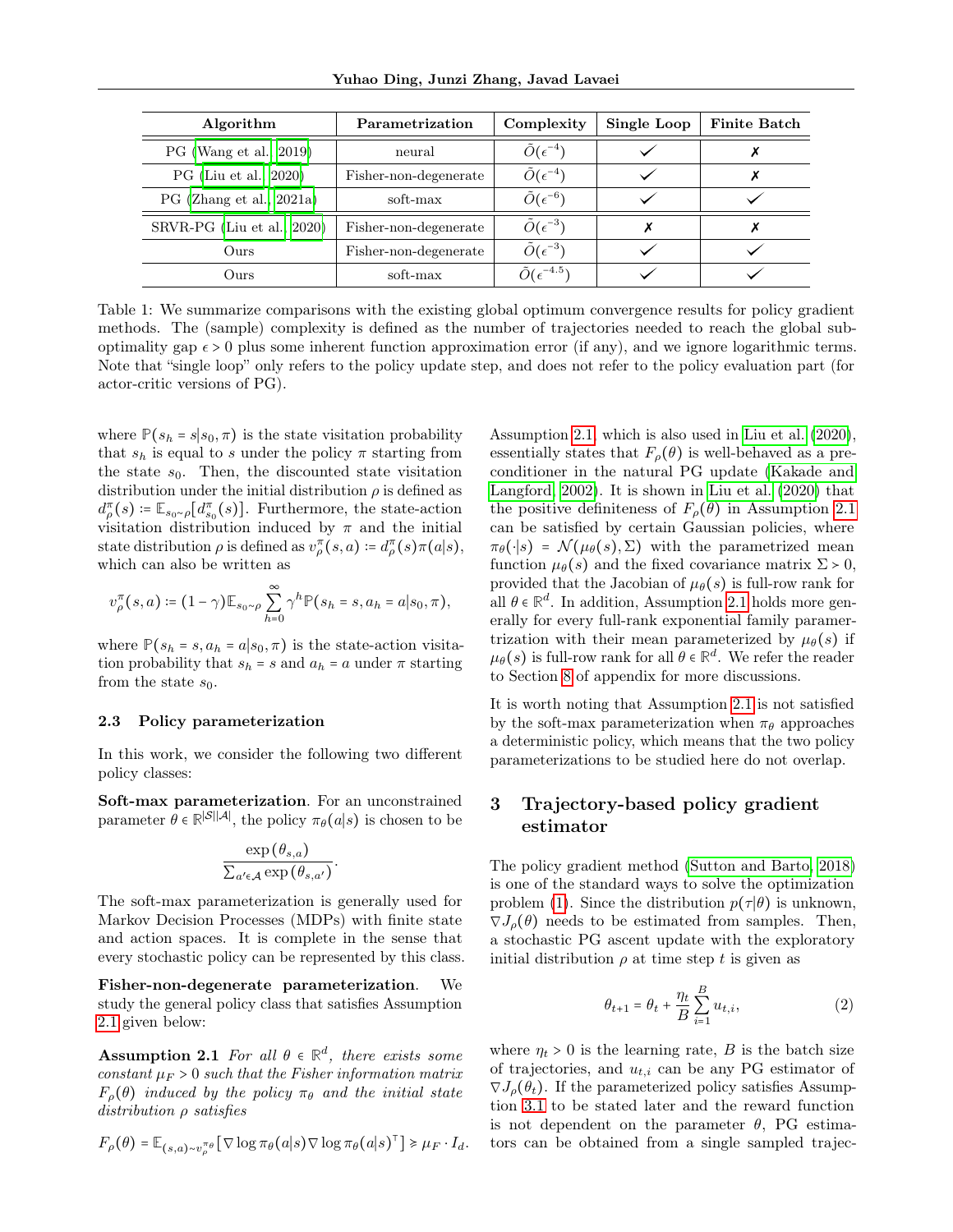tory. These trajectory-based estimators include REIN-FORCE [\(Williams, 1992\)](#page-9-0), PGT [\(Sutton et al., 1999\)](#page-9-15) and GPOMDP [\(Baxter and Bartlett, 2001\)](#page-8-9). Compared with PG estimators based on the state-action visitation measure [\(Agarwal et al., 2019\)](#page-8-7), the trajectory-based PG estimators are often used in practice due to their sample efficiency and amenability to using the importance sampling for variance reduction. In practice, the truncated versions of these trajectory-based PG estimators are used to approximate the infinite sum in the PG estimator. For example, the commonly used truncated REINFORCE with a constant baseline b is given by

$$
g(\tau_H^i|\theta,\rho) = \left(\sum_{h=0}^{H-1} \nabla \log \pi_\theta(a_h^i, s_h^i) \right) \left(\sum_{h=0}^{H-1} \gamma^h r_h(s_h^i, a_h^i) - b\right),
$$

where the superscript  $i$  is the index of the trajectories. The commonly used truncated PGT is given by:

$$
g(\tau^i_H|\theta,\rho)=\sum_{h=0}^{H-1}\sum_{j=h}^{H-1}\nabla \log \pi_\theta(a^i_h,s^i_h)\left(\gamma^j r_j(s^i_j,a^i_j)\right).
$$

The PGT estimator is also equivalent to the popular truncated GPOMDP estimator defined as follows

$$
g(\tau_H^i|\theta,\rho) = \sum_{h=0}^{H-1} \sum_{j=0}^h \nabla \log \pi_\theta(a_j^i, s_j^i) \left(\gamma^h r_h(s_h^i, a_h^i) - b_h\right).
$$
\n(3)

<span id="page-3-0"></span>We first make the following essential assumption for PG estimators.

Assumption 3.1 The gradient and hessian of the function  $\log \pi_{\theta}(a|s)$  are bounded, i.e., there exist constants  $M_g, M_h > 0$  such that  $\|\nabla \log \pi_\theta(a|s)\|_2 \leq M_g$  and  $\left\|\nabla^2 \log \pi_\theta(a|s)\right\|_2 \leq M_h$  for all  $\theta \in \mathbb{R}^d$ .

For the soft-max parameterization, Assumption [3.1](#page-3-0) is satisfied with  $M<sub>g</sub> = 2$  and  $M<sub>h</sub> = 1$  (see Lemma [10.1](#page-14-0) in appendix). Assumption [3.1](#page-3-0) has also been commonly used in the analysis of the policy gradient [\(Papini](#page-9-10) [et al., 2018;](#page-9-10) [Xu et al., 2020b,](#page-10-3)[a;](#page-9-16) [Shen et al., 2019;](#page-9-11) [Liu](#page-9-12) [et al., 2020;](#page-9-12) [Huang et al., 2020\)](#page-8-5) for the more general policy parameterization. Although Assumption [3.1](#page-3-0) is satisfied for soft-max policies and more generally, loglinear policies with bounded feature vectors (cf. Section 6.1.1 in [Agarwal et al.](#page-8-7) [\(2019\)](#page-8-7)), it fails for very common policies such as Gaussian policies. We believe this assumption could be relaxed if the truncated policy gradient is used to guarantee the boundedness of the importance sampling weight [Zhang et al.](#page-10-6) [\(2020b\)](#page-10-6) and we leave it as a future work. Based on Assumption [3.1,](#page-3-0) we provide some useful properties of stochastic policy gradient and the value function.

<span id="page-3-3"></span>Proposition 3.2 For the truncated GPOMDP policy gradient given in [\(3\)](#page-3-1) satisfying Assumptions [3.1,](#page-3-0) the following properties hold for all initial distribution ρ and for all  $\theta \in \mathbb{R}^d$ :

- 1.  $g(\tau_H|\theta,\rho)$  is  $L_q$ -Lipschitz continuous, where  $L_q$  :=  $M_h/(1-\gamma)^2$ .
- 2.  $||g(\tau_H|\theta, \rho)||_2 \leq G$ , where  $G := M_g/(1-\gamma)^2$ .
- 3.  $Var(g(\tau_H|\theta, \rho)) \leq \sigma^2$ , where  $\sigma = G$ .
- 4.  $J_{\rho}(\theta,\rho)$  and  $J_{\rho}^H(\theta)$  are L-smooth, namely,  $\max\{\left\Vert \nabla^2 J_{\rho}(\theta)\right\Vert_2, \left\Vert \nabla^2 J_{\rho}^H(\theta)\right\Vert_2\} \leq L, \text{ where } L :=$  $\frac{2M_g^2}{(1-\gamma)^3} + \frac{M_h}{(1-\gamma)^2}.$
- 5. If the infinite-sum is well-defined, then

$$
g(\tau_H|\theta,\rho) = \sum_{h=0}^{\infty} \sum_{j=h}^{\infty} \nabla \log \pi_{\theta}(a_h, s_h) (\gamma^j r_j(s_j, a_j) - b_j).
$$

is an unbiased estimate of  $\nabla J_{\rho}(\theta)$ . Similarly, the truncated GPOMDP estimate  $g(\tau_H|\theta,\rho)$  given by [\(3\)](#page-3-1) is an unbiased estimate of  $\nabla J^H_\rho(\theta)$ .

$$
6. \|\nabla J_{\rho}^{H}(\theta) - \nabla J_{\rho}(\theta)\|_{2} \le M_{g} \left(\frac{H+1}{1-\gamma} + \frac{\gamma}{(1-\gamma)^{2}}\right) \gamma^{H}.
$$
  
7. 
$$
\max\{\|\nabla J_{\rho}(\theta)\|_{2}, \|\nabla J_{\rho}^{H}(\theta)\|_{2}\} \le G.
$$

<span id="page-3-1"></span>The first two properties are shown in Proposition 4.2 in [Xu et al.](#page-10-3) [\(2020b\)](#page-10-3). The third and forth properties follow from Lemma 4.2 and Lemma 4.3 in [Yuan et al.](#page-10-7) [\(2021\)](#page-10-7), respectively. The last three properties follow directly from Lemma B.1 in [Liu et al.](#page-9-12) [\(2020\)](#page-9-12).

#### 3.1 Momentum-based policy gradient

Due to the high sample complexity of the vanilla PG, many recent works have turned onto variance reduction methods for PG, including the momentum-based policy gradient [\(Huang et al., 2020;](#page-8-5) [Yuan et al., 2020\)](#page-10-2). The momentum-based policy gradient with the batch size of  $B$  and the sampled trajectory of length  $H$  is defined as

<span id="page-3-2"></span>
$$
u_t^H = \frac{\beta_t}{B} \sum_{i=1}^B g(\tau_H^i | \theta_t, \rho) + (1 - \beta_t) \left[ u_{t-1}^H + \frac{1}{B} \sum_{i=1}^B \left( g(\tau_H^i | \theta_t, \rho) - w(\tau_H^i | \theta_{t-1}, \theta_t) g(\tau_H^i | \theta_{t-1}, \rho) \right) \right]
$$
(4)

for all  $t \in \{2, ..., T\}$ , where  $g(\tau_H^i|\theta_t, \rho)$  is the vanilla PG estimator such as [\(3\)](#page-3-1),  $\beta_t \in [0,1]$ , and the importance sampling weight is defined as

$$
w(\tau_H|\theta',\theta) = \frac{p(\tau_H|\theta',\rho)}{p(\tau_H|\theta,\rho)} = \prod_{h=0}^{H-1} \frac{\pi_{\theta'}(a_h|s_t)}{\pi_{\theta}(a_h|s_t)}.
$$
 (5)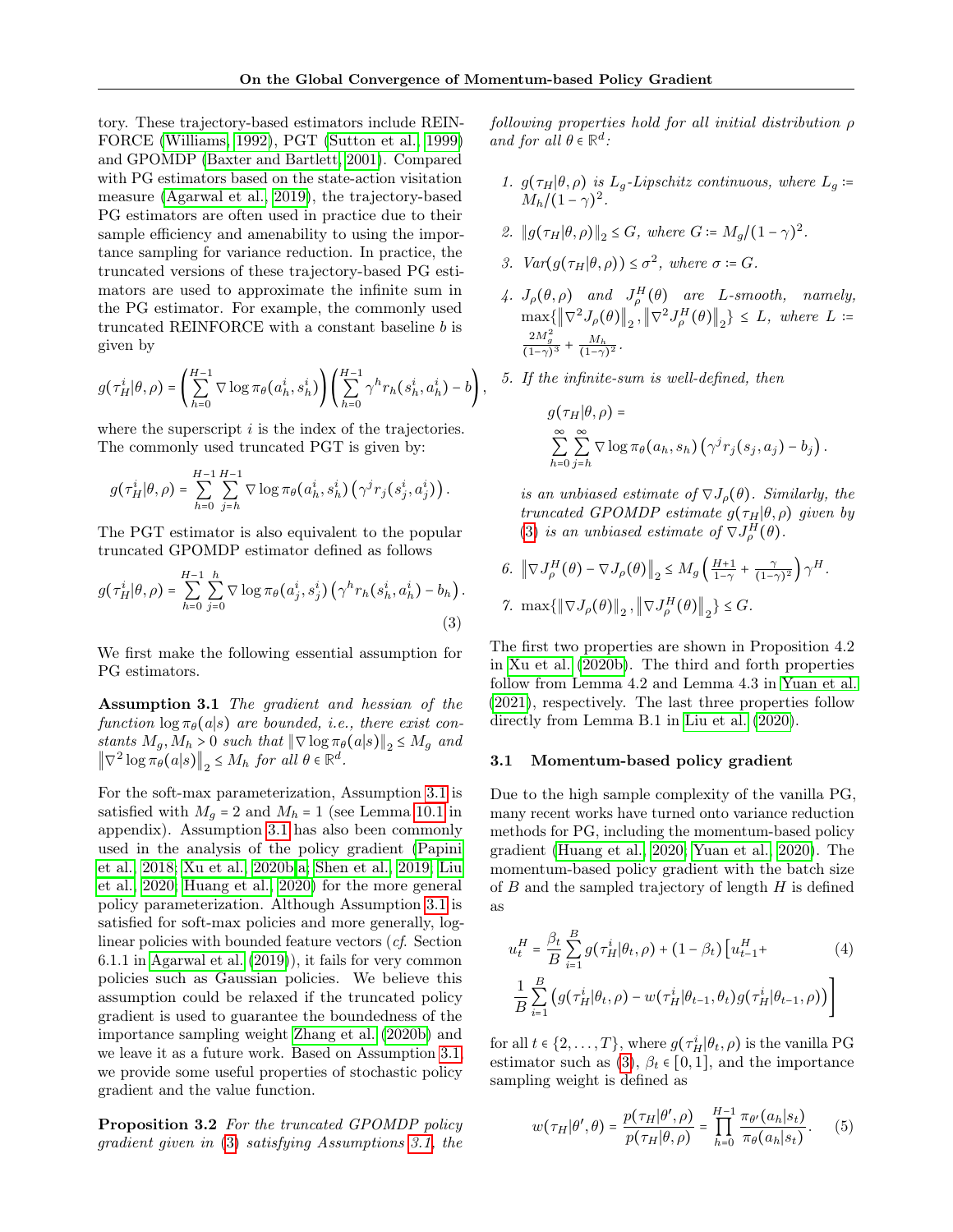This importance sampling weight guarantees that

$$
\mathbb{E}_{\tau_H \sim p(\cdot | \theta, \rho)}[g(\tau_H | \theta, \rho) - w(\tau_H | \theta', \theta) g(\tau_H | \theta', \rho)]
$$
  
=  $\nabla J^H_{\rho}(\theta) - \nabla J^H_{\rho}(\theta').$ 

Then, by carefully choosing  $\eta_t$  and  $\beta_t$ , the accumulated policy gradient estimation error  $u_t^H - \nabla J_\rho^H(\theta_t)$  can be well controlled. To guarantee the convergence of the momentum-based policy gradient, we require the following assumption:

<span id="page-4-0"></span>**Assumption 3.3** For every  $\theta_t$  and  $\theta_{t+1}$  satisfying [\(2\)](#page-2-1), the variance of  $w(\tau_H|\theta_t, \theta_{t+1})$  is bounded, i.e., there exists a constant  $W > 0$  such that  $Var(w(\tau_H | \theta_t, \theta_{t+1})) \leq$ W for all  $\tau_H \sim p(\cdot|\theta_{t+1}, \rho)$ .

Assumption [3.3](#page-4-0) has been commonly used in the analysis of some variance reduced variants of PG [\(Papini et al.,](#page-9-10) [2018;](#page-9-10) [Xu et al., 2020b,](#page-10-3)[a;](#page-9-16) [Shen et al., 2019;](#page-9-11) [Liu et al.,](#page-9-12) [2020;](#page-9-12) [Huang et al., 2020\)](#page-8-5). It is worthwhile to note that the bounded importance sampling weight in Assumption [3.3](#page-4-0) may be violated in practice. A commonly used remedy to make the algorithm more effective is to clip the importance sampling weights [\(Huang et al.,](#page-8-5) [2020\)](#page-8-5). In addition, when  $\pi_{\theta}$  is the soft-max parameterization, the importance sampling weight  $w(\tau_H|\theta_t, \theta_{t+1})$ in Assumption [3.3](#page-4-0) has a bounded variance by using the truncated policy gradient (see Lemma 5.6 in [Zhang](#page-10-5) [et al.](#page-10-5) [\(2021b\)](#page-10-5)).

The key reason that the momentum can improve the convergence rates is that the momentum can help reduce the variance of the estimated stochastic gradient. To build some intuition for this, let  $e_t = u_t^H - \nabla J_\rho^H(\theta_t)$ . It can be verified that  $\mathbb{E}[e_t] = (1 - \beta_t)\mathbb{E}[e_{t-1}]$  and

$$
\mathbb{E}\left[\|e_t\|^2\right] \leq (1-\beta_t)^2 \mathbb{E}\left[\|e_{t-1}\|^2\right] + 2\beta_t^2 \mathbb{E}\left[\|T_1\|^2\right] + 2(1-\beta_t)^2 \mathbb{E}\left[\|T_2\|^2\right],
$$

where

$$
\mathbb{E}[||T_1||^2] = \text{Var}(g(\tau_H|\theta_t)) \le \sigma^2,
$$
  

$$
\mathcal{O}(||T_2||^2) = \mathcal{O}(||\theta_t - \theta_{t-1}||^2) = \mathcal{O}(\eta_t^2 ||u_t||^2).
$$

Then, the variance of the stochastic gradient  $u_t$  can be reduced with the appropriate choices of  $\eta_t$  and  $\beta_t$ .

# 4 Global convergence of momentum-based policy gradient

As mentioned in the previous sections, the global convergence of policy gradient depends on the parameterization of the policy. In this section, we will study the global convergence and the sample complexity of the momentum-based policy gradient for both soft-max parameterization with a log barrier penalty and the more general parameterization satisfying the fisher-nondegenerate assumption.

## <span id="page-4-2"></span>4.1 Soft-max parameterization with log barrier penalty

#### 4.1.1 Preliminary tools

We first study the global convergence of momentumbased policy gradient for the soft-max policy parameter-ization (Algorithm [1\)](#page-4-1), where  $\pi_{\theta}(a|s) = \frac{\exp(\theta_{s,a})}{\sum_{l=1}^{\infty} \exp(\theta_{l})}$  $\sum_{a'\in\mathcal{A}} \exp(\theta_{s,a'})$ for all  $\theta \in \mathbb{R}^{|\mathcal{S}||\mathcal{A}|}$ . Optimization over the soft-max parameterization is problematic since the optimal policy that is usually deterministic—is obtained by letting some parameters grow towards infinity. To prevent the parameters from becoming too large and to ensure adequate exploration, a log-barrier regularization term that penalizes the policy for becoming deterministic is commonly used. The regularized objective is defined as

$$
L_{\lambda,\rho}(\theta) = J_{\rho}(\theta) - \lambda \mathbb{E}_{s \sim \text{Unif}_{\mathcal{S}}} \left[ \text{KL}(\text{Unif}_{\mathcal{A}}, \pi_{\theta}(\cdot | s)) \right]
$$

$$
= J_{\rho}(\theta) + \frac{\lambda}{|\mathcal{A}||\mathcal{S}|} \sum_{s,a} \log \pi_{\theta}(a|s) + \lambda \log |\mathcal{A}|,
$$

where  $KL(p, q) \coloneqq \mathbb{E}_{x \sim p}[-\log q(x)/p(x)]$  and  $Unif_{\mathcal{X}}$  denotes the uniform distribution over a set  $\mathcal{X}.$ 

<span id="page-4-1"></span>Algorithm 1 Momentum-based PG with soft-max parameterization (STORM-PG-S)

- 1: **Inputs**: Iteration  $T$ , horizon  $H$ , batch size  $B$ , initial input  $\theta_1$ , parameters  $\{k, m, c\}$ , initial distribution  $\mu$ ;
- 2: **Outputs**:  $\theta_{\xi}$  chosen uniformly random from  $\{\theta_t\}_{t=1}^T;$
- 3: for  $t = 1, 2, ..., T 1$  do
- 4: Sample B trajectories  $\{\tau_i^H\}_{i=1}^B$  from  $p(\cdot|\theta_t,\mu);$
- 5: if  $t = 1$  then
- 6: Compute  $u_1^H = \frac{1}{B} \sum_{i=1}^B g(\tau^i | \theta_1, \mu);$
- 7: else
- 8: Compute  $u_t^H$  based on [\(4\)](#page-3-2);
- 9: end if
- 10: Compute  $\eta_t = \frac{k}{(m+t)^{1/3}}$ ;
- 11: Update  $\theta_{t+1} = \theta_t + \eta_t \left( u_t^H + \frac{\lambda}{|\mathcal{A}||\mathcal{S}|} \sum_{s,a} \nabla \log \pi_\theta(a|s) \right);$
- 12: Update  $\beta_{t+1} = c\eta_t^2$ ;
- 13: end for

In addition, while we are interested in the value  $J_{\rho}(\theta)$ under the performance measure  $\rho$ , it may be helpful to optimize under the initial distribution  $\mu$ , i.e., the policy gradient is taken with respect to the optimization measure  $\mu$ , where  $\mu$  is usually chosen as an exploratory initial distribution that adequately covers the state distribution of some optimal policy. Then, the notion of the distribution mismatch coefficient is defined below:

**Definition 4.1** Given a policy  $\pi$  and measures  $\rho, \mu \in$  $\Delta(\mathcal{S})$ , the distribution mismatch coefficient of  $\pi$  under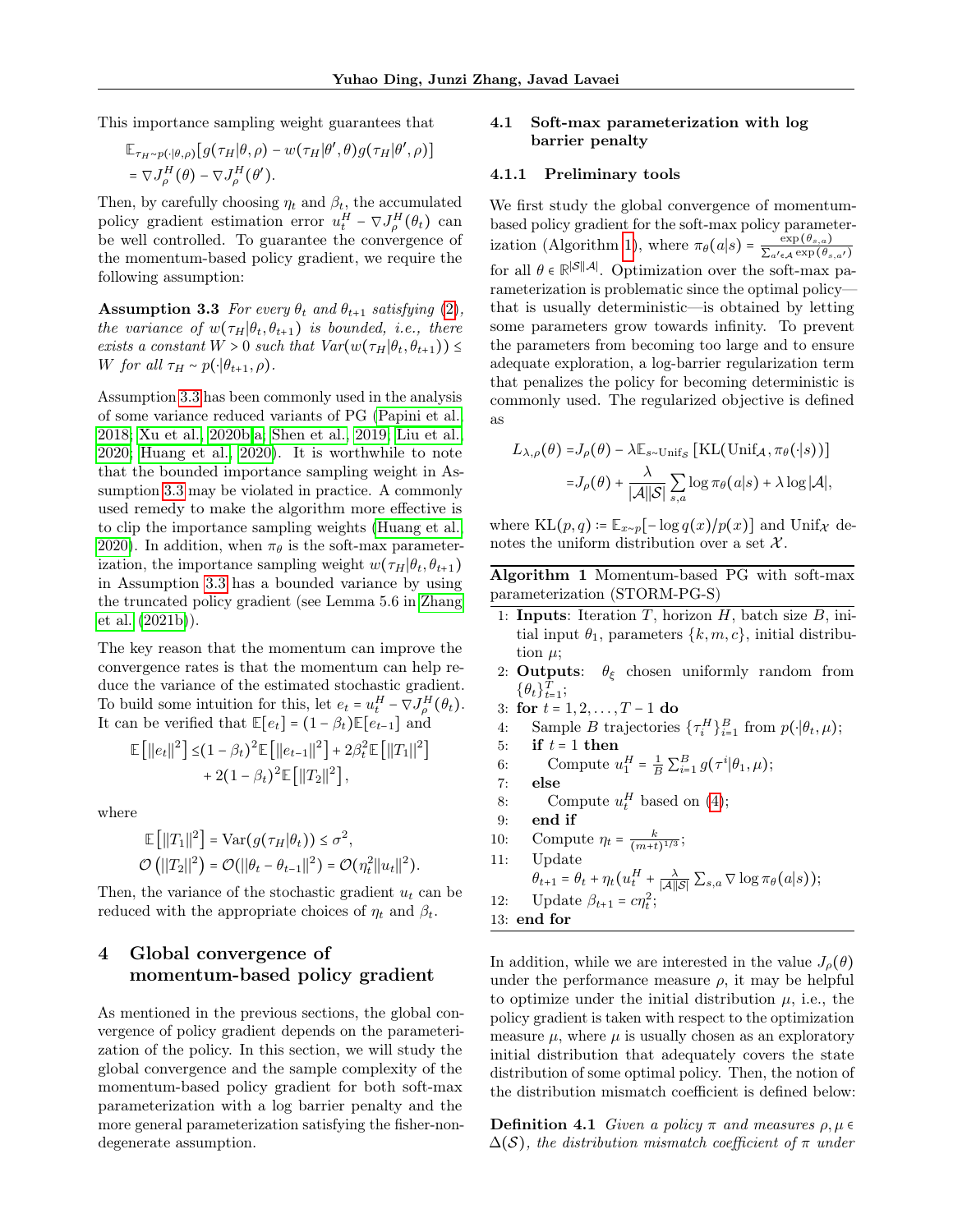p relative to  $\mu$  is defined as  $\left\|\frac{d_{\rho}^{\pi}}{\mu}\right\|_{\infty}$ , where  $\frac{d_{\rho}^{\pi}}{\mu}$  denotes componentwise division.

It is shown in [Agarwal et al.](#page-8-7) [\(2019\)](#page-8-7) that the difficulty of the exploration problem faced by policy gradient algorithms can be captured through this distribution mismatch coefficient.

Although the optimization problem defined above is non-convex in general, Theorem 5.3 in [Agarwal et al.](#page-8-7) [\(2019\)](#page-8-7) has shown that the first-order stationary points of the regularized objective are approximately globally optimal solutions of  $J_{\rho}(\theta)$  when the regularization parameter  $\lambda$  is sufficiently small and the exact PG is available.

<span id="page-5-2"></span>Lemma 4.1 [\(Agarwal et al.](#page-8-7)  $(2019)$ ) Suppose that θ satisfies the inequality  $\|\nabla L_{\lambda,\mu}(\theta)\|$  ≤  $\epsilon_{opt}$  with  $\epsilon_{opt}$  ≤  $\frac{\lambda}{2|\mathcal{S}||\mathcal{A}|}$ . Then, for every initial distribution  $\rho$ , we have:

$$
J_{\rho}(\theta^*) - J_{\rho}(\theta) \leq \frac{2\lambda}{1-\gamma} \left\|\frac{d_{\rho}^{\pi_{\theta^*}}}{\mu}\right\|_{\infty}
$$

.

#### 4.1.2 Theoretical results

Motivated by the above result and the proof idea in [Zhang et al.](#page-10-4) [\(2021a\)](#page-10-4), we can relate the global convergence to the convergence of the first-order stationary points of the regularized objective.

<span id="page-5-0"></span>**Lemma 4.2** Consider a soft-max parameterization  $\pi_{\theta}$ . Given a fixed constant  $\epsilon > 0$ , let  $\lambda = \frac{\epsilon(1-\gamma)}{\|\mathbf{d}^{\pi}\mathbf{e}^*\|}$  $4\left\Vert \frac{d_{\rho}^{\pi}\theta^*}{\mu}\right\Vert_{\infty}$ . For every

initial distribution  $\rho$ , every step-size sequence  $\{\eta_t\}_{t=1}^T$ , and every sequence  $\{\theta_t\}_{t=1}^T$ , we have:

$$
\begin{aligned} &J_{\rho}(\theta^*)-\frac{1}{T}\sum_{t=1}^T\mathbb{E}\left[J_{\rho}(\theta_t)\right]\\ &\leq \left\|\frac{d_{\rho}^{\pi_{\theta^*}}}{\mu}\right\|_{\infty}^2\frac{64|\mathcal{S}|^2|\mathcal{A}|^2\sum_{t=1}^T\eta_t\mathbb{E}\big[\left\|\nabla L_{\lambda,\mu}(\theta_t)\right\|_2^2\big]}{\epsilon^2T\eta_T(1-\gamma)^3}+\frac{\epsilon}{2}. \end{aligned}
$$

It is worth noting that the bound in Lemma [4.2](#page-5-0) is agnostic to the algorithms. To prove Lemma [4.2,](#page-5-0) we first define the following set of "bad" iterates:

$$
I^+=\left\{t\in\{1,\ldots,T\}\Big|\left\|\nabla_{\theta}L_{\lambda,\rho}(\theta_t)\right\|\geq\frac{\lambda}{2|\mathcal{S}||\mathcal{A}|}\right\}.
$$

which counts the number of iterates such that the gradient norms of the KL-regularized objective are large. We then carefully upper-bound the number of iterates in the set  $I^+$  using the accumulated gradient norm. One can show that for every  $\epsilon > 0$  and  $\lambda =$ 

$$
\epsilon (1 - \gamma) / (4 \left\| \frac{d_{\rho}^{\pi_{\theta^*}}}{\mu} \right\|_{\infty}),
$$
 we have that  

$$
J_{\rho}(\theta^*) - J_{\rho}(\theta) \le \frac{\epsilon}{2}, \quad \forall k \in \{0, ..., K\} / I
$$

$$
J_{\rho}(\theta^*) - J_{\rho}(\theta) \le 1 / (1 - \gamma), \quad \forall k \in I^+,
$$

+ ,

where the second inequality is due to the assumption that the rewards are between 0 and 1. Finally, by combining with the first result, we obtain the desired bound. For the details of the proof, we refer the reader to the appendix in Section [10.1.](#page-13-0)

With Lemma [4.2,](#page-5-0) it remains to bound the accumulated stationary convergence of the stochastic policy gradient. Let

$$
L^H_{\lambda,\mu}(\theta_t) \coloneqq J^H_\mu(\theta) + \frac{\lambda}{|\mathcal{A}||\mathcal{S}|} \sum_{s,a} \log \pi_\theta(a|s) + \lambda \log |\mathcal{A}|
$$

be the regularized value function with the truncated horizon  $H$ . By applying the momentum-based PG, we arrive at the following result:

<span id="page-5-1"></span>Lemma 4.3 Under the conditions in Proposition [3.2,](#page-3-3) Lemma [4.2,](#page-5-0) and Assumption [3.3,](#page-4-0) suppose that the sequence  $\{\theta_t\}_{t=1}^T$  is generated by Algorithm [1](#page-4-1) with  $k > 0$ ,  $\lambda > 0, c = \frac{1}{3k^3 L_{\lambda}} + 96b^2, m = \max\{2, (2L_{\lambda}k)^3, (\frac{ck}{2L_{\lambda}})^3\}$ and  $\eta_0 = \frac{k}{m^{1/3}}$ , where  $b^2 = L_g^2 + G^2 C_w^2$ ,  $L_\lambda = L + \lambda$ , and  $C_w = \sqrt{H(2HM_g^2 + M_h)(W+1)}$ . Then, it holds that

$$
\sum_{t=1}^{T} \mathbb{E}\left[\eta_t \left\|\nabla L_{\lambda,\mu}^H(\theta_t)\right\|_2^2\right] \le \Gamma_2 + \frac{\Gamma_1 + \Gamma_3}{B},\tag{6}
$$

where

$$
\Gamma_1 = \frac{c^2 \sigma^2 k^3 \ln (T+2)}{44b^2} + \frac{m^{1/3} \sigma^2}{88b^2 k} + \frac{1}{22} \left( L_{\lambda,\mu}^H(\theta^*) - L_{\lambda,\mu}^H(\theta_1) \right),
$$
  
\n
$$
\Gamma_2 = \frac{48}{11} \left( L_{\lambda,\mu}^H(\theta^*) - L_{\lambda,\mu}^H(\theta_1) \right),
$$
  
\n
$$
\Gamma_3 = \frac{\sigma^2 m^{1/3}}{44b^2 k} + \frac{c^2 \sigma^2 k^3}{22b^2} \ln (2+T).
$$

Lemma [4.3](#page-5-1) shows that  $\sum_{t=1}^{T} \mathbb{E} \left[ \eta_t \left\| \nabla L_{\lambda,\mu}^H(\theta_t) \right\|_2^2 \right]$  $\begin{bmatrix} 2 \end{bmatrix}$  is upper-bounded by a constant up to some logarithmic terms. To prove this result, we first show that  $\mathbb{E}[\eta_t \|\nabla L_{\lambda,\mu}^H(\theta_t)\|_2^2]$  can be bounded by two terms, namely the successive iteration differences  $\mathbb{E}[\eta_t^{-1} \| \theta_t \theta_{t-1}$ ||2] and the policy gradient estimation errors  $\mathbb{E}[\eta_t || u_t^H - \nabla J_\mu^H(\theta_t) ||_2^2]$ . The proof then reduces to bounding each of these two terms. In light of the momentum term and the carefully chosen hyperparameters  $\beta_t$  and  $\eta_t$ , a recursive inequality on the policy gradient estimation errors can be used to make the accumulated policy gradient estimation errors small even with a constant batch size. Finally, the successive iteration differences can be upper-bounded by the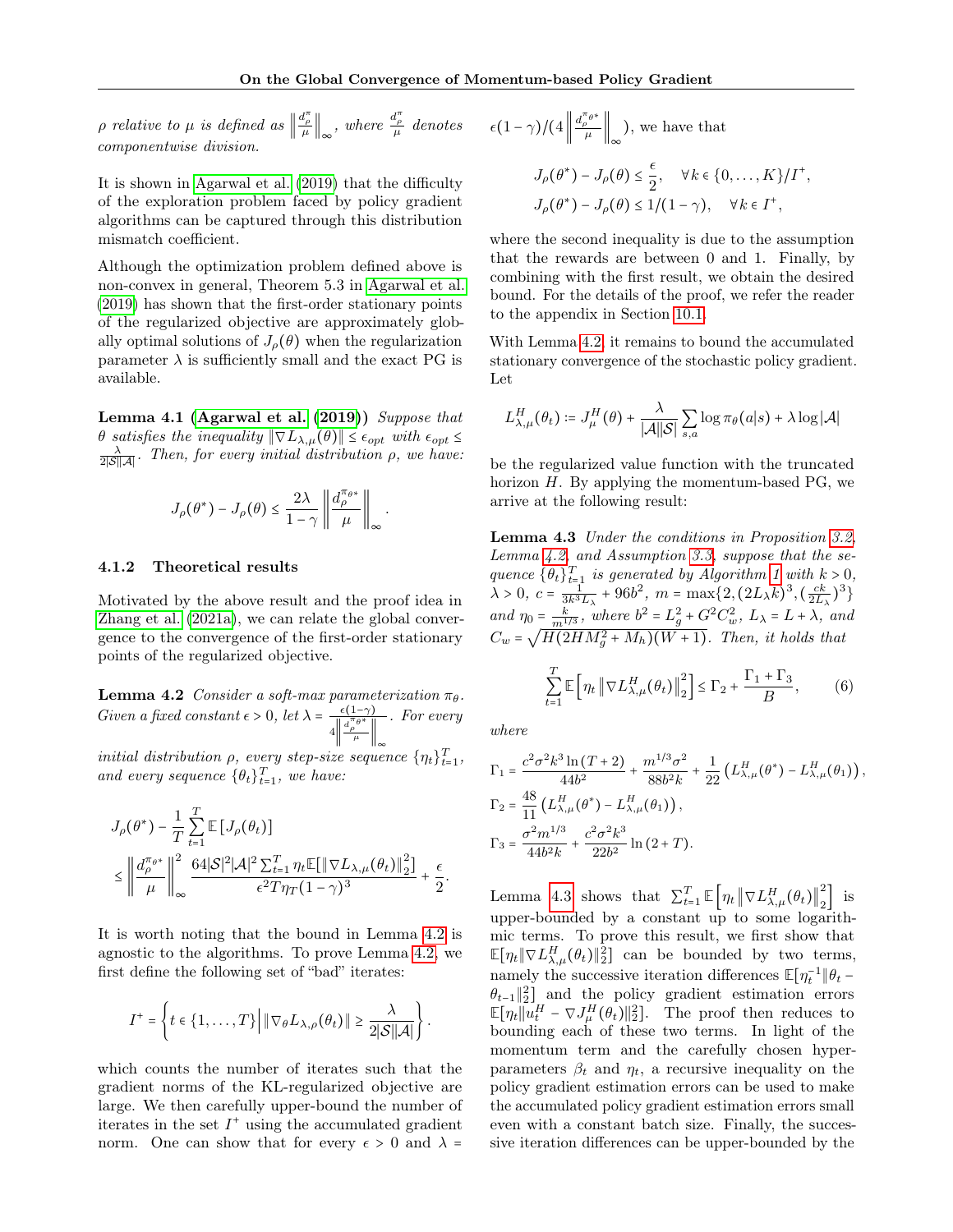smoothness of the regularized value function and the construction of a non-trivial Lyapunov function. We refer the reader to the appendix in Section [10.2](#page-14-1) for the details.

Finally, by combining Lemmas [4.2](#page-5-0) and [4.3,](#page-5-1) and using a sufficiently large horizon  $H$ , we obtain the following global convergence and sample complexity result for Algorithm [1.](#page-4-1)

<span id="page-6-0"></span>Theorem 4.4 Under the conditions of Lemmas [4.2](#page-5-0) and [4.3,](#page-5-1) let  $T = \widetilde{\mathcal{O}} \left( \frac{c_{\infty}^{\frac{3}{2}}}{\frac{9}{2} \left( 1 - \frac{1}{2} \right)} \right)$  $\frac{c_{\infty}^2}{\epsilon^{\frac{9}{2}}(1-\gamma)^{\frac{33}{2}}}+\frac{c_{\infty}W}{\epsilon^3(1-\gamma)^{12}}$ ,  $B = \mathcal{O}(1)$ and  $H = \mathcal{O}\left(\log_{\gamma}\left(\frac{(1-\gamma)\epsilon}{|\mathcal{S}||\mathcal{A}|}\right)\right)$  $\frac{(1-\gamma)\epsilon}{|\mathcal{S}||\mathcal{A}|}\left\|\frac{d_{\rho}^{\pi_{\theta}*}}{\mu}\right\|$ −1  $\bigcup_{\infty}$ , where  $c_{\infty}$  =  $\left\Vert \frac{d_{\rho}^{\pi_{\theta}*}}{\mu}\right\Vert$ 2  $\int_{\infty}$  |S|<sup>2</sup>|A|<sup>2</sup>(1 + W). Then, it holds that

$$
J_{\rho}(\theta^*) - \frac{1}{T} \mathbb{E}\left[\sum_{t=1}^T \left(J_{\rho}(\theta_t)\right)\right] \leq \epsilon.
$$

In total, it requires  $\widetilde{O}(\epsilon^{-4.5})$  samples to achieve an  $\epsilon$ -optimal policy.

The detailed proof of Theorem [4.4](#page-6-0) can be found in Section [10.3](#page-18-0) in the appendix.

**Remark 4.5** Theorem  $4.4$  improves the result of Theorem 6 in [Zhang et al.](#page-10-4) [\(2021a\)](#page-10-4) from the sample complexity of  $\widetilde{\mathcal{O}}(\epsilon^{-6})$  to  $\widetilde{\mathcal{O}}(\epsilon^{-4.5})$  for the soft-max parameterization with a log barrier penalty while only using a constant number of batch size B.

#### <span id="page-6-4"></span>4.2 Fisher-non-degenerate parameterization

#### 4.2.1 Preliminary tools

We now study the global convergence of momentumbased policy gradient for the general parameterization satisfying the fisher-non-degenerate assumption in Assumption [2.1](#page-2-0) (Algorithm [1\)](#page-4-1). Since this parameterization can be used for general MDPs, it may be restrictive in the sense that it may not contain all stochastic policies and, therefore, may not contain the optimal policy. Thus, there may be some approximation errors. Our analysis will leverage the notion of compatible function approximation in [Sutton et al.](#page-9-15) [\(1999\)](#page-9-15) defined as the regression problem:

$$
\min_{w \in \mathbb{R}^d} \mathbb{E}_{(s,a) \sim v^{\pi_{\theta}}_{\rho}}(A^{\pi_{\theta}}(s,a) - (1-\gamma)w^{\top} \nabla \log \pi_{\theta}(a|s))^2. \tag{7}
$$

<span id="page-6-3"></span>Algorithm 2 Momentum-based PG with Fisher-nondegenerate parameterization (STORM-PG-F)

- 1: Inputs: Iteration  $T$ , Horizon  $H$ , batch size  $B$ , initial input  $\theta_1$ , parameters  $\{k,m,c\}$  and initial distribution  $\rho$ ;
- 2: **Outputs**:  $\theta_{\xi}$  chosen uniformly random from  $\{\theta_t\}_{t=1}^T;$
- 3: for  $t = 1, 2, ..., T 1$  do
- 4: Sample B trajectories  $\{\tau_i^H\}_{i=1}^B$  from  $p(\cdot|\theta_t, \rho);$
- 5: if  $t = 1$  then
- 6: Compute  $u_1^H = \frac{1}{B} \sum_{i=1}^B g(\tau_i^H | \theta_1, \rho);$
- 7: else
- 8: Compute  $u_t^H$  based on [\(4\)](#page-3-2);
- 9: end if
- 10: Compute  $\eta_t = \frac{k}{(m+t)^{1/3}}$ ;
- 11: Update  $\theta_{t+1} = \theta_t + \eta_t u_t^H$ ;
- 12: Update  $\beta_{t+1} = c\eta_t^2$ ;
- 13: end for

The notion of compatible function approximation measures the ability of using the score function  $\nabla$ log  $\pi_{\theta}(a|s)$  as the features to approximate the advantage function  $A^{\pi_\theta}(s, a)$ . It can be seen that  $F_{\rho}(\theta)^{-1} \nabla J_{\rho}(\theta)$  is a minimizer of [\(7\)](#page-6-1), due to the firstorder optimality conditions. Since even the best linear fit using  $\nabla$  log  $\pi_{\theta}(a|s)$  as the features may not perfectly match  $A^{\pi_{\theta}}(s, a)$ , the compatible function approximation error may not be 0 in practice. Following the assumptions in [Liu et al.](#page-9-12) [\(2020\)](#page-9-12) and [Agarwal et al.](#page-8-7) [\(2019\)](#page-8-7), we assume that the policy parameterization  $\pi_{\theta}$  achieves an acceptable function approximation, as measured by the compatible function approximation error under a shifted distribution  $v_{\rho}^{\pi_{\theta^*}}$ .

<span id="page-6-2"></span>**Assumption 4.6** For every  $\theta \in \mathbb{R}^d$ , there exists a constant  $\epsilon_{bias} > 0$  such that the transferred compatible function approximation error satisfies

$$
\mathbb{E}_{(s,a)\sim v_{\rho}^{\pi_{\theta}*}}\left[\left(A^{\pi_{\theta}}(s,a)-(1-\gamma)u^{*\top}\nabla \log \pi_{\theta}(a|s)\right)^{2}\right] \leq \epsilon_{bias},
$$

where  $v_{\rho}^{\pi_{\theta^*}}$  is the state-action distribution induced by an optimal policy  $\pi_{\theta^*}$  that maximizes  $J_\rho(\theta)$  and  $u^* \coloneqq F_\rho(\theta)^{-1} \nabla J_\rho(\theta)$  is the solution of [\(7\)](#page-6-1).

Assumption [4.6,](#page-6-2) which is also used in [Liu et al.](#page-9-12) [\(2020\)](#page-9-12), means that the parameterization of  $\pi_{\theta}$  makes the advantage function  $A^{\pi_{\theta}}(s, a)$  be able to nearly approximated by using the score function  $\nabla \log \pi_{\theta}(a|s)$  as the features. When  $\pi_{\theta}$  is a soft-max parameterization,  $\epsilon_{bias}$ is 0. When  $\pi_{\theta}$  is a rich neural parameterization,  $\epsilon_{bias}$ is very small [\(Wang et al., 2019\)](#page-9-13).

#### <span id="page-6-1"></span>4.2.2 Theoretical results

Inspired by the global convergence analysis of PG and natural PG in [Liu et al.](#page-9-12) [\(2020\)](#page-9-12) and [Agarwal et al.](#page-8-7)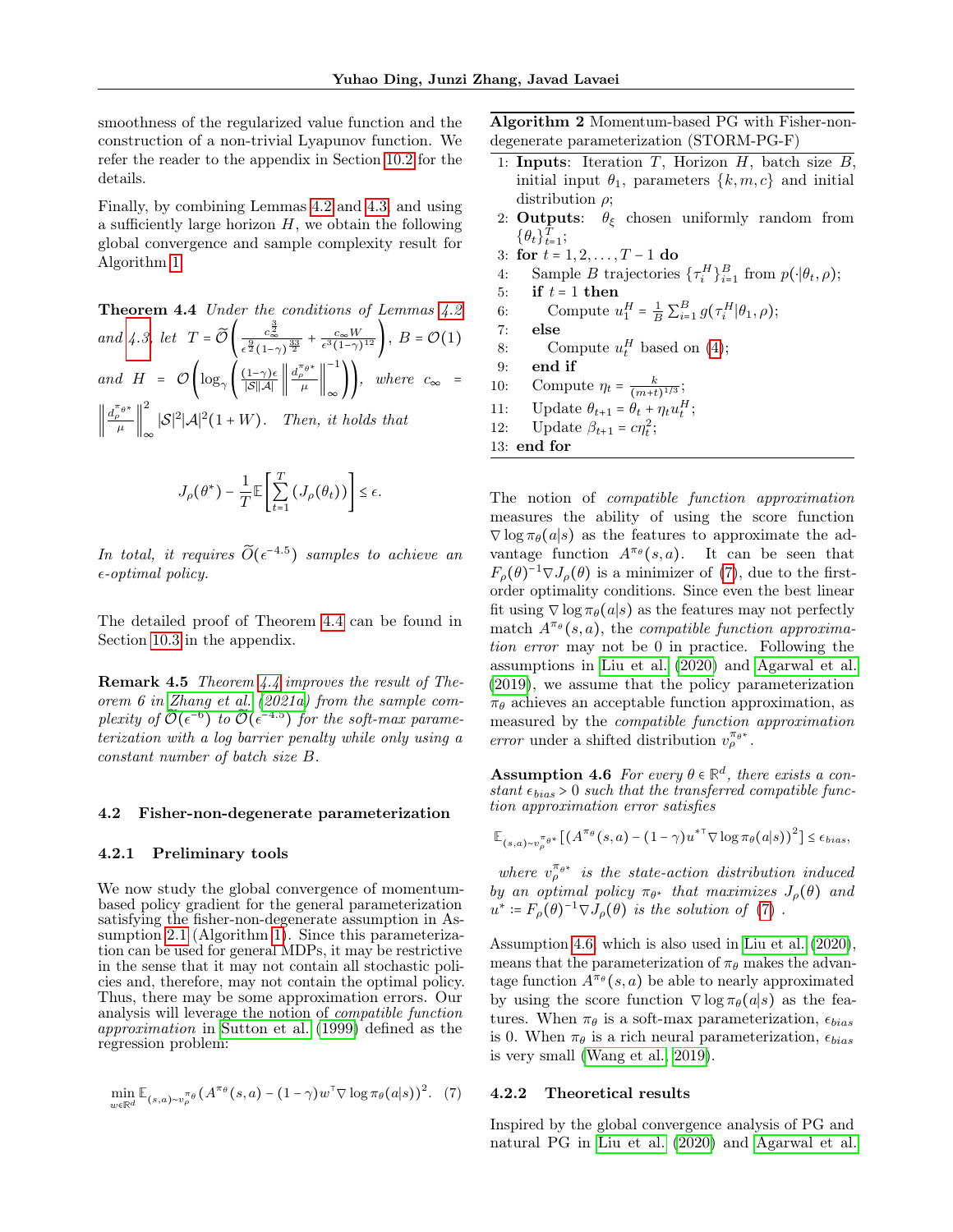[\(2019\)](#page-8-7), we present a simpler and more general tool for characterizing the global sub-optimality under the Fisher-non-degenerate policy parametrization.

<span id="page-7-0"></span>Lemma 4.7 Let us consider a general Fisher-nondegenerate policy  $\pi_{\theta}$  satisfying Assumptions [2.1,](#page-2-0) [3.1](#page-3-0) and [4.6.](#page-6-2) Then, we have

$$
J_{\rho}(\theta^*) - J_{\rho}(\theta) \le \frac{\sqrt{\epsilon_{bias}}}{(1-\gamma)} + \frac{M_g}{\mu_F} \|\nabla J_{\rho}(\theta)\|.
$$
 (8)

Lemma [4.7](#page-7-0) relates the global convergence rates of the policy gradient to the transferred compatible function approximation error and the first-order stationary convergence. It can be regarded as the gradient domination condition for Fisher-non-degenerate parametrizations. Compared with Proposition 4.5 in [Liu et al.](#page-9-12) [\(2020\)](#page-9-12), our result is more general. In particular, the bound in [\(8\)](#page-7-1) does not depend on the update rule for  $\theta$  and does not require a Lipschitz continuity assumption for the score function  $\nabla$  log  $\pi_{\theta}(a|s)$ .

To prove Lemma [4.7,](#page-7-0) we first relate the global convergence optimality gap with the stationary convergence of the natural policy gradient  $F_{\rho}(\theta)^{-1} \nabla J_{\rho}(\theta)$  and the transferred compatible function approximation error. This is achieved by the following two observations: (1) the advantage function  $A^{\pi_{\theta}}(\cdot, \cdot)$  appears in both the performance difference lemma and the definition of the transferred compatible function approximation error ; (2) the natural policy gradient update is connected with the *transferred compatible function approxima*tion error. In light of Assumption [2.1,](#page-2-0) one can relate the first-order stationary convergence of natural policy gradient with the first-order stationary convergence of policy gradient. For the details, we refer the reader to the appendix in Section [11.1.](#page-19-0)

By applying the momentum-based PG with a constant batch size  $B$  under the general Fisher-non-degenerate parameterization (see Algorithm [2\)](#page-6-3), we arrive at the following result:

<span id="page-7-2"></span>Lemma 4.8 Under the conditions in Proposition [3.2,](#page-3-3) Lemma [4.7,](#page-7-0) and Assumption [3.3,](#page-4-0) suppose that the sequences  $\{\theta_t\}_{t=1}^T$  and  $\{u_t^H\}_{t=1}^T$  are generated by Al-gorithm [2.](#page-6-3) Let  $k > 0$ ,  $c = \frac{1}{3k^3L} + 96b^2$ ,  $m =$  $\max\{2,(2Lk)^3,(\frac{ck}{2L})^3\}$  and  $\eta_0 = \frac{k}{m^{1/3}}$ , where  $b^2 = L_g^2 +$  $G^{2}C_{w}^{2}$  and  $C_{w} = \sqrt{H(2HM_{g}^{2} + M_{h})(W + 1)}$ . Then, it holds that

$$
\frac{1}{T} \sum_{t=1}^{T} \mathbb{E} \left\| \nabla J_{\rho}^{H}(\theta_{t}) \right\|_{2} \leq \sqrt{\frac{\Gamma_{2}}{k} + \frac{\Gamma_{1} + \Gamma_{3}}{kB}} \left( \frac{m^{1/6}}{\sqrt{T}} + \frac{1}{T^{1/3}} \right),\tag{9}
$$

where  $\Gamma_1 = \left( \frac{c^2 \sigma^2 k^3 \ln(T+2)}{48b^2} + \frac{m^{1/3}}{96b^2k} \sigma^2 + \frac{1}{22(1-\gamma)} \right)$ ,  $\Gamma_2 =$  $\frac{48}{11(1-\gamma)}$ , and  $\Gamma_3 = \frac{\sigma^2 m^{1/3}}{44b^2k^2} + \frac{c^2\sigma^2k^3}{22kb^2}\ln(2+T)$ .

The proof sketch for Lemma [4.8](#page-7-2) is similar to that of Lemma [4.3](#page-5-1) and the detailed proof is provided in Appendix [11.2.](#page-20-0) Finally, by combining Lemmas [4.7](#page-7-0) and [4.8,](#page-7-2) we obtain the global convergence and sample complexity of Algorithm [2.](#page-6-3)

<span id="page-7-3"></span><span id="page-7-1"></span>Theorem 4.9 Under the conditions of Lemma [4.8,](#page-7-2) let  $H = \mathcal{O}(\log_{\gamma}((1-\gamma)\mu_F\epsilon)), B = \mathcal{O}(1)$  and  $T =$  $\tilde{\mathcal{O}}\left(\frac{(1+W)^{\frac{3}{2}}}{\epsilon^3\mu_F^3(1-\gamma)^{12}}+\frac{1+W}{\epsilon^2\mu_F^2(1-\gamma)^{11}}+\frac{W(1+W)}{\epsilon^2\mu_F^2(1-\gamma)}\right)$ Then, it holds that

$$
J_{\rho}(\theta^*) - \frac{1}{T}\sum_{t=1}^T \mathbb{E}\big[ J_{\rho}(\theta_t) \big] \leq \frac{\sqrt{\varepsilon_{bias}}}{1-\gamma} + \epsilon.
$$

In total, it requires  $\widetilde{O}(\epsilon^{-3})$  samples to achieve an  $\frac{\sqrt{\varepsilon_{bias}}}{1-\gamma}$  $\frac{\varepsilon_{bias}}{1-\gamma} + \epsilon$ )-optimal policy.

The detailed proof of Theorem [4.9](#page-7-3) can be found in Section [11.3](#page-23-0) in the appendix.

Remark 4.10 Theorem [4.9](#page-7-3) establishes the global convergence of the momentum-based PG proposed in [Huang](#page-8-5) [et al.](#page-8-5) [\(2020\)](#page-8-5), for which only stationary convergence was previously shown. The results in Theorem [4.9](#page-7-3) do not hold for the soft-max parameterization. The reason is that the soft-max parameterization lacks the exploration and thus Assumption [2.1](#page-2-0) is not satisfied. In addition, it improves the result of Theorem 4.6 in [Liu et al.](#page-9-12) [\(2020\)](#page-9-12) from the sample complexity of  $\mathcal{O}(\frac{1}{\epsilon^4})$  to  $\widetilde{\mathcal{O}}(\frac{1}{\epsilon^3})$ . It also improves Theorem 4.11 in [Liu et al.](#page-9-12)  $(2020)$  from using a batch size of  $\mathcal{O}(\epsilon^{-1})$  to a constant batch size and from using a double-loop algorithm to a single-loop algorithm, where the later improvement is due to the momentum introduced in [Huang et al.](#page-8-5) [\(2020\)](#page-8-5); [Yuan et al.](#page-10-2) [\(2020\)](#page-10-2).

## 5 Conclusion

In this work, we studied the global convergence and the sample complexity of momentum-based stochastic policy gradient methods for both soft-max parameterization and more general parameterization satisfying the fisher-non-degenerate assumption. We showed that adding a momentum improves the global optimally sample complexity of vanilla policy gradient methods in both soft-max and Fisher-non-degenerate policy parametereizations with a constant batch size. This work provides the first global convergence results for momentum-based policy gradient methods.

There are also several open problems that may be addressed by combining the techniques introduced in this paper with the existing results in the literature. First, it remains as an open question whether the momentumbased policy gradient can be combined with the natural policy gradient [\(Kakade, 2001\)](#page-8-1) to achieve or exceed the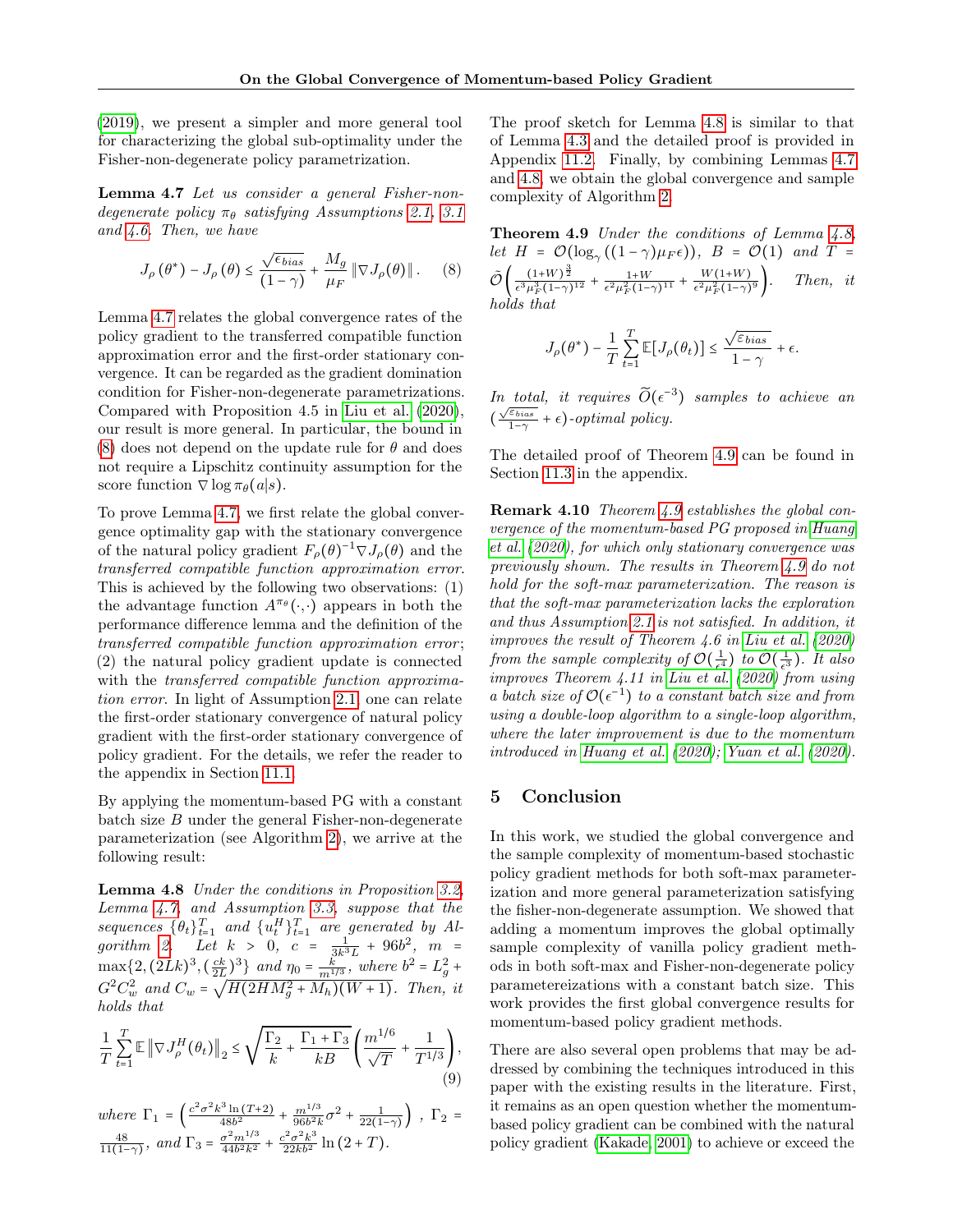state-of-the-art sample complexity. In addition, it is desirable to generalize our soft-max setting to the general class of log-linear policies and remove the "exploration" assumption about the initial state distribution being component-wise positive. This may be achieved by combining our results with the PC-PG and COPOE methods in [Agarwal et al.](#page-8-7) [\(2019\)](#page-8-7); [Zanette et al.](#page-10-8) [\(2021\)](#page-10-8).

## Acknowledgements

This work was supported by grants from AFOSR, ARO, ONR, NSF and C3.ai Digital Transformation Institute. Junzi Zhang did this work prior to joining or outside of Amazon. We thank the anonymous reviewers for the helpful comments.

#### References

<span id="page-8-7"></span>Agarwal, A., Kakade, S. M., Lee, J. D., and Mahajan, G. (2019). On the theory of policy gradient methods: Optimality, approximation, and distribution shift. arXiv preprint arXiv:1908.00261.

<span id="page-8-12"></span>Allen-Zhu, Z. and Hazan, E. (2016). Variance reduction for faster non-convex optimization. In International conference on machine learning, pages 699–707. PMLR.

<span id="page-8-21"></span>Altman, E. (1999). Constrained Markov decision processes, volume 7. CRC Press.

<span id="page-8-9"></span>Baxter, J. and Bartlett, P. L. (2001). Infinite-horizon policy-gradient estimation. Journal of Artificial Intelligence Research, 15:319–350.

<span id="page-8-16"></span>Bhandari, J. and Russo, D. (2019). Global optimality guarantees for policy gradient methods. arXiv preprint arXiv:1906.01786.

<span id="page-8-10"></span>Bhatnagar, S., Sutton, R. S., Ghavamzadeh, M., and Lee, M. (2009). Natural actor–critic algorithms. Automatica, 45(11):2471–2482.

<span id="page-8-22"></span>Cortes, C., Mansour, Y., and Mohri, M. (2010). Learning bounds for importance weighting. In Nips, volume 10, pages 442–450. Citeseer.

<span id="page-8-6"></span>Cutkosky, A. and Orabona, F. (2019). Momentumbased variance reduction in non-convex sgd. arXiv preprint arXiv:1905.10018.

<span id="page-8-19"></span>Ding, D., Zhang, K., Basar, T., and Jovanovic, M. R. (2020). Natural policy gradient primal-dual method for constrained markov decision processes. In Conference on Neural Information Processing Systems.

<span id="page-8-20"></span>Efroni, Y., Mannor, S., and Pirotta, M. (2020). Exploration-exploitation in constrained mdps. arXiv preprint arXiv:2003.02189.

<span id="page-8-13"></span>Fang, C., Li, C. J., Lin, Z., and Zhang, T. (2018). Spider: Near-optimal non-convex optimization via stochastic path integrated differential estimator. arXiv preprint arXiv:1807.01695.

<span id="page-8-15"></span>Fazel, M., Ge, R., Kakade, S., and Mesbahi, M. (2018). Global convergence of policy gradient methods for the linear quadratic regulator. In International Conference on Machine Learning, pages 1467–1476. PMLR.

<span id="page-8-18"></span>Fu, Z., Yang, Z., and Wang, Z. (2020). Singletimescale actor-critic provably finds globally optimal policy. arXiv preprint arXiv:2008.00483.

<span id="page-8-17"></span>Hong, M., Wai, H.-T., Wang, Z., and Yang, Z. (2020). A two-timescale framework for bilevel optimization: Complexity analysis and application to actor-critic. arXiv preprint arXiv:2007.05170.

<span id="page-8-5"></span>Huang, F., Gao, S., Pei, J., and Huang, H. (2020). Momentum-based policy gradient methods. In International Conference on Machine Learning, pages 4422–4433. PMLR.

<span id="page-8-11"></span>Johnson, R. and Zhang, T. (2013). Accelerating stochastic gradient descent using predictive variance reduction. Advances in neural information processing systems, 26:315–323.

<span id="page-8-8"></span>Kakade, S. and Langford, J. (2002). Approximately optimal approximate reinforcement learning. In In Proc. 19th International Conference on Machine Learning. Citeseer.

<span id="page-8-1"></span>Kakade, S. M. (2001). A natural policy gradient. Advances in neural information processing systems, 14.

<span id="page-8-3"></span>Khan, A., Tolstaya, E., Ribeiro, A., and Kumar, V. (2020). Graph policy gradients for large scale robot control. In Conference on Robot Learning, pages 823– 834. PMLR.

<span id="page-8-4"></span>Kingma, D. P. and Ba, J. (2015). Adam: A method for stochastic optimization. In International Conference on Learning Representations.

<span id="page-8-0"></span>Konda, V. R. and Tsitsiklis, J. N. (2000). Actorcritic algorithms. In Advances in neural information processing systems, pages 1008–1014. Citeseer.

<span id="page-8-14"></span>Konda, V. R. and Tsitsiklis, J. N. (2003). On actorcritic algorithms. SIAM journal on Control and Optimization, 42(4):1143–1166.

<span id="page-8-2"></span>Lillicrap, T. P., Hunt, J. J., Pritzel, A., Heess, N., Erez, T., Tassa, Y., Silver, D., and Wierstra, D. (2015). Continuous control with deep reinforcement learning. arXiv preprint arXiv:1509.02971.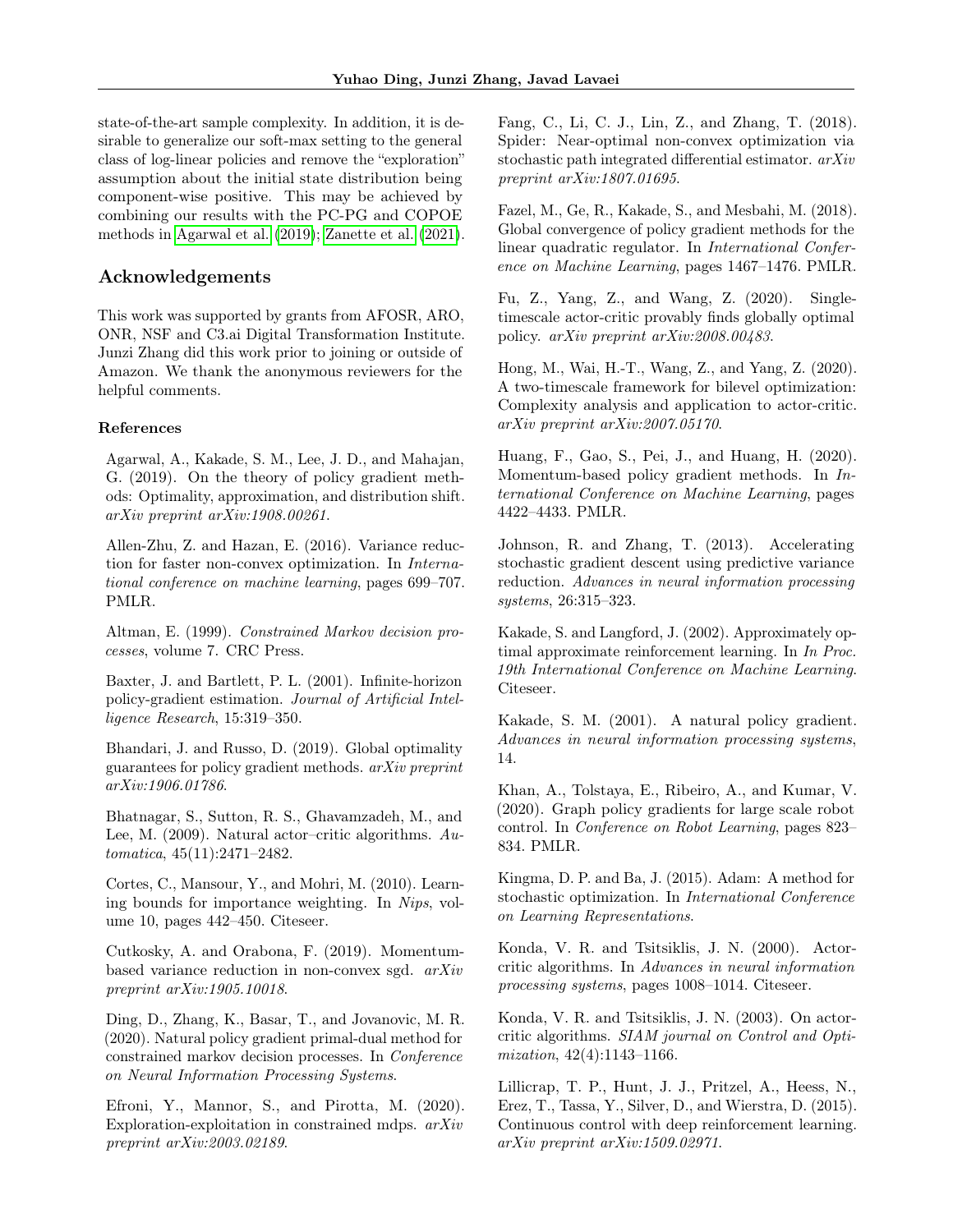<span id="page-9-23"></span>Liu, B., Cai, Q., Yang, Z., and Wang, Z. (2019). Neural trust region/proximal policy optimization attains globally optimal policy. Advances in Neural Information Processing Systems, 32:10565–10576.

<span id="page-9-12"></span>Liu, Y., Zhang, K., Basar, T., and Yin, W. (2020). An improved analysis of (variance-reduced) policy gradient and natural policy gradient methods. Advances in Neural Information Processing Systems, 33.

<span id="page-9-22"></span>Mei, J., Gao, Y., Dai, B., Szepesvari, C., and Schuurmans, D. (2021). Leveraging non-uniformity in first-order non-convex optimization. International Conference on Machine Learning.

<span id="page-9-21"></span>Mei, J., Xiao, C., Szepesvari, C., and Schuurmans, D. (2020). On the global convergence rates of softmax policy gradient methods. In International Conference on Machine Learning, pages 6820–6829. PMLR.

<span id="page-9-20"></span>Nguyen, L. M., Liu, J., Scheinberg, K., and Takáč, M. (2017). Sarah: A novel method for machine learning problems using stochastic recursive gradient. In International Conference on Machine Learning, pages 2613–2621. PMLR.

<span id="page-9-10"></span>Papini, M., Binaghi, D., Canonaco, G., Pirotta, M., and Restelli, M. (2018). Stochastic variance-reduced policy gradient. In International Conference on Machine Learning, pages 4026–4035. PMLR.

<span id="page-9-18"></span>Peters, J. and Schaal, S. (2008). Natural actor-critic. Neurocomputing, 71(7-9):1180–1190.

<span id="page-9-9"></span>Pham, N., Nguyen, L., Phan, D., Nguyen, P. H., Dijk, M., and Tran-Dinh, Q. (2020). A hybrid stochastic policy gradient algorithm for reinforcement learning. In International Conference on Artificial Intelligence and Statistics, pages 374–385. PMLR.

<span id="page-9-6"></span>Qian, N. (1999). On the momentum term in gradient descent learning algorithms. Neural networks, 12(1):145–151.

<span id="page-9-19"></span>Reddi, S. J., Hefny, A., Sra, S., Poczos, B., and Smola, A. (2016). Stochastic variance reduction for nonconvex optimization. In International conference on machine learning, pages 314–323. PMLR.

<span id="page-9-7"></span>Reddi, S. J., Kale, S., and Kumar, S. (2019). On the convergence of adam and beyond. arXiv preprint arXiv:1904.09237.

<span id="page-9-2"></span>Schulman, J., Levine, S., Abbeel, P., Jordan, M., and Moritz, P. (2015). Trust region policy optimization. In International conference on machine learning, pages 1889–1897. PMLR.

<span id="page-9-3"></span>Schulman, J., Wolski, F., Dhariwal, P., Radford, A., and Klimov, O. (2017). Proximal policy optimization algorithms. arXiv preprint arXiv:1707.06347.

<span id="page-9-11"></span>Shen, Z., Ribeiro, A., Hassani, H., Qian, H., and Mi, C. (2019). Hessian aided policy gradient. In International Conference on Machine Learning, pages 5729–5738. PMLR.

<span id="page-9-4"></span>Silver, D., Huang, A., Maddison, C. J., Guez, A., Sifre, L., Van Den Driessche, G., Schrittwieser, J., Antonoglou, I., Panneershelvam, V., Lanctot, M., et al. (2016). Mastering the game of go with deep neural networks and tree search. nature, 529(7587):484–489.

<span id="page-9-1"></span>Silver, D., Lever, G., Heess, N., Degris, T., Wierstra, D., and Riedmiller, M. (2014). Deterministic policy gradient algorithms. In International conference on machine learning, pages 387–395. PMLR.

<span id="page-9-14"></span>Sutton, R. S. and Barto, A. G. (2018). Reinforcement learning: An introduction. MIT press.

<span id="page-9-15"></span>Sutton, R. S., McAllester, D. A., Singh, S. P., Mansour, Y., et al. (1999). Policy gradient methods for reinforcement learning with function approximation. In NIPs, volume 99, pages 1057–1063. Citeseer.

<span id="page-9-13"></span>Wang, L., Cai, Q., Yang, Z., and Wang, Z. (2019). Neural policy gradient methods: Global optimality and rates of convergence. arXiv preprint arXiv:1909.01150.

<span id="page-9-0"></span>Williams, R. J. (1992). Simple statistical gradientfollowing algorithms for connectionist reinforcement learning. Machine learning, 8(3-4):229–256.

<span id="page-9-17"></span>Wu, C., Rajeswaran, A., Duan, Y., Kumar, V., Bayen, A. M., Kakade, S., Mordatch, I., and Abbeel, P. (2018). Variance reduction for policy gradient with actiondependent factorized baselines. International Conference on Learning Representations.

<span id="page-9-5"></span>Wu, T., Jiang, M., and Zhang, L. (2020a). Cooperative multiagent deep deterministic policy gradient (comaddpg) for intelligent connected transportation with unsignalized intersection. Mathematical Problems in Engineering, 2020.

<span id="page-9-24"></span>Wu, Y., Zhang, W., Xu, P., and Gu, Q. (2020b). A finite time analysis of two time-scale actor critic methods. Advances in Neural Information Processing Systems.

<span id="page-9-8"></span>Xiong, H., Xu, T., Liang, Y., and Zhang, W. (2020). Non-asymptotic convergence of adam-type reinforcement learning algorithms under markovian sampling. arXiv preprint arXiv:2002.06286.

<span id="page-9-16"></span>Xu, P., Gao, F., and Gu, Q. (2020a). An improved convergence analysis of stochastic variance-reduced policy gradient. In Uncertainty in Artificial Intelligence, pages 541–551. PMLR.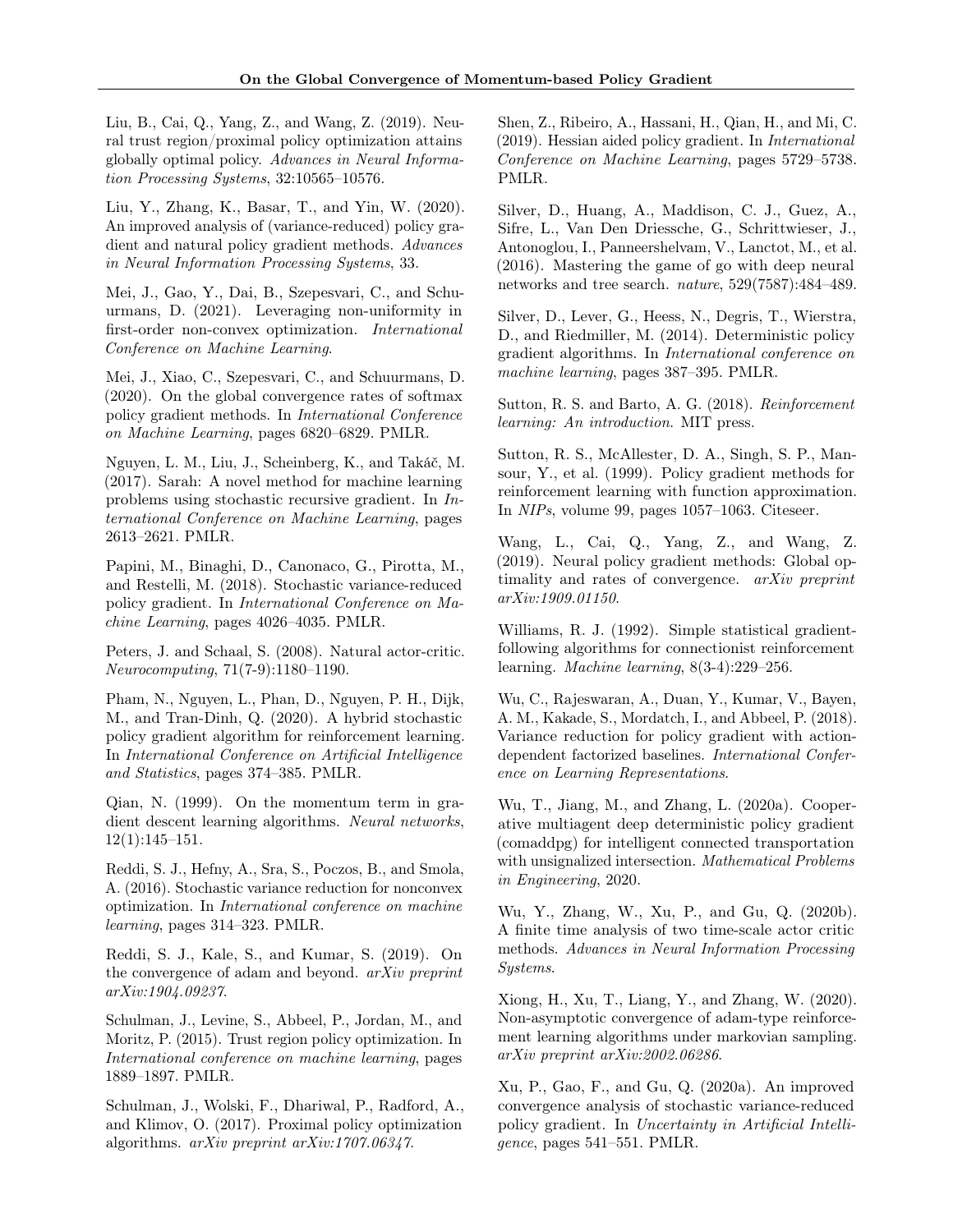<span id="page-10-3"></span>Xu, P., Gao, F., and Gu, Q. (2020b). Sample efficient policy gradient methods with recursive variance reduction. International Conference on Learning Representations.

<span id="page-10-9"></span>Xu, T., Liu, Q., and Peng, J. (2017). Stochastic variance reduction for policy gradient estimation. arXiv preprint arXiv:1710.06034.

<span id="page-10-10"></span>Xu, T., Wang, Z., and Liang, Y. (2020c). Improving sample complexity bounds for (natural) actor-critic algorithms. Advances in Neural Information Processing Systems, 33.

<span id="page-10-11"></span>Xu, T., Wang, Z., and Liang, Y. (2020d). Nonasymptotic convergence analysis of two time-scale (natural) actor-critic algorithms. arXiv preprint arXiv:2005.03557.

<span id="page-10-1"></span>Yi, K., Wu, J., Gan, C., Torralba, A., Kohli, P., and Tenenbaum, J. B. (2018). Neural-symbolic vqa: Disentangling reasoning from vision and language understanding. arXiv preprint arXiv:1810.02338.

<span id="page-10-13"></span>Ying, D., Ding, Y., and Lavaei, J. (2021). A dual approach to constrained markov decision processes with entropy regularization. arXiv preprint arXiv:2110.08923.

<span id="page-10-2"></span>Yuan, H., Lian, X., Liu, J., and Zhou, Y. (2020). Stochastic recursive momentum for policy gradient methods. arXiv preprint arXiv:2003.04302.

<span id="page-10-7"></span>Yuan, R., Gower, R. M., and Lazaric, A. (2021). A general sample complexity analysis of vanilla policy gradient. arXiv preprint arXiv:2107.11433.

<span id="page-10-8"></span>Zanette, A., Cheng, C.-A., and Agarwal, A. (2021). Cautiously optimistic policy optimization and exploration with linear function approximation. arXiv preprint arXiv:2103.12923.

<span id="page-10-4"></span>Zhang, J., Kim, J., O'Donoghue, B., and Boyd, S. (2021a). Sample efficient reinforcement learning with REINFORCE. 35th AAAI Conference on Artificial Intelligence.

<span id="page-10-12"></span>Zhang, J., Koppel, A., Bedi, A. S., Szepesvari, C., and Wang, M. (2020a). Variational policy gradient method for reinforcement learning with general utilities. In Larochelle, H., Ranzato, M., Hadsell, R., Balcan, M. F., and Lin, H., editors, Advances in Neural Information Processing Systems, volume 33, pages 4572–4583. Curran Associates, Inc.

<span id="page-10-5"></span>Zhang, J., Ni, C., Yu, Z., Szepesvari, C., and Wang, M. (2021b). On the convergence and sample efficiency of variance-reduced policy gradient method. arXiv preprint arXiv:2102.08607.

<span id="page-10-6"></span>Zhang, K., Koppel, A., Zhu, H., and Basar, T. (2020b). Global convergence of policy gradient methods to (almost) locally optimal policies. SIAM Journal on Control and Optimization, 58(6):3586–3612.

<span id="page-10-0"></span>Zoph, B. and Le, Q. V. (2016). Neural architecture search with reinforcement learning. *arXiv preprint* arXiv:1611.01578.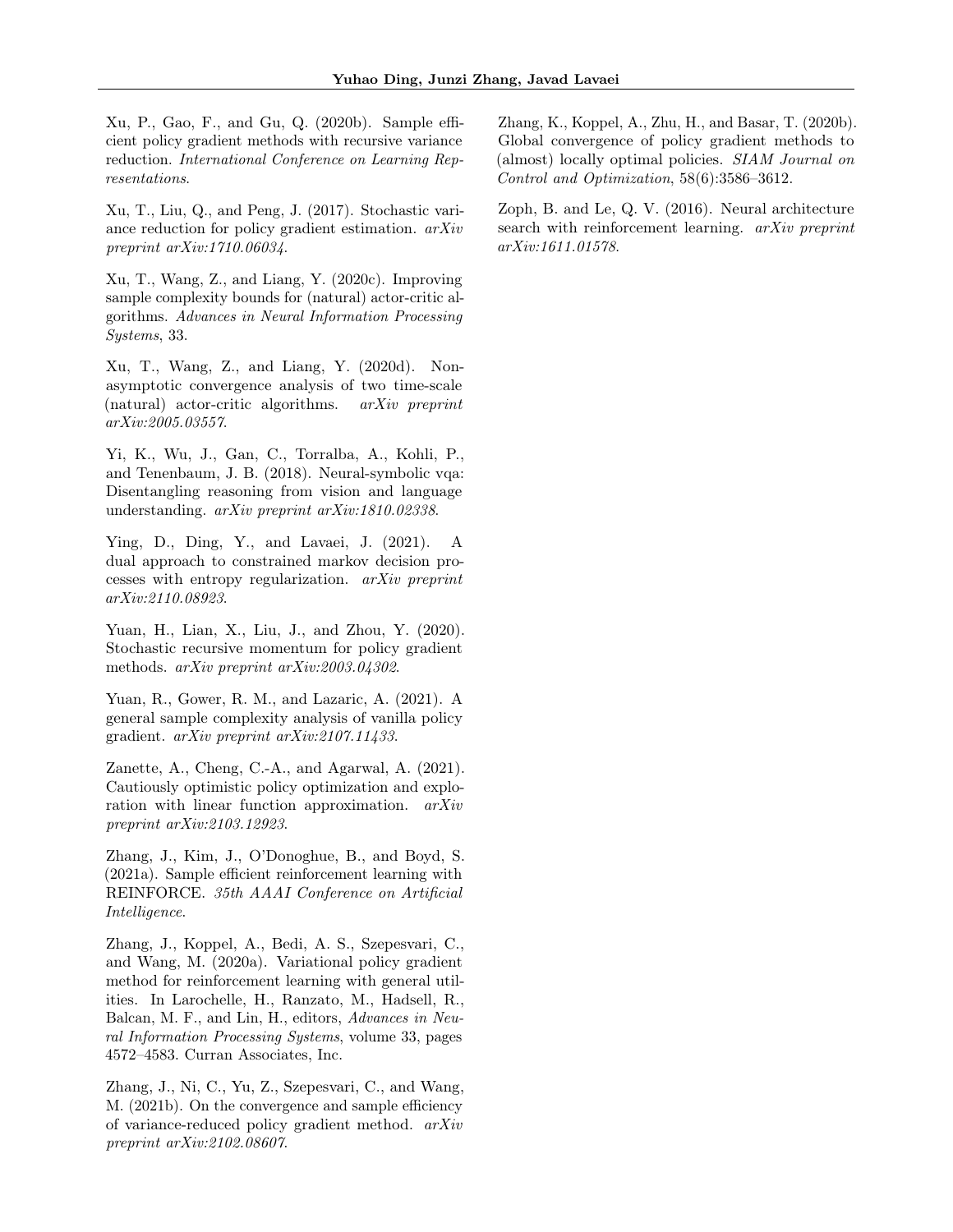# Supplementary Materials

## <span id="page-11-0"></span>6 Related work.

Momentum-based policy gradient. Conventional approaches to reducing the high variance in PG methods include adding the baselines [\(Sutton et al., 1999;](#page-9-15) [Wu et al., 2018\)](#page-9-17) and using the actor-critic algorithms [\(Konda](#page-8-0) [and Tsitsiklis, 2000;](#page-8-0) [Bhatnagar et al., 2009;](#page-8-10) [Peters and Schaal, 2008\)](#page-9-18). The idea of variance reduction, inspired by its successes in the stochastic nonconvex optimization [\(Johnson and Zhang, 2013;](#page-8-11) [Allen-Zhu and Hazan, 2016;](#page-8-12) [Reddi et al., 2016;](#page-9-19) [Fang et al., 2018;](#page-8-13) [Nguyen et al., 2017\)](#page-9-20), is also incorporated to improve the PG methods [\(Xu](#page-10-9) [et al., 2017;](#page-10-9) [Papini et al., 2018;](#page-9-10) [Xu et al., 2020b\)](#page-10-3). In addition, momentum techniques, which are demonstrated as a powerful and generic recipe for accelerating stochastic gradient methods for nonconvex optimization [\(Qian,](#page-9-6) [1999;](#page-9-6) [Kingma and Ba, 2015;](#page-8-4) [Reddi et al., 2019\)](#page-9-7), have also been extended to improve PG methods both in theory and in practice [\(Xiong et al., 2020;](#page-9-8) [Yuan et al., 2020;](#page-10-2) [Pham et al., 2020;](#page-9-9) [Huang et al., 2020\)](#page-8-5). [Xiong et al.](#page-9-8) [\(2020\)](#page-9-8) studies Adam-based policy gradient methods but only achieved  $O(\epsilon^{-4})$  sample complexities, which is the same as the vanilla REINFORCE algorithm. A new STORM-PG method is proposed in [Yuan et al.](#page-10-2) [\(2020\)](#page-10-2), which incorporates momentum in the updates and matches the sample complexity of the SRVR-PG method proposed in [Xu et al.](#page-10-3) [\(2020b\)](#page-10-3) (and also VRMPO) while requiring only single-loop updates and large initialization batches, whereas SRVR-PG and VRMPO require double-loop updates and large batch sizes throughout all iterations. Concurrently, [Pham et al.](#page-9-9) [\(2020\)](#page-9-9) proposes a hybrid estimator combining the momentum idea with SARAH and considers a more general setting with regularization, and achieves the same  $O(\epsilon^{-3})$  sample complexity and again with single-loop updates and large initialization batches. Finally, independently inspired by STORM algorithm for stochastic optimization in [Cutkosky and Orabona](#page-8-6) [\(2019\)](#page-8-6), [Huang et al.](#page-8-5) [\(2020\)](#page-8-5) proposes a class of momentum-based policy gradient algorithms, with adaptive time-steps, single-loop updates and small batch sizes, which matches the sample complexity in [Xu et al.](#page-10-3) [\(2020b\)](#page-10-3).

Global convergence of (stochastic) policy gradient. The understanding of the PG methods is mostly restricted to their convergence to stationary points of the value function [\(Sutton et al., 1999;](#page-9-15) [Konda and Tsitsiklis,](#page-8-14) [2003;](#page-8-14) [Papini et al., 2018\)](#page-9-10). It was not until very recently that a series of works emerged to establish the global convergence properties of these algorithms. [Fazel et al.](#page-8-15) [\(2018\)](#page-8-15) shows that the linear quadratic regulator problem satisfies a gradient domination condition although it has a nonconvex landscape, implying that the PG methods could converge to the globally optimal policy. [Bhandari and Russo](#page-8-16) [\(2019\)](#page-8-16) generalizes the results in [Fazel et al.](#page-8-15) [\(2018\)](#page-8-15) from the linear quadratic regulator problem to several control tasks by relating the objective for policy gradient to the objective associated with the Bellman operator. For the soft-max parameterization, [Mei et al.](#page-9-21) [\(2020,](#page-9-21) [2021\)](#page-9-22) show that the value function satisfies a non-uniform Łojasiewicz inequality and a fast global convergence rate can be achieved if the exact PG is available. In addition, [Agarwal et al.](#page-8-7) [\(2019\)](#page-8-7) provides a fairly general characterization of global convergence for the PG methods and a sample complexity result for sample-based natural PG updates. By incorporating the variance reduction techniques in the PG methods, an improved sample complexity for the global convergence is established in [Liu et al.](#page-9-12) [\(2020\)](#page-9-12) for both PG and natural PG methods. When overparameterized neural networks are used for function approximation, the global convergence is proved for the (natural) PG methods [\(Wang et al., 2019\)](#page-9-13) and for the trust-region policy optimization [\(Liu et al., 2019\)](#page-9-23). Very recently, a series of non-asymptotic global convergence results [\(Hong et al., 2020;](#page-8-17) [Xu et al., 2020c;](#page-10-10) [Wu et al.,](#page-9-24) [2020b;](#page-9-24) [Xu et al., 2020d;](#page-10-11) [Fu et al., 2020\)](#page-8-18) have also been established for actor-critic algorithms with (natural) PG or proximal policy optimization used in the actor step. Apart from RL systems with a cumulative sum of rewards, the global convergence results of PG methods for RL systems whose objectives are a general utility function of the state-action occupancy measure are studied in [Zhang et al.](#page-10-12) [\(2020a,](#page-10-12) [2021b\)](#page-10-5). In addition, the global convergence of policy-based methods has also been studied in the constrained MDPs [Ding et al.](#page-8-19) [\(2020\)](#page-8-19); [Ying](#page-10-13) [et al.](#page-10-13) [\(2021\)](#page-10-13); [Efroni et al.](#page-8-20) [\(2020\)](#page-8-20), where the optimal policy is usually stochastic and thus policy-based methods are preferred [Altman](#page-8-21) [\(1999\)](#page-8-21).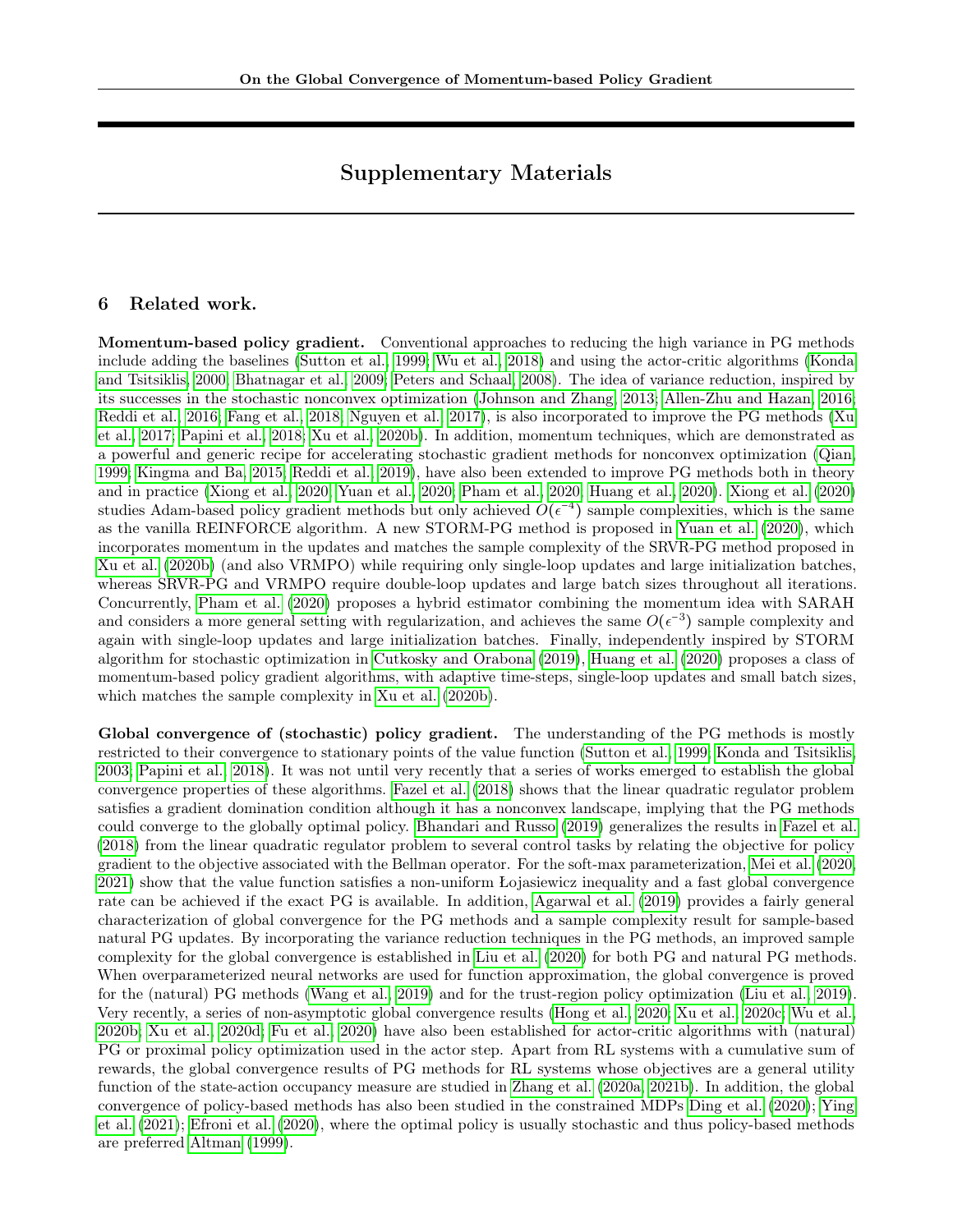# <span id="page-12-0"></span>7 Notation

The set of real numbers is shown as  $\mathbb{R}$ . u ∼ U means that u is a random vector sampled from the distribution U. We use  $|\mathcal{X}|$  to denote the number of elements in a finite set X. The notions  $\mathbb{E}_{\xi}[\cdot]$  and  $\mathbb{E}[\cdot]$  refer to the expectation over the random variable  $\xi$  and over all of the randomness. The notion Var[⋅] refers to the variance. For vectors  $x, y \in \mathbb{R}^d$ , let  $||x||_1$ ,  $||x||_2$  and  $||x||_{\infty}$  denote the  $\ell_1$ -norm,  $\ell_2$ -norm and  $\ell_{\infty}$ -norm. We use  $\langle x, y \rangle$  to denote the inner product. For a matrix  $A, A \ge 0$  means that A is positive semi-definite. Given a variable x, the notation  $a = \mathcal{O}(b(x))$  means that  $a \leq C \cdot b(x)$  for some constant  $C > 0$  that is independent of x. Similarly,  $a = \mathcal{O}(b(x))$ indicates that the previous inequality may also depend on the function  $log(x)$ , where  $C > 0$  is again independent of x. We use  $\mathcal{N}(\mu, \sigma^2)$  to denote a Gaussian distribution with the mean  $\mu$  and the variance  $\sigma^2$ .

## <span id="page-12-1"></span>8 Discussions on the Fisher-non-degenerate parameterization

The Fisher-non-degenerate setting contains more than the Gaussian policy. In particular, any full-rank exponential family distribution of the form  $\pi_{\theta}(a|s) = h(a|s) \exp(\eta(\theta|s) \cdot T(a|s) - A(\eta(\theta|s)|s))$  under some reasonable conditions is a Fisher-non-degenerate parameterization. More precisely, if Hessian  $\nabla^2_{\eta}A(\eta|s)$  is positive definite and Jacobian  $\nabla_{\theta} \eta(\theta|s)$  has the full-column-rank at all  $\theta$ , then the corresponding Fisher information matrix is positive definite. Thus, the commonly used Gaussian policy  $\mathcal{N}(f_{\theta}(s), \Sigma)$  and neural policy  $\frac{\exp(f_{\theta}(s,a))}{\sum_{a'} \exp(f_{\theta}(s,a'))}$  under the above mentioned conditions are both covered in our Fisher-non-degenerate setting.

In addition, the Fisher-non-degenerate setting implicitly guarantees that the agent is able to explore the stateaction space under the considered policy class. Without the non-degenerate Fisher information matrix condition, the global optimum convergence of more general parameterizations would be hard to analyze without introducing the additional exploration procedures in the non-tabular setting. Similar conditions of the Fisher-non-degeneracy are also required in other global optimum convergence framework (Assumption 6.5 in [Agarwal et al.](#page-8-7) [\(2019\)](#page-8-7)) relative condition number condition]. We kindly refer the reviewer to (Section B.2 in [Liu et al.](#page-9-12) [\(2020\)](#page-9-12)) for more discussions on the Fisher-non-degenerate setting.

### 9 Supporting results

<span id="page-12-2"></span>**Proposition 9.1 (Lemma 1 in [Cortes et al.](#page-8-22) [\(2010\)](#page-8-22))** Let  $w(x) = P(x)/Q(x)$  be the importance weight for two distributions P and Q. The following identities hold for the expectation, second moment, and variance of  $w(x)$ :

$$
\mathbb{E}[w(x)] = 1, \ \mathbb{E}[w^2(x)] = d_2(P||Q), \ Var[w(x)] = d_2(P||Q) - 1,
$$

where  $d_2(P||Q) = 2^{D(P||Q)}$  and  $D(P||Q)$  is the Rényi divergence between the distributions P and Q.

<span id="page-12-3"></span>**Proposition 9.2 (Lemma 6.1 in [Xu et al.](#page-10-3) [\(2020b\)](#page-10-3))** Under Assumptions [3.1](#page-3-0) and [3.3,](#page-4-0) let  $w(\tau | \theta_{t-1}, \theta_t)$  =  $p(\tau | \theta_{t-1}, \mu) / p(\tau | \theta_t, \mu)$ . We have

$$
Var[w(\tau|\theta_{t-1}, \theta_t)] \leq C_w^2 \|\theta_t - \theta_{t-1}\|_2^2,
$$

for any state distribution  $\mu$ , where  $C_w = \sqrt{H(2HM_g^2 + M_h)(W+1)}$ .

<span id="page-12-4"></span>**Lemma 9.3** Suppose that  $f(x)$  is L-smooth. Given  $0 < \eta_t \leq \frac{1}{2L}$  for all  $t \geq 1$ , let  $\{x_t\}_{t=1}^T$  be generated by a general update of the form  $x_{t+1} = x_t + \eta_t u_t$  and let  $e_t = u_t - \nabla f(x_t)$ . We have

$$
f(x_{t+1}) \geq f(x_t) + \frac{\eta_t}{4} ||u_t||_2^2 - \frac{\eta_t}{2} ||e_t||_2^2.
$$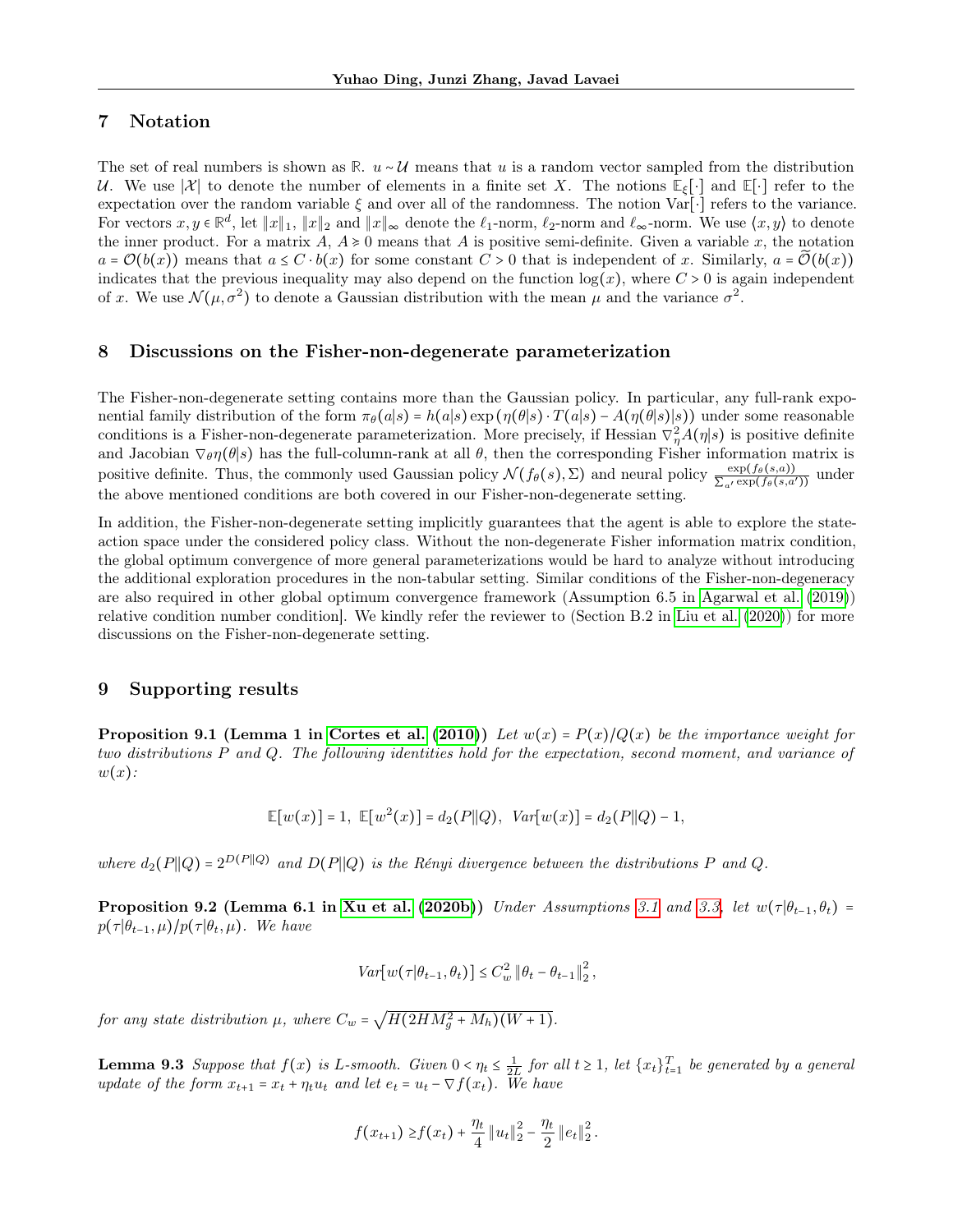*Proof.* Since  $f(f)$  is L-smooth, one can write

$$
f(x_{t+1}) - f(x_t) - \langle u_t, x_{t+1} - x_t \rangle
$$
  
\n
$$
= f(x_{t+1}) - f(x_t) - \langle \nabla f(x_t), x_{t+1} - x_t \rangle + \langle \sqrt{\eta_t} (\nabla f(x_t) - u_t), \frac{1}{\sqrt{\eta_t}} (x_{t+1} - x_t) \rangle
$$
  
\n
$$
\geq -\frac{L}{2} \|x_{t+1} - x_t\|^2 - \frac{b\eta_t}{2} \|\nabla f(x_t) - u_t\|^2 - \frac{1}{2b\eta_t} \|x_{t+1} - x_t\|^2
$$
  
\n
$$
= (-\frac{1}{2b\eta_t} - \frac{L}{2}) \|x_{t+1} - x_t\|^2 - \frac{b\eta_t}{2} \|e_t\|^2
$$

where the constant  $b > 0$  is to be determined later. By the above inequality and the definition of  $x_{t+1}$ , we have

$$
f(x_{t+1}) \ge f(x_t) + \langle u_t, x_{t+1} - x_t \rangle - \left( \frac{1}{2b\eta_t} + \frac{L}{2} \right) \| x_{t+1} - x_t \|_2^2 - \frac{b\eta_t}{2} \| e_t \|_2^2
$$

$$
= f(x_t) + \eta_t \| u_t \|_2^2 - \left( \frac{\eta_t}{2b} + \frac{L\eta_t^2}{2} \right) \| u_t \|_2^2 - \frac{b\eta_t}{2} \| e_t \|_2^2
$$

By choosing  $b = 1$  and using the fact that  $0 < \eta_t \leq \frac{1}{2L}$ , it holds that

$$
f(x_{t+1}) \ge f(x_t) + \left(\frac{\eta_t}{2} - \frac{L\eta_t^2}{2}\right) \|u_t\|_2^2 - \frac{\eta_t}{2} \|e_t\|_2^2
$$
  
 
$$
\ge f(x_t) + \frac{\eta_t}{4} \|u_t\|_2^2 - \frac{\eta_t}{2} \|e_t\|_2^2.
$$

This completes the proof. □

## 10 Proofs of results in Section [4.1](#page-4-2)

#### <span id="page-13-0"></span>10.1 Proof of Lemma [4.2](#page-5-0)

Proof. We first define the following set of "bad" iterates:

$$
I^{+} = \left\{ t \in \{1, \ldots, T\} \middle| \left\| \nabla_{\theta} L_{\lambda, \mu}(\theta_t) \right\|_2 \ge \frac{\lambda}{2|\mathcal{S}||\mathcal{A}|} \right\},\tag{10}
$$

.

which counts the number of iterates such that the gradient norms of the KL-regularized objective are large. Then, one can show that for every  $\epsilon > 0$  and  $\lambda = \epsilon (1 - \gamma)/(4 \left\| \frac{d_{\rho}^{\pi} \theta^*}{\mu} \right\|_{\infty})$ , we have that  $J_{\rho}(\theta^*) - J_{\rho}(\theta) \le \frac{\epsilon}{2}$  for all  $k \in \{0,\ldots,K\}/I^+$ , while  $J_\rho(\theta^*) - J_\rho(\theta) \leq 1/(1-\gamma)$  holds trivially for all  $k \in I^+$  due to the assumption that the rewards are between 0 and 1. Then, by controlling the number of "bad" iterates, we obtain the desired optimality guarantee. For simplicity, assume for now that  $|I^*| > 0$ . Since  $\eta_t$  is non-increasing in t, we have

$$
\sum_{t=1}^{T} \eta_t \|\nabla L_{\lambda,\mu}(\theta_t)\|_2^2 \ge \sum_{t \in I^+} \eta_t \|\nabla L_{\lambda,\mu}(\theta_t)\|_2^2
$$

$$
\ge \frac{\lambda^2}{4|\mathcal{S}|^2|\mathcal{A}|^2} \sum_{t \in I^+} \eta_t
$$

$$
\ge \frac{\lambda^2}{4|\mathcal{S}|^2|\mathcal{A}|^2} \sum_{t=T-|I^+|+1}^{T} \eta_t
$$

$$
\ge \frac{\lambda^2 |I^+|\eta_T}{4|\mathcal{S}|^2|\mathcal{A}|^2}.
$$

Thus,

$$
\left|I^{+}\right| \leq \frac{4|\mathcal{S}|^{2}|\mathcal{A}|^{2} \sum_{t=1}^{T} \eta_{t} \left\|\nabla L_{\lambda,\mu}(\theta_{t})\right\|_{2}^{2}}{\lambda^{2} \eta_{T}}
$$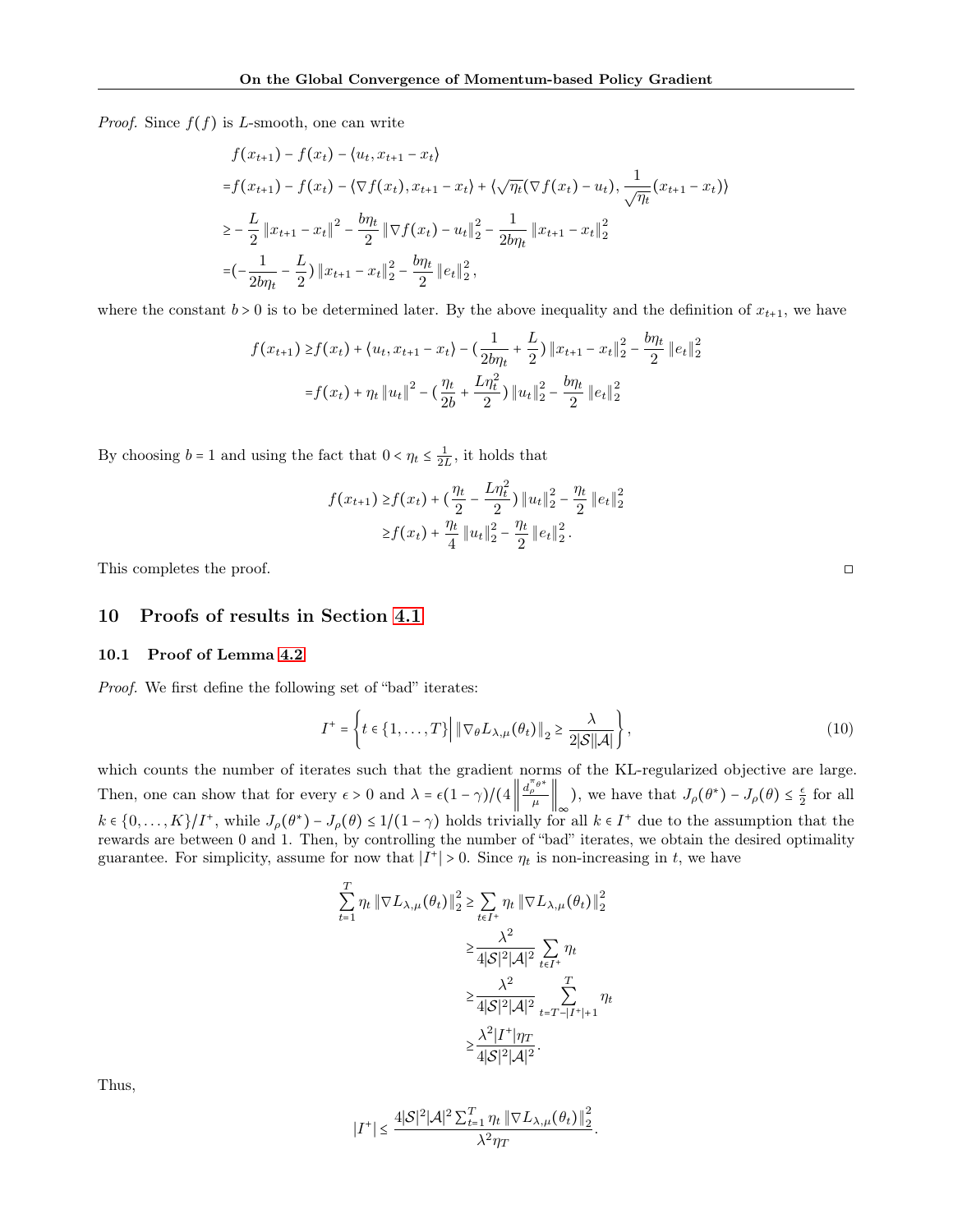Since  $J_{\rho}(\theta) \in [0, \frac{1}{1-\gamma}]$  for every  $\theta$ , it holds that  $J_{\rho}(\theta^*) - J_{\rho}(\theta_t) \leq \frac{1}{1-\gamma}$  for all  $t \in I^+$ . In addition, by Lemma [4.1](#page-5-2) and the choice of  $\lambda = \frac{\epsilon(1-\gamma)}{\|\mathbf{d}^{\pi} \mathbf{e}^*\|}$  $4\left\Vert \frac{d_{\rho}^{\pi}\theta^*}{\mu}\right\Vert_{\infty}$ , it holds that

$$
J_{\rho}(\theta^*) - J_{\rho}(\theta_t) \leq \frac{\epsilon}{2}, \quad \forall t \notin I^+.
$$

Therefore,

$$
\sum_{t=1}^{T} \left( J_{\rho}(\theta^{*}) - J_{\rho}(\theta_{t}) \right) = \sum_{t \in I^{+}} \left( J_{\rho}(\theta^{*}) - J_{\rho}(\theta_{t}) \right) + \sum_{t \notin I^{+}} \left( J_{\rho}(\theta^{*}) - J_{\rho}(\theta_{t}) \right)
$$
\n
$$
\leq |I^{+}| \frac{1}{1 - \gamma} + (T - |I^{+}|) \frac{\epsilon}{2}
$$
\n
$$
\leq \frac{4|S|^{2}|\mathcal{A}|^{2} \sum_{t=1}^{T} \eta_{t} \|\nabla L_{\lambda,\mu}(\theta_{t})\|_{2}^{2}}{\lambda^{2} \eta_{T}(1 - \gamma)} + \frac{T\epsilon}{2}
$$
\n
$$
\leq \frac{4|S|^{2}|\mathcal{A}|^{2} \sum_{t=1}^{T} \eta_{t} \|\nabla L_{\lambda,\mu}(\theta_{t})\|_{2}^{2}}{\lambda^{2} \eta_{T}(1 - \gamma)} + \frac{T\epsilon}{2}.
$$
\n(11)

Now if  $|I^+| = 0$ ,

$$
\sum_{t=1}^{T} \left( J_{\rho}(\theta^*) - J_{\rho}(\theta_t) \right) \leq \frac{T\epsilon}{2}
$$

and hence  $(11)$  always holds. This completes the proof.  $\square$ 

 $\overline{a}$ 

#### <span id="page-14-1"></span>10.2 Proof of Lemma [4.3](#page-5-1)

We first notice that Assumption [3.1](#page-3-0) is satisfied by the soft-max parameterization with  $M_g = 2$  and  $M_h = 1$ .

**Lemma 10.1** For the soft-max parameterization, Assumption [3.1](#page-3-0) is satisfied with  $M_g = 2$  and  $M_h = 1$ .

Proof. For the soft-max parameterization, we have

$$
\frac{\alpha \log \pi_{\theta}(a|s)}{\alpha \theta(s,\cdot)} = \mathbf{1}_a - \mathbb{E}_{a' \sim \pi_{\theta}(\cdot|s)} \mathbf{1}_{a'},
$$

where  $\mathbf{1}_a \in \mathbb{R}^{|\mathcal{A}|}$  is a vector with zero entries except one nonzero entry corresponding to the action a. In addition,  $\alpha \log {\pi_\theta(a|s)}$  $\frac{\log \pi_{\theta}(a|s)}{\alpha \theta(s',\cdot)} = \mathbf{0}$  for all  $s \neq s'$ . Hence,  $\|\nabla_{\theta}\log \pi_{\theta}(a|s)\|_{2} \leq 2$  for every  $(s, a) \in S \times \mathcal{A}$ .

Similarly, we have

$$
\frac{\alpha^2 \log \pi_\theta(a|s)}{\alpha \theta(s,\cdot)^2} = \left(\frac{d \pi_\theta(\cdot|s)}{d \theta(s,\cdot)}\right)^\top = \text{diag}(\pi(\cdot|s)) - \pi(\cdot|s)\pi(\cdot|s)^\top.
$$

From Lemma 22 of [Mei et al.](#page-9-21) [\(2020\)](#page-9-21), we know that the largest eigenvalue of the matrix  $\text{diag}(\pi(\cdot|s)) - \pi(\cdot|s)\pi(\cdot|s)^\intercal$ is less than 1. Thus,  $\left\|\nabla_{\theta}^{2}\log\pi_{\theta}(a|s)\right\|_{2}$  $\leq 1$ .

<span id="page-14-3"></span>**Lemma [1](#page-4-1)0.2** Suppose that the stochastic policy gradient  $u_t^H$  is generated by Algorithm 1 with the soft-max parameterization. Let  $e_t^H = u_t^H + \frac{\lambda}{|\mathcal{A}||\mathcal{S}|} \sum_{s,a} \nabla \log \pi_{\theta_t}(a|s) - \nabla L_{\lambda,\mu}^H(\theta_t)$ . It holds that

$$
\mathbb{E}\left[\eta_{t-1}^{-1}\|e_t^H\|_2^2\right] \leq \mathbb{E}\left[\eta_{t-1}^{-1}(1-\beta_t)^2\|e_{t-1}^H\|_2^2 + \frac{2\eta_{t-1}^{-1}\beta_t^2\sigma^2}{B} + \frac{4b^2\eta_{t-1}^{-1}(1-\beta_t)^2}{B}\|\theta_t - \theta_{t-1}\|_2^2\right],
$$
  
where  $b^2 = L_g^2 + G^2 C_w^2$ ,  $L_g = M_h/(1-\gamma)^2$ ,  $G = M_g/(1-\gamma)^2$  and  $C_w = \sqrt{H(2HM_g^2 + M_h)(W+1)}$ .

<span id="page-14-2"></span><span id="page-14-0"></span>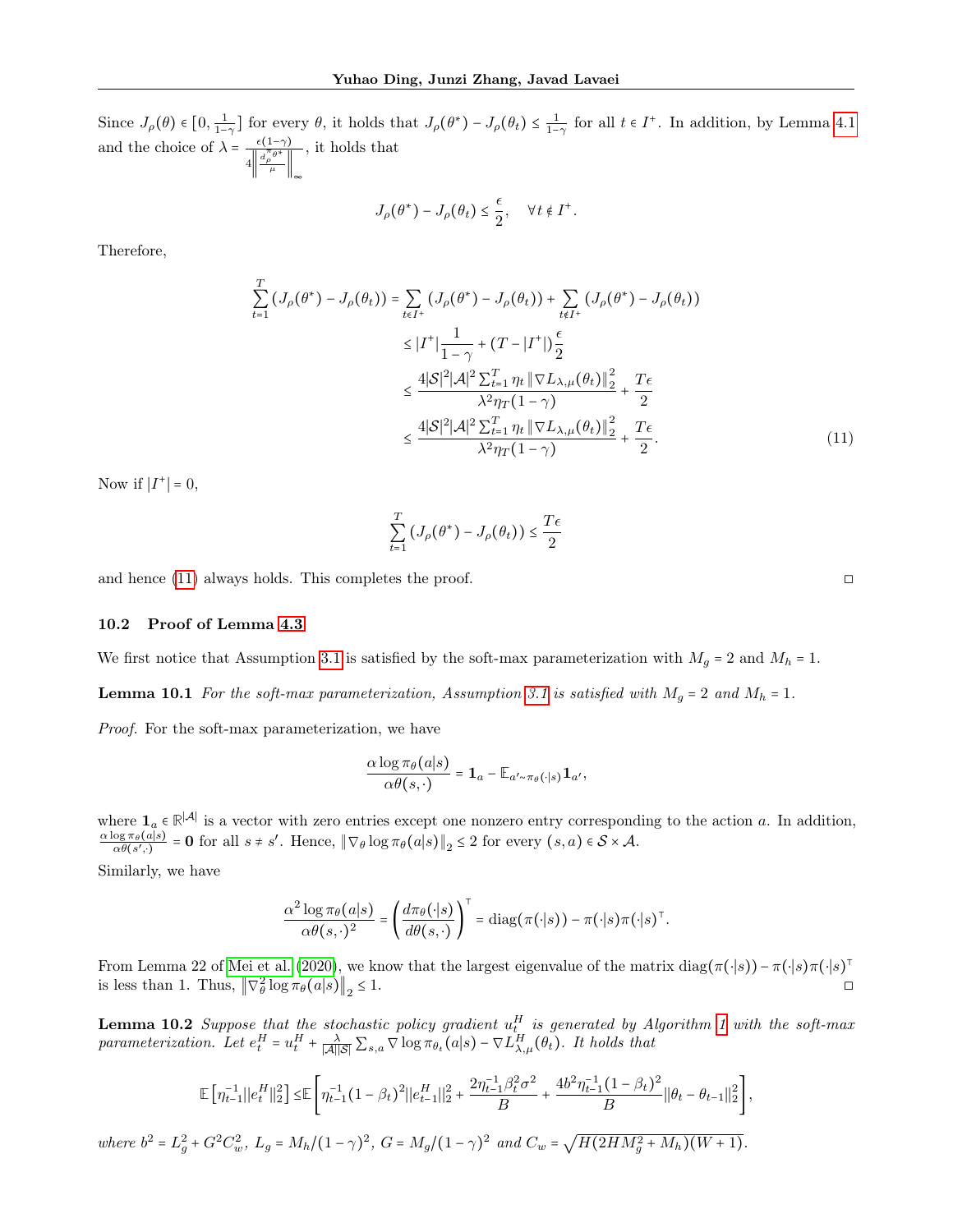*Proof.* First note that  $e_t^H = u_t^H - \nabla J_\mu^H(\theta)$ . Then, by the definition of  $u_t^H$ , we have

$$
u_t^H - u_{t-1}^H = -\beta_t u_{t-1}^H + \frac{\beta_t}{B} \sum_{i=1}^B g(\tau_i^H | \theta_t, \mu) + \frac{(1 - \beta_t)}{B} \sum_{i=1}^B (g(\tau_i^H | \theta_t, \mu) - w(\tau_i^H | \theta_{t-1}, \theta_t) g(\tau_i^H | \theta_{t-1}, \mu)).
$$

As a result,

$$
\begin{split} \mathbb{E}\left[\eta_{t-1}^{-1}\|\boldsymbol{e}_{t}^{H}\|_{2}^{2}\right] & = & \mathbb{E}\left[\eta_{t-1}^{-1}\|\nabla J_{\rho}^{H}(\theta_{t-1})-u_{t-1}+\nabla J_{\rho}^{H}(\theta_{t})-\nabla J_{\rho}^{H}(\theta_{t-1})-(u_{t}^{H}-u_{t-1}))\|_{2}^{2}\right] \\ & = & \mathbb{E}\left[\eta_{t-1}^{-1}\|\nabla J_{\rho}^{H}(\theta_{t-1})-u_{t-1}+\nabla J_{\rho}^{H}(\theta_{t})-\nabla J_{\rho}^{H}(\theta_{t-1})-(u_{t}^{H}-u_{t-1}))\|_{2}^{2}\right] \\ & +\beta_{t}u_{t-1}-\frac{\beta_{t}}{B}\sum_{i=1}^{B}g\left(\tau_{i}^{H}|\theta_{t},\mu\right)-\frac{(1-\beta_{t})}{B}\sum_{i=1}^{B}(g\left(\tau_{i}^{H}|\theta_{t},\mu\right)-w\left(\tau_{i}^{H}|\theta_{t-1},\theta_{t})g\left(\tau_{i}^{H}|\theta_{t-1},\mu\right))\|_{2}^{2}\right] \\ & = & \mathbb{E}\left[\eta_{t-1}^{-1}\| \left(1-\beta_{t}\right)\left(\nabla J_{\rho}^{H}(\theta_{t-1})-u_{t-1}\right)+\beta_{t}\left(\nabla J_{\rho}^{H}(\theta_{t})-\frac{1}{B}\sum_{i=1}^{B}g\left(\tau_{i}^{H}|\theta_{t},\mu\right)\right) \\ & -\frac{(1-\beta_{t})}{B}\sum_{i=1}^{B}(g\left(\tau_{i}^{H}|\theta_{t},\mu\right)-w\left(\tau_{i}^{H}|\theta_{t-1},\theta_{t})g\left(\tau_{i}^{H}|\theta_{t-1},\mu\right)\right)-\left(\nabla J_{\rho}^{H}(\theta_{t})-\nabla J_{\rho}^{H}(\theta_{t-1})\right))\|_{2}^{2}\right] \\ & = & \eta_{t-1}^{-1}(1-\beta_{t})^{2}\mathbb{E}\left[\|\nabla J_{\rho}^{H}(\theta_{t-1})-u_{t-1}\|_{2}^{2}\right]+\eta_{t-1}^{-1}\mathbb{E}\left[\|\beta_{t
$$

where the fourth equality is due to  $\mathbb{E}_{\tau_i^H}[g(\tau_i^H | \theta_t, \mu)] = \nabla J_{\rho}^H(\theta_t)$  and  $\mathbb{E}_{\tau_i^H}[g(\tau_i^H | \theta_t, \mu)$   $w(\tau_i^H|\theta_{t-1},\theta_t)g(\tau_i^H|\theta_{t-1},\mu) = \nabla J_{\rho}^H(\theta_t) - \nabla J_{\rho}^H(\theta_{t-1}),$  the first inequality follows from Young's inequality, the second inequality holds by  $\mathbb{E} \left\| \frac{1}{B} \sum_{i=1}^{B} \xi_i - \mathbb{E}[\xi_i] \right\|_2^2 = \frac{1}{B} \mathbb{E} \left\| \xi_i - \mathbb{E}[\xi_i] \right\|_2^2$  for the i.i.d. samples of  $\{\xi_i\}_{i=1}^B$ , and the last inequality is due to the bounded variance of stochastic policy gradient under the soft-max parameterization and  $\mathbb{E}||\xi - \mathbb{E}[\xi]||_2^2 \le \mathbb{E}||\xi||_2^2$ .

In addition,

$$
\label{eq:2.1} \begin{aligned} &\mathbb{E}\left[\left\|g\big(\tau_{i}^{H}|\theta_{t},\mu\big)-w\big(\tau_{i}^{H}|\theta_{t-1},\theta_{t}\big)g\big(\tau_{i}^{H}|\theta_{t-1},\mu\big)\right\|_{2}^{2}\right] \\ &=\mathbb{E}\left[\left\|g\big(\tau_{i}^{H}|\theta_{t},\mu\big)-g\big(\tau_{i}^{H}|\theta_{t-1},\mu\big)+g\big(\tau_{i}^{H}|\theta_{t-1},\mu\big)-w\big(\tau_{i}^{H}|\theta_{t-1},\theta_{t}\big)g\big(\tau_{i}^{H}|\theta_{t-1},\mu\big)\right\|_{2}^{2}\right] \\ &\leq 2\mathbb{E}\left[\left\|g\big(\tau_{i}^{H}|\theta_{t},\mu\big)-g\big(\tau_{i}^{H}|\theta_{t-1},\mu\big)\right\|_{2}^{2}+2\mathbb{E}\big[\left\|g\big(\tau_{i}^{H}|\theta_{t-1},\mu\big)-w\big(\tau_{i}^{H}|\theta_{t-1},\theta_{t}\big)g\big(\tau_{i}^{H}|\theta_{t-1},\mu\big)\right\|_{2}^{2}\right] \\ &\leq 2L_{g}^{2}\mathbb{E}\left[\left\||\theta_{t}-\theta_{t-1}\big)\right\|_{2}^{2}\right]+2G^{2}\mathbb{E}\left[\left\|1-w\big(\tau_{i}^{H}|\theta_{t-1},\theta_{t}\big)\right\|_{2}^{2}\right] \\ &\leq 2L_{g}^{2}\mathbb{E}\left[\left\||\theta_{t}-\theta_{t-1}\big)\right\|_{2}^{2}\right]+2G^{2}\text{Var}\big(w\big(\tau_{i}^{H}|\theta_{t-1},\theta_{t}\big)\big) \\ &\leq 2\big(L_{g}^{2}+G^{2}C_{w}^{2}\big)\mathbb{E}\left[\left\||\theta_{t}-\theta_{t-1}\big)\right\|_{2}^{2}\right], \end{aligned}
$$

where the second inequality follows from Lemma [3.2,](#page-3-3) and the third inequality is due to Proposition [9.1,](#page-12-2) and the last inequality holds by Proposition [9.2.](#page-12-3) By selecting  $b^2 = L_g^2 + G^2 C_w^2$ , we have

$$
\mathbb{E}\left[\eta_{t-1}^{-1}\big\|e_{t}^{H}\big\|_{2}^{2}\right]\leq\mathbb{E}\left[\eta_{t-1}^{-1}\big(1-\beta_{t}\big)^{2}\big\|e_{t-1}^{H}\big\|_{2}^{2}+\frac{2\eta_{t-1}^{-1}\beta_{t}^{2}\sigma^{2}}{B}+\frac{4b^{2}\eta_{t-1}^{-1}(1-\beta_{t})^{2}}{B}\big\|\theta_{t}-\theta_{t-1}\big\|_{2}^{2}\right],
$$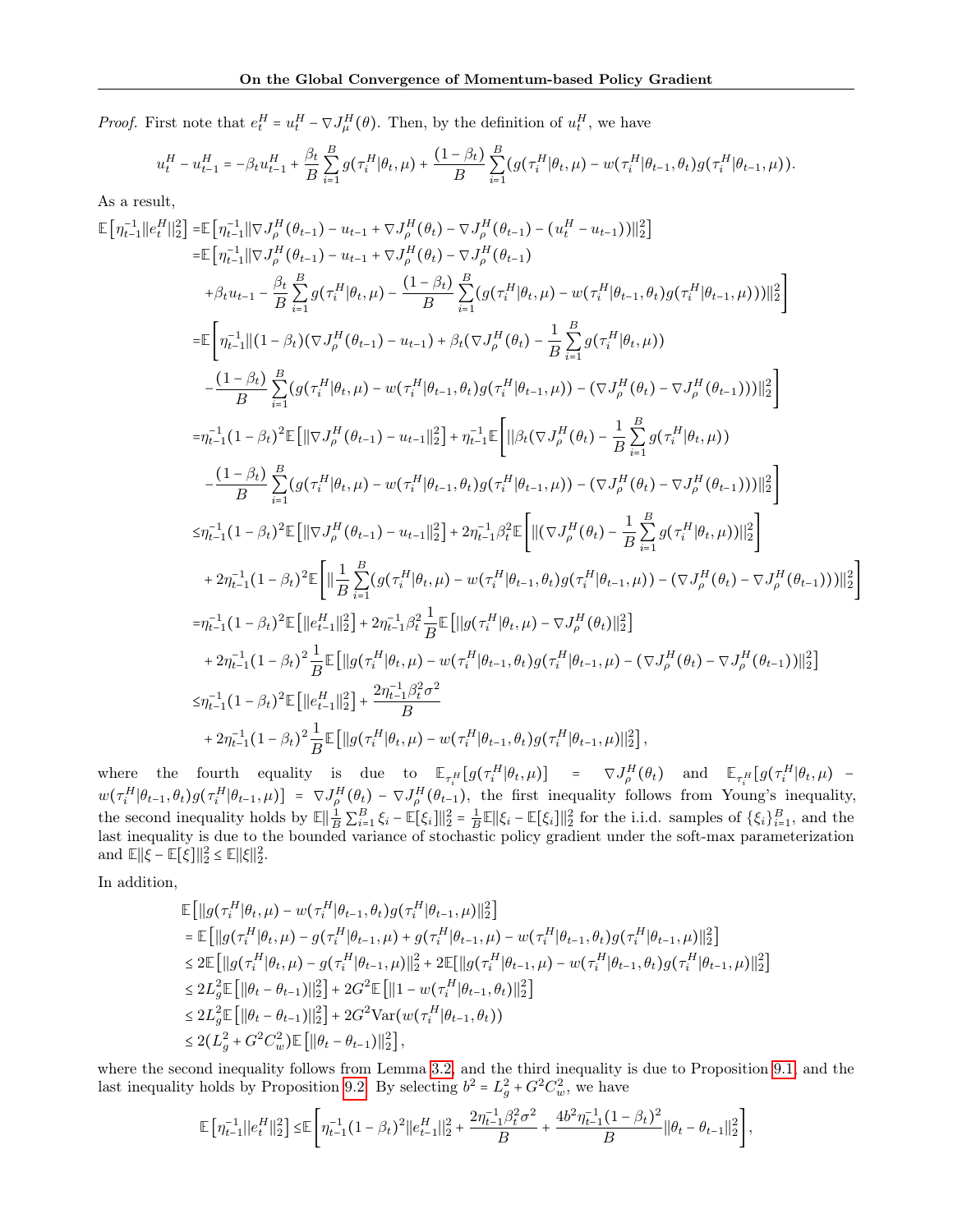which completes the proof.  $\Box$ 

#### 10.2.1 Proof of Lemma [4.3](#page-5-1)

*Proof.* From Proposition [3.2,](#page-3-3) we know that  $J_{\mu}(\theta)$  is L-smooth. Since  $\|\nabla^2 \log \pi_{\theta}(a|s)\|_2 \leq 1$  for the soft-max parameterization, it holds that  $L_{\lambda,\mu}(\theta)$  is  $L_{\lambda}$ -smooth, where  $L_{\lambda} = L + \lambda$ .

Due to  $m \ge (2L_\lambda k)^3$ , we have  $\eta_t \le \eta_0 = \frac{k}{m^{1/3}} \le \frac{1}{2L_\lambda}$ . Since  $\eta_t \le \frac{1}{2L_\lambda}$ , we obtain that  $\beta_{t+1} = c\eta_t^2 \le \frac{c\eta_t}{2L_\lambda}$  $\frac{c\eta_t}{2L_\lambda} \leq \frac{ck}{2L_\lambda m^{1/3}} \leq 1.$ Now, it results from Lemma [10.2](#page-14-3) that

$$
\mathbb{E}\Big[\eta_t^{-1}||e_{t+1}^H||_2^2 - \eta_{t-1}^{-1}||e_t^H||_2^2\Big] \n\leq \mathbb{E}\Big[\big(\eta_t^{-1}(1-\beta_{t+1})^2 - \eta_{t-1}^{-1}\big)||e_t^H||_2^2 + \frac{2\eta_t^{-1}\beta_{t+1}^2\sigma^2}{B} + \frac{4b^2\eta_t^{-1}(1-\beta_{t+1})^2}{B}||\theta_{t+1} - \theta_t||_2^2\Big] \n\leq \mathbb{E}\Big[\big(\eta_t^{-1}(1-\beta_{t+1}) - \eta_{t-1}^{-1}\big)||e_t^H||_2^2 + \frac{2\eta_t^{-1}\beta_{t+1}^2\sigma^2}{B} + \frac{4b^2\eta_t^{-1}}{B}||\theta_{t+1} - \theta_t||_2^2\Big],
$$

where the last inequality holds by  $0 < \beta_{t+1} \leq 1$ . Since the function  $x^{1/3}$  is concave, we have  $(x+y)^{1/3} \leq x^{1/3} + y^{1/3}$ . Then, we have

$$
\begin{aligned} \eta_t^{-1} - \eta_{t-1}^{-1} &= \frac{1}{k} \big( (m+t)^{1/3} - (m+t-1)^{1/3} \big) \le \frac{1}{3k(m+t-1)^{2/3}} \\ &\le \frac{1}{3k(m/2+t)^{2/3}} \le \frac{2^{2/3}}{3k^3} \eta_t^2 \le \frac{2^{2/3}}{6k^3L} \eta_t \le \frac{1}{3k^3L} \eta_t, \end{aligned}
$$

where the second inequality holds by  $m \geq 2$ , and the forth inequality uses the property  $0 < \eta_t \leq \frac{1}{2L_\lambda}$ . Then, it holds that

$$
\left(\eta_t^{-1}\big(1-\beta_{t+1}\big)-\eta_{t-1}^{-1}\big)\big|\big|e_t^H\big|\big|_2^2=\left(\frac{1}{3k^3L}-c\right)\eta_t\left\|e_t^H\right\|_2^2=-96b^2\eta_t\left\|e_t^H\right\|_2^2,
$$

where the last equality is based on the relation  $c = \frac{1}{3k^3 L_{\lambda}} + 96b^2$ . Combining the above results yields that

$$
\mathbb{E}[\eta_t^{-1}||e_{t+1}^H||_2^2 - \eta_{t-1}^{-1}||e_t^H||_2^2] \le \mathbb{E}\left[-96b^2\eta_t||e_t^H||_2^2 + \frac{2\eta_t^{-1}\beta_{t+1}^2\sigma^2}{B} + \frac{4b^2\eta_t^{-1}}{B}||\theta_{t+1} - \theta_t||_2^2\right].\tag{12}
$$

To streamline the presentation, we denote  $u_{t,\lambda}^H := \frac{1}{\eta_t} (\theta_{t+1} - \theta_t)$ . By summing up the above inequality and dividing the both sides by  $96b^2$ , we obtain

$$
\frac{1}{96b^2} \left( \mathbb{E} \left[ \frac{\left\| e_{T+1}^H \right\|_2^2}{\eta_T} - \frac{\left\| e_1^H \right\|_2^2}{\eta_0} \right] \right) \le \sum_{t=1}^T \mathbb{E} \left[ \frac{c^2 \eta_t^3 \sigma^2}{48b^2 B} - \eta_t \left\| e_t^H \right\|_2^2 + \frac{\eta_t}{24B} \left\| u_{t,\lambda}^H \right\|_2^2 \right] \tag{13}
$$

For  $\eta_t \left\| u_{t,\lambda}^H \right\|_2^2$  $\frac{2}{2}$ , it follows from Lemma [9.3](#page-12-4) that

<span id="page-16-0"></span>
$$
\frac{\eta_t}{4} \left\| u_{t,\lambda}^H \right\|_2^2 \leq L_{\lambda,\mu}^H(\theta_{t+1}) - L_{\lambda,\mu}^H(\theta_t) + \frac{\eta_t}{2} \left\| e_t^H \right\|^2.
$$

Then, it holds that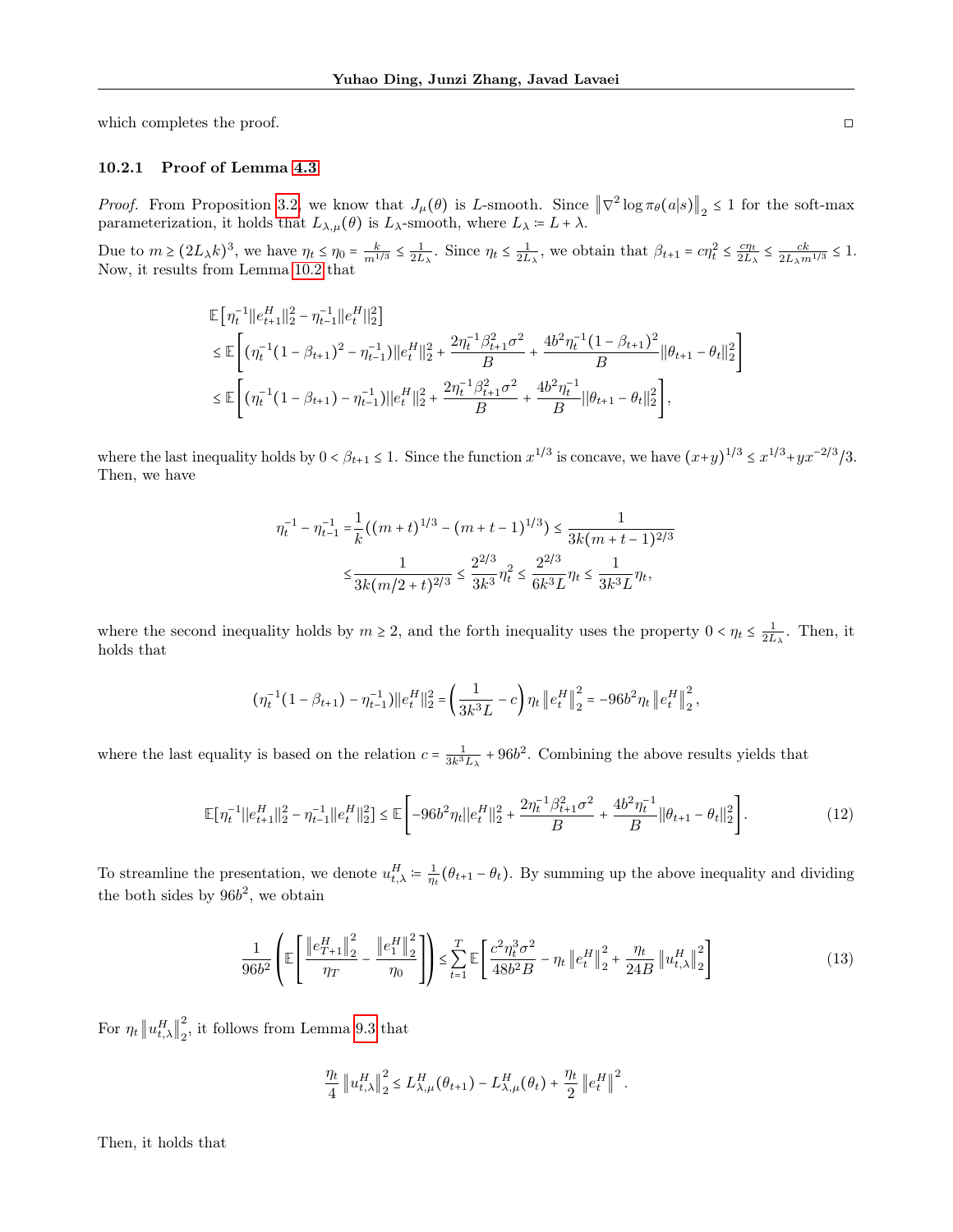$$
\frac{1}{96b^{2}} \left( \mathbb{E} \left[ \frac{\left\| e_{T+1}^{H} \right\|_{2}^{2}}{\eta_{T}} - \frac{\left\| e_{1}^{H} \right\|_{2}^{2}}{\eta_{0}} \right] \right) \leq \sum_{\tau=1}^{T} \mathbb{E} \left[ \frac{c^{2} \eta_{t}^{3} \sigma^{2}}{48b^{2} B} - \frac{(12B - 1)\eta_{t}}{12B} \left\| e_{t}^{H} \right\|_{2}^{2} + \frac{1}{6B} \left( L_{\lambda,\mu}^{H}(\theta_{t+1}) - L_{\lambda,\mu}^{H}(\theta_{t}) \right) \right] \n\leq \sum_{t=1}^{T} \left( \frac{c^{2} \eta_{t}^{3} \sigma^{2}}{48b^{2} B} - \mathbb{E} \left[ \frac{11\eta_{t}}{12} \left\| e_{t}^{H} \right\|_{2}^{2} \right] \right) + \frac{1}{6B} \left( L_{\lambda,\mu}^{H}(\theta^{*}) - L_{\lambda,\mu}^{H}(\theta_{1}) \right) \n\leq \frac{c^{2} \sigma^{2} k^{3}}{48b^{2} B} \sum_{t=1}^{T} \frac{1}{m+t} - \sum_{t=1}^{T} \mathbb{E} \left[ \frac{11\eta_{t}}{12} \left\| e_{t}^{H} \right\|_{2}^{2} \right] + \frac{1}{6B} \left( L_{\lambda,\mu}^{H}(\theta^{*}) - L_{\lambda,\mu}^{H}(\theta_{1}) \right) \n\leq \frac{c^{2} \sigma^{2} k^{3}}{48b^{2} B} \sum_{t=1}^{T} \frac{1}{2+t} - \sum_{t=1}^{T} \mathbb{E} \left[ \frac{11\eta_{t}}{12} \left\| e_{t}^{H} \right\|_{2}^{2} \right] + \frac{1}{6B} \left( L_{\lambda,\mu}^{H}(\theta^{*}) - L_{\lambda,\mu}^{H}(\theta_{1}) \right) \n\leq \frac{c^{2} \sigma^{2} k^{3} \ln(T+2)}{48b^{2} B} - \sum_{t=1}^{T} \mathbb{E} \left[ \frac{11\eta_{t}}{12} \left
$$

By rearranging the above inequality, we have

$$
\sum_{t=1}^{T} \mathbb{E} \left[ \frac{11 \eta_t}{12} \left\| e_t^H \right\|_2^2 \right] \leq \frac{c^2 \sigma^2 k^3 \ln(T+2)}{48b^2 B} + \frac{1}{96b^2 \eta_0} \mathbb{E} \left[ \left\| e_1^H \right\|_2^2 \right] + \frac{1}{6B} \left( L_{\lambda,\mu}^H(\theta^*) - L_{\lambda,\mu}^H(\theta_1) \right) \n\leq \frac{1}{B} \left( \frac{c^2 \sigma^2 k^3 \ln(T+2)}{48b^2} + \frac{m^{1/3} \sigma^2}{96b^2 k} + \frac{1}{6} \left( L_{\lambda,\mu}^H(\theta^*) - L_{\lambda,\mu}^H(\theta_1) \right) \right).
$$

Multiplying both sides by  $\frac{12}{11}$  yields that

$$
\sum_{t=1}^T \mathbb{E}\left[\eta_t \left\| e_t^H \right\|_2^2 \right] \leq \frac{1}{B} \left( \frac{c^2 \sigma^2 k^3 \ln(T+2)}{44b^2} + \frac{m^{1/3} \sigma^2}{88b^2 k} + \frac{1}{22} \left( L_{\lambda,\mu}^H(\theta^*) - L_{\lambda,\mu}^H(\theta_1) \right) \right).
$$

To bound  $\sum_{t=1}^{T} \mathbb{E}\left[\eta_t \left\|u_{t,\lambda}^H\right\|_2^2\right]$ <sup>2</sup>/<sub>2</sub>, we define a Lyapunov function  $\Phi_t(\theta_t) = L_{\lambda,\mu}^H(\theta_t) - \frac{1}{192b^2\eta_{t-1}} \left\| e_t^H \right\|_2^2$  $\frac{2}{2}$  for all  $t \ge 1$ . Then,

$$
\begin{split} \mathbb{E}[\Phi_{t+1} - \Phi_t] = & \mathbb{E}\left[L_{\lambda,\mu}^H(\theta_{t+1}) - L_{\lambda,\mu}^H(\theta_t) - \frac{1}{192b^2\eta_t} \left\|e_{t+1}^H\right\|_2^2 + \frac{1}{192b^2\eta_{t-1}} \left\|e_t^H\right\|_2^2\right] \\ \geq & \mathbb{E}\left[-\frac{\eta_t}{2}\left\|e_t^H\right\|_2^2 + \frac{\eta_t}{4}\left\|u_{t,\lambda}^H\right\|_2^2 - \frac{1}{192b^2\eta_t} \left\|e_{t+1}^H\right\|_2^2 + \frac{1}{192b^2\eta_{t-1}} \left\|e_t^H\right\|_2^2\right] \\ \geq & \mathbb{E}\left[\frac{\eta_t}{4}\left\|u_{t,\lambda}^H\right\|_2^2 - \frac{\beta_t^2\sigma^2}{96b^2B\eta_t} - \frac{\eta_t}{48B}\left\|u_{t,\lambda}^H\right\|^2\right] \\ \geq & \mathbb{E}\left[\frac{11\eta_t}{48}\left\|u_{t,\lambda}^H\right\|_2^2 - \frac{c^2\eta_t^3\sigma^2}{96b^2B}\right], \end{split}
$$

where the first inequality holds by Lemma [9.3](#page-12-4) and the second inequality holds due to [\(12\)](#page-16-0). Summing the above inequality over  $t$  from 1 to  $T$ , we obtain

$$
\sum_{t=1}^{T} \mathbb{E} \left[ \eta_{t} \left\| u_{t,\lambda}^{H} \right\|_{2}^{2} \right] \leq \mathbb{E} \left[ \frac{48}{11} (\Phi_{T+1} - \Phi_{1}) + \sum_{t=1}^{T} \frac{c^{2} \eta_{t}^{3} \sigma^{2}}{22b^{2} B} \right]
$$
\n
$$
\leq \mathbb{E} \left[ \frac{48}{11} \left( L_{\lambda,\mu}^{H} (\theta^{*}) - L_{\lambda,\mu}^{H} (\theta_{1}) \right) + \frac{1}{44b^{2} \eta_{0}} \mathbb{E} ||e_{1}^{H}||_{2}^{2} + \frac{c^{2} \sigma^{2} k^{3}}{22b^{2} B} \sum_{t=1}^{T} \frac{1}{m+t} \right]
$$
\n
$$
\leq \mathbb{E} \left[ \frac{48}{11} \left( L_{\lambda,\mu}^{H} (\theta^{*}) - L_{\lambda,\mu}^{H} (\theta_{1}) \right) + \frac{1}{44b^{2} \eta_{0}} \mathbb{E} ||e_{1}^{H}||_{2}^{2} + \frac{c^{2} \sigma^{2} k^{3}}{22b^{2} B} \sum_{t=1}^{T} \frac{1}{2+t} \right]
$$
\n
$$
\leq \mathbb{E} \left[ \frac{48}{11} \left( L_{\lambda,\mu}^{H} (\theta^{*}) - L_{\lambda,\mu}^{H} (\theta_{1}) \right) + \frac{\sigma^{2} m^{1/3}}{44b^{2} k B} + \frac{c^{2} \sigma^{2} k^{3}}{22b^{2} B} \ln (2+T) \right]
$$
\n
$$
\leq \Gamma_{2} + \frac{\Gamma_{3}}{B},
$$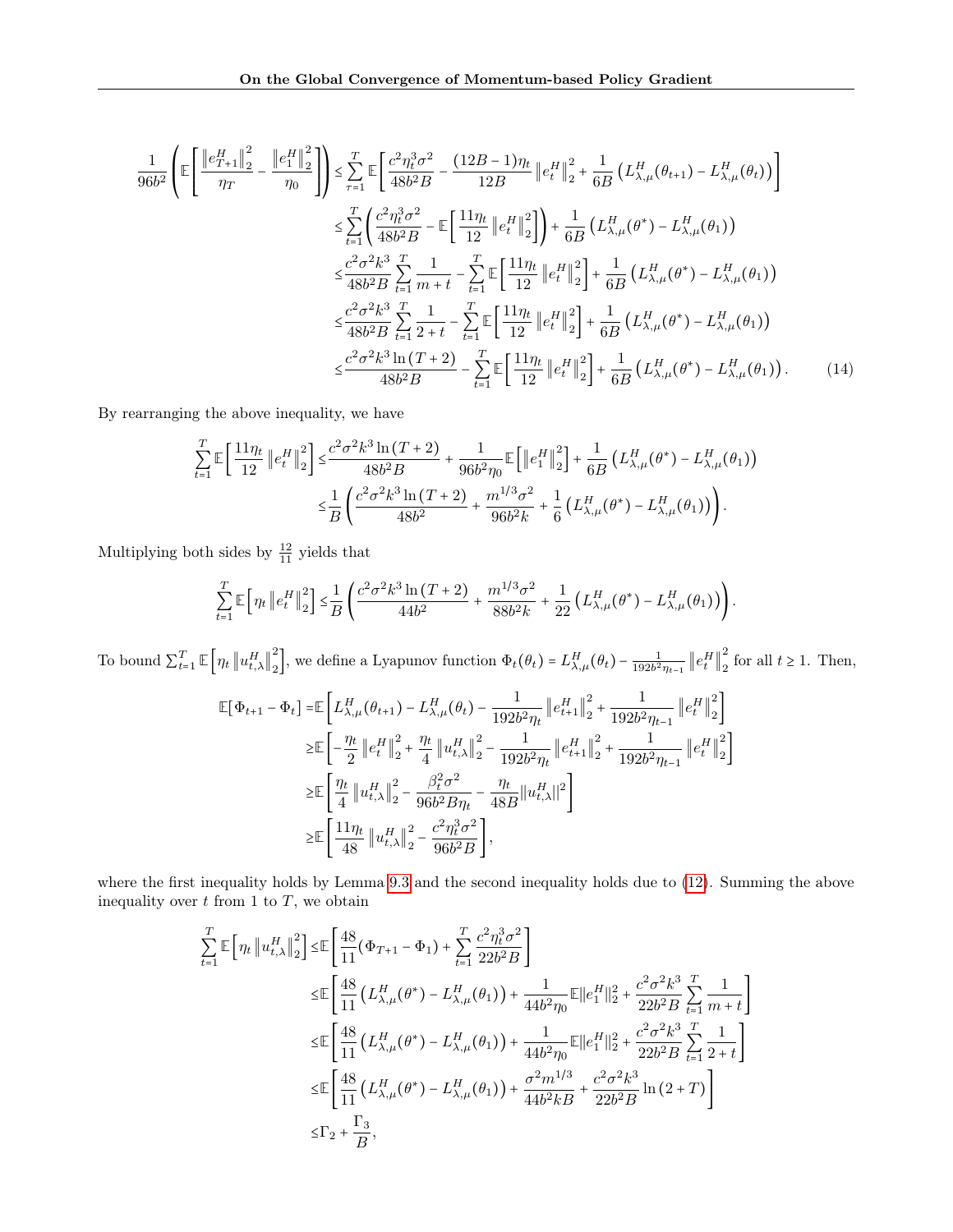where  $\Gamma_2 = \frac{48}{11} \left( L_{\lambda,\mu}^H(\theta^*) - L_{\lambda,\mu}^H(\theta_1) \right)$  and  $\Gamma_3 = \left( \frac{\sigma^2 m^{1/3}}{44b^2k} + \frac{c^2 \sigma^2 k^3}{22b^2} \right)$  $\frac{2\sigma^2 k^3}{22b^2}$  ln  $(2+T)$ ). Finally, by the triangle inequality, we have

$$
\sum_{t=1}^{T} \mathbb{E} \left[ \eta_t \left\| \nabla L_{\lambda,\mu}^H(\theta_t) \right\|_2^2 \right] \leq \sum_{t=1}^{T} \mathbb{E} \left[ \eta_t \left\| u_{t,\lambda}^H \right\|_2^2 \right] + \sum_{t=1}^{T} \mathbb{E} \left[ \eta_t \left\| e_t^H \right\|_2^2 \right] \leq \Gamma_2 + \frac{\Gamma_1 + \Gamma_3}{B}.
$$

This completes the proof.

## <span id="page-18-0"></span>10.3 Proof of Theorem [4.4](#page-6-0)

Proof. From Proposition [3.2,](#page-3-3) we have

$$
\sum_{t=1}^{T} \eta_t \mathbb{E} \left[ \left\| \nabla L_{\lambda,\mu}(\theta_t) \right\|_2^2 \right] = \sum_{t=1}^{T} \eta_t \mathbb{E} \left[ \left\| \nabla L_{\lambda,\mu}^H(\theta_t) \right\|_2^2 + \left\| \nabla L_{\lambda,\mu}^H(\theta_t) - \nabla L_{\lambda,\mu}(\theta_t) \right\|_2^2 \right]
$$
\n
$$
\leq \sum_{t=1}^{T} \eta_t \mathbb{E} \left[ \left\| \nabla L_{\lambda,\mu}^H(\theta_t) \right\|_2^2 + \left\| \nabla J_{\mu}^H(\theta_t) - \nabla J_{\mu}(\theta_t) \right\|_2^2 \right]
$$
\n
$$
\leq \sum_{t=1}^{T} \eta_t \mathbb{E} \left[ \left\| \nabla L_{\lambda,\mu}^H(\theta_t) \right\|_2^2 \right] + \left( M_g \left( \frac{H+1}{1-\gamma} + \frac{\gamma}{(1-\gamma)^2} \right) \gamma^H \right)^2 \sum_{t=1}^{T} \eta_t.
$$

In light of Lemma [4.2,](#page-5-0) we have

$$
\begin{split} \mathbb{E}\left[\sum_{t=1}^T\left(J_\rho(\theta^*)-J_\rho(\theta_t)\right)\right] &\leq \left\|\frac{d_\rho^{\pi_{\theta^*}}}{\mu}\right\|_\infty^2\frac{64|\mathcal{S}|^2|\mathcal{A}|^2\sum_{t=1}^T\eta_t\mathbb{E}[\|\nabla L_{\lambda,\mu}(\theta_t)\|_2^2]}{\epsilon^2\eta_T(1-\gamma)^3}+\frac{T\epsilon}{2}\\ &\leq \left\|\frac{d_\rho^{\pi_{\theta^*}}}{\mu}\right\|_\infty^2\frac{64|\mathcal{S}|^2|\mathcal{A}|^2\sum_{t=1}^T\eta_t\mathbb{E}[\|\nabla L_{\lambda,\mu}^H(\theta_t)\|_2^2]}{\epsilon^2\eta_T(1-\gamma)^3}+\frac{T\epsilon}{2}\\ &\qquad\qquad+\left\|\frac{d_\rho^{\pi_{\theta^*}}}{\mu}\right\|_\infty^2\frac{64|\mathcal{S}|^2|\mathcal{A}|^2\sum_{t=1}^T\eta_t}{\epsilon^2\eta_T(1-\gamma)^3}\left(M_g\left(\frac{H+1}{1-\gamma}+\frac{\gamma}{(1-\gamma)^2}\right)\gamma^H\right)^2. \end{split}
$$

By choosing  $\eta_t = \frac{k}{(m+t)^{1/3}}$ , it results from Lemma [4.3](#page-5-1) that

$$
\frac{1}{T}\mathbb{E}\left[\sum_{t=1}^T\left(J_\rho(\theta^*)-J_\rho(\theta_t)\right)\right] \le \left\|\frac{d_\rho^{\pi_{\theta^*}}}{\mu}\right\|_\infty^2 \frac{64|\mathcal{S}|^2|\mathcal{A}|^2(m+T)^{1/3}}{\epsilon^2k(1-\gamma)^3T}\left(\Gamma_2+\frac{\Gamma_1+\Gamma_3}{B}\right)+\frac{\epsilon}{2} \\ +\left\|\frac{d_\rho^{\pi_{\theta^*}}}{\mu}\right\|_\infty^2 \frac{96|\mathcal{S}|^2|\mathcal{A}|^2(m+T)}{\epsilon^2(1-\gamma)^3T}\left(M_g\left(\frac{H+1}{1-\gamma}+\frac{\gamma}{(1-\gamma)^2}\right)\gamma^H\right)^2.
$$

Notice that, in order to guarantee

$$
\left\| \frac{d_{\rho}^{\pi_{\theta^*}}}{\mu} \right\|_{\infty}^2 \frac{96|\mathcal{S}|^2|\mathcal{A}|^2(m+T)}{\epsilon^2 (1-\gamma)^3 T} \left( M_g \left( \frac{H+1}{1-\gamma} + \frac{\gamma}{(1-\gamma)^2} \right) \gamma^H \right)^2 \le \frac{\epsilon}{4},
$$

it suffices to have

<span id="page-18-1"></span>
$$
H = \mathcal{O}\left(\log_{\gamma}\left(\frac{(1-\gamma)\epsilon}{|\mathcal{S}||\mathcal{A}| \left\|\frac{d_{\rho}^{\pi_{\theta^*}}}{\mu}\right\|_{\infty}}\right)\right).
$$

Recall that  $\Gamma_1 = \frac{c^2 \sigma^2 k^3 \ln(T+2)}{44b^2} + \frac{m^{1/3} \sigma^2}{88b^2 k}$  $\frac{n^{1/3}\sigma^2}{88b^2k}$  +  $\frac{1}{22}$   $\left( L_{\lambda,\mu}^H(\theta^*) - L_{\lambda,\mu}^H(\theta_1) \right)$ ,  $\Gamma_2 = \frac{48}{11} \left( L_{\lambda,\mu}^H(\theta^*) - L_{\lambda,\mu}^H(\theta_1) \right)$  and  $\Gamma_3 = \left( \frac{\sigma^2 m^{1/3}}{44b^2k} + \right)$  $c^2\sigma^2k^3$  $\frac{2\sigma^2 k^{\circ}}{22b^2}$  ln  $(2+T)$ ). By only considering the dependencies on the parameters  $c, \sigma, b, \lambda$  and  $m$ , we have

$$
\Gamma_2 + \frac{\Gamma_1 + \Gamma_3}{B} = \widetilde{\mathcal{O}} \left( \frac{c^2 \sigma^2}{b^2} + \frac{m^{1/3} \sigma^2}{b^2} + \frac{\sigma^2 m^{1/3}}{b^2} + \frac{c^2 \sigma^2}{b^2} + L_{\lambda,\mu}^H(\theta^*) - L_{\lambda,\mu}^H(\theta_1) \right)
$$
  

$$
= \widetilde{\mathcal{O}} \left( \frac{\sigma^2}{b^2} \left( c^2 + m^{1/3} \right) + L_{\lambda,\mu}^H(\theta^*) - L_{\lambda,\mu}^H(\theta_1) \right). \tag{15}
$$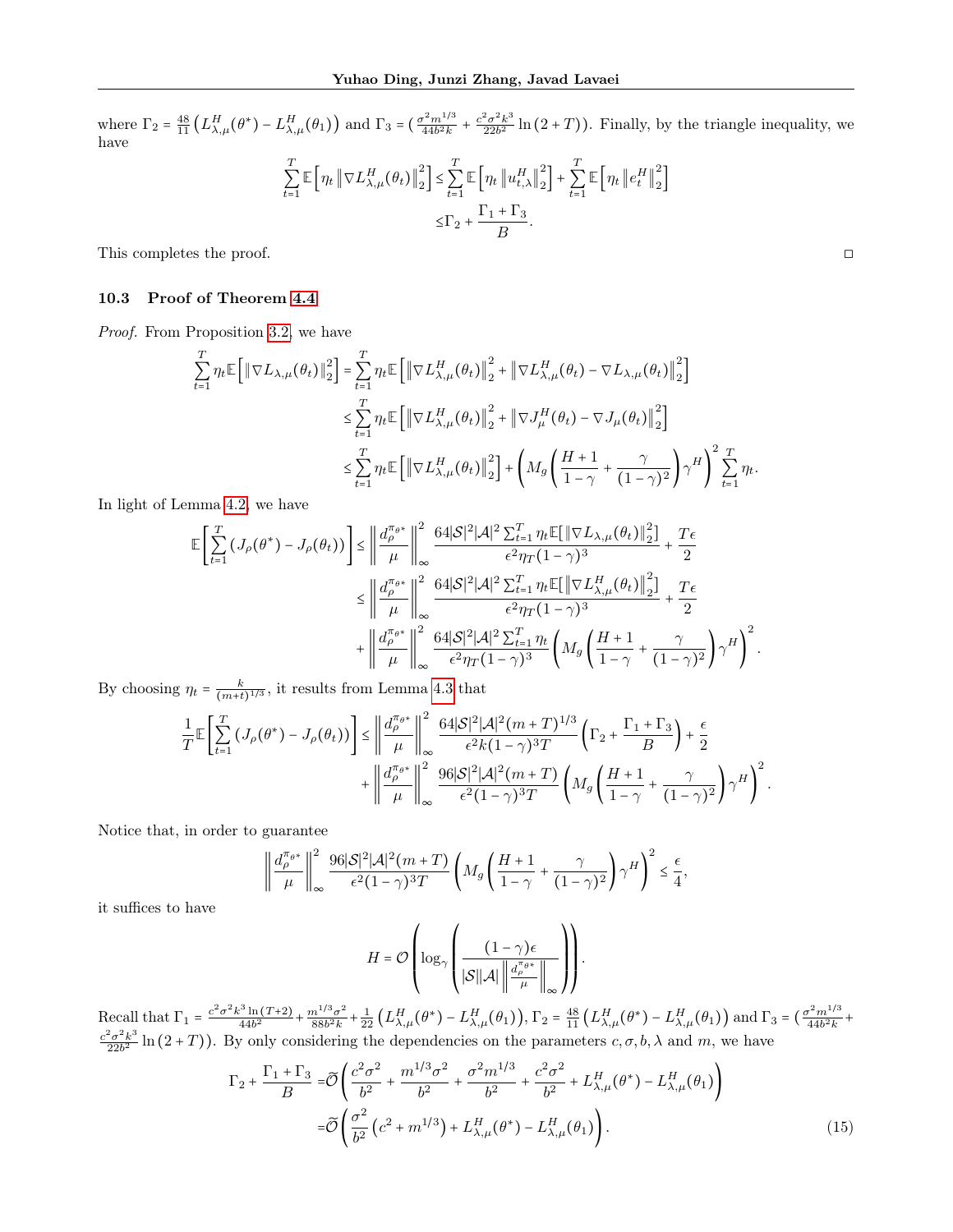In addition, by the definitions  $b^2 = L_g^2 + G^2 C_w^2$ ,  $L_g = M_h/(1-\gamma)^2$ ,  $G = M_g/(1-\gamma)^2$ ,  $C_w = \sqrt{H(2HM_g^2 + M_h)(W+1)}$ ,  $c = \frac{1}{3k^3L_{\lambda}} + 96b^2$ ,  $m = \max\{2, (2L_{\lambda}k)^3, (\frac{ck}{2L_{\lambda}})^3\}$ , and  $\lambda = \frac{\epsilon(1-\gamma)}{\|\mathbf{d}_{\rho}^{\pi_{\rho}\mathbf{e}*\}}$  $4\left\Vert \frac{d_{\rho}^{\pi}\theta^*}{\mu}\right\Vert_{\infty}$ , we know that  $\sqrt{2}$  $\lambda$ 

$$
b^2 = \mathcal{O}\left(\frac{1+W}{(1-\gamma)^4}\right), \ \sigma^2 = \mathcal{O}\left(\frac{1}{(1-\gamma)^4}\right), \ c = \mathcal{O}\left(\frac{1+W}{(1-\gamma)^4}\right), \ m^{1/3} = \mathcal{O}\left(\frac{\epsilon(1-\gamma)}{\left\|\frac{d_{\rho}^{\pi_{\theta^*}}}{\mu}\right\|_{\infty}} + \frac{1}{(1-\gamma)^3} + \frac{W}{1-\gamma}\right)
$$

In addition,

$$
L_{\lambda,\mu}^H(\theta^*) - L_{\lambda,\mu}^H(\theta_1) \leq \mathcal{O}\left(\frac{1}{1-\gamma} + \frac{\epsilon(1-\gamma)}{\left\|\frac{d_{\rho}^{\pi_{\theta^*}}}{\mu}\right\|_{\infty}}\right).
$$

Substituting the above results into [\(15\)](#page-18-1) gives rise to

$$
\Gamma_2 + \frac{\Gamma_1 + \Gamma_3}{B} = \widetilde{\mathcal{O}} \left( \frac{1 + W}{(1 - \gamma)^8} + \frac{\epsilon (1 + W)(1 - \gamma)}{\left\| \frac{d_{\rho}^{\pi_{\theta^*}}}{\mu} \right\|_{\infty}} \right)
$$

.

 $\lambda$ 

Thus, we obtain

$$
\frac{1}{T}\mathbb{E}\left[\sum_{t=1}^{T} \left(J_{\rho}(\theta^{*}) - J_{\rho}(\theta_{t})\right)\right]
$$
\n
$$
\leq \widetilde{\mathcal{O}}\left(\left\|\frac{d_{\rho}^{\pi_{\theta^{*}}}}{\mu}\right\|_{\infty}^{2} |\mathcal{S}|^{2} |\mathcal{A}|^{2} (m+T)^{1/3} (1+W)\right) + \frac{3\epsilon}{4}
$$
\n
$$
\leq \left\|\frac{d_{\rho}^{\pi_{\theta^{*}}}}{\mu}\right\|_{\infty}^{2} |\mathcal{S}|^{2} |\mathcal{A}|^{2} (1+W) \cdot \widetilde{\mathcal{O}}\left(\frac{m^{1/3}}{\epsilon^{2} (1-\gamma)^{11} T} + \frac{1}{\epsilon^{2} (1-\gamma)^{11} T^{2/3}}\right) + \frac{3\epsilon}{4}.
$$
\nSince  $m^{1/3} = \mathcal{O}\left(\frac{\epsilon(1-\gamma)}{\left\|\frac{d_{\rho}^{\pi_{\theta^{*}}}}{\mu}\right\|_{\infty}^{2}} + \frac{1}{(1-\gamma)^{3}} + \frac{W}{1-\gamma}\right)$ , one can write\n
$$
\frac{1}{T}\mathbb{E}\left[\sum_{t=1}^{T} \left(J_{\rho}(\theta^{*}) - J_{\rho}(\theta_{t})\right)\right]
$$
\n
$$
\leq \left\|\frac{d_{\rho}^{\pi_{\theta^{*}}}}{\mu}\right\|_{\infty}^{2} |\mathcal{S}|^{2} |\mathcal{A}|^{2} (1+W) \cdot \widetilde{\mathcal{O}}\left(\frac{1}{\epsilon^{2} (1-\gamma)^{14} T} + \frac{W}{\epsilon^{2} (1-\gamma)^{12} T} + \frac{1}{\epsilon^{2} (1-\gamma)^{11} T^{2/3}}\right) + \frac{3\epsilon}{4}
$$
\nF. 1.1

Finally, to guarantee  $\frac{1}{T} \mathbb{E} \left[ \sum_{t=1}^T (J_\rho(\theta^*) - J_\rho(\theta_t)) \right] \leq \epsilon$ , it suffices to have

$$
T = \widetilde{\mathcal{O}}\left(\frac{\left\|\frac{d_{\rho}^{\pi_{\theta}*}}{\mu}\right\|_{\infty}^{3}|\mathcal{S}|^{3}|\mathcal{A}|^{3}(1+W)^{\frac{3}{2}}}{\epsilon^{\frac{9}{2}}(1-\gamma)^{\frac{33}{2}}} + \frac{\left\|\frac{d_{\rho}^{\pi_{\theta}*}}{\mu}\right\|_{\infty}^{2}|\mathcal{S}|^{2}|\mathcal{A}|^{2}(1+W)}{\epsilon^{3}}\cdot\frac{W}{(1-\gamma)^{12}}\right).
$$

This completes the proof. □

## 11 Proofs of results in Section [4.2](#page-6-4)

#### <span id="page-19-0"></span>11.1 Proof of Lemma [4.7](#page-7-0)

Proof. By the performance difference lemma [Kakade and Langford](#page-8-8) [\(2002\)](#page-8-8), we know that

$$
\mathbb{E}_{(s,a)\sim v_{\rho}^{\pi_{\theta*}}}\left[A^{\pi_{\theta_t}}(s,a)\right] = \left(1-\gamma\right)\left(J_{\rho}(\theta^*) - J_{\rho}(\theta_t)\right). \tag{16}
$$

<span id="page-19-1"></span>

.

.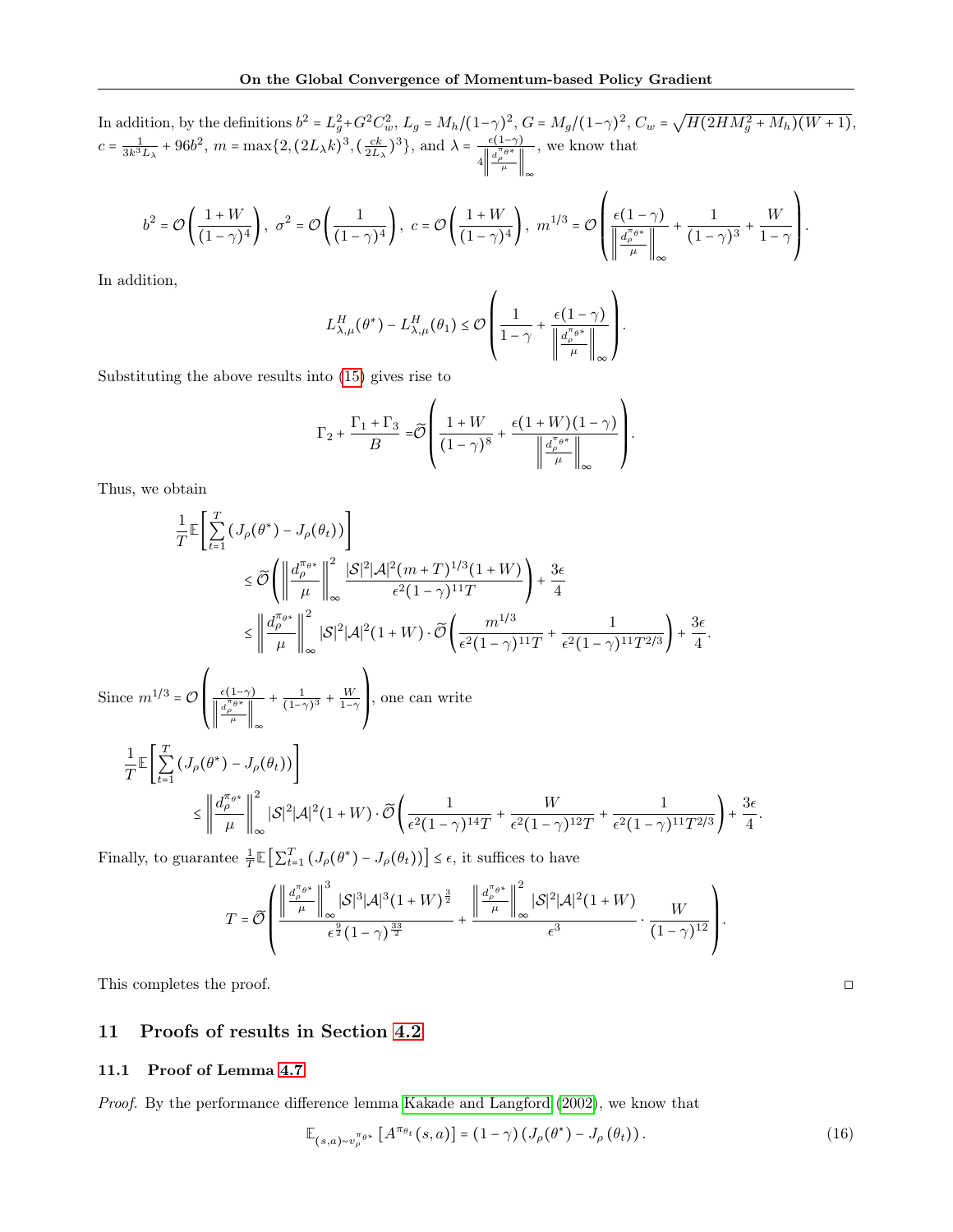In addition, by Assumption [4.6,](#page-6-2) we know that the advantage function is also related to the defined *transferred* compatible function approximation error that measures the richness of the policy parameterization:

$$
\epsilon_{\text{bias}} \geq \mathbb{E}_{(s,a)\sim v_{\rho}^{\pi_{\theta}*}} \left[ \left( A^{\pi_{\theta_t}}(s,a) - (1-\gamma) u_t^{*\top} \nabla \log \pi_{\theta_t}(a|s) \right)^2 \right] \\
\geq \left( \mathbb{E}_{(s,a)\sim v_{\rho}^{\pi_{\theta}*}} \left[ A^{\pi_{\theta_t}}(s,a) - (1-\gamma) u_t^{*\top} \nabla \log \pi_{\theta_t}(a|s) \right] \right)^2
$$
\n(17)

where the second inequality uses the Jensen's inequality. Then, by combining [\(16\)](#page-19-1) and [\(17\)](#page-20-1), we have

$$
\sqrt{\epsilon_{\text{bias}}} \geq \mathbb{E}_{(s,a)\sim v_{\rho}^{\pi_{\theta^*}}}[A^{\pi_{\theta_t}}(s,a) - (1-\gamma)u_t^{*\top} \nabla \log \pi_{\theta_t}(a|s)]
$$
  
= $(1-\gamma) (J_{\rho}(\theta^*) - J_{\rho}(\theta_t)) - \mathbb{E}_{(s,a)\sim v_{\rho}^{\pi_{\theta^*}}}[(1-\gamma)u_t^{*\top} \nabla \log \pi_{\theta_t}(a|s)].$ 

The rearrangement of the above inequality gives

$$
(J_{\rho}(\theta^*) - J_{\rho}(\theta_t)) \leq \frac{1}{(1-\gamma)} \sqrt{\epsilon_{\text{bias}}} + \mathbb{E}_{(s,a)\sim v_{\rho}^{\pi_{\theta^*}}}[u_t^{*\top} \nabla \log \pi_{\theta_t}(a|s)]
$$
  

$$
\leq \frac{1}{(1-\gamma)} \sqrt{\epsilon_{\text{bias}}} + \mathbb{E}_{(s,a)\sim v_{\rho}^{\pi_{\theta^*}}}[\|u_t^*\| \|\nabla \log \pi_{\theta_t}(a|s)\|]
$$
  

$$
\leq \frac{1}{(1-\gamma)} \sqrt{\epsilon_{\text{bias}}} + M_g \|u_t^*\|.
$$

In addition, by the definition of  $u_t^*$ , we have

$$
J_{\rho}(\theta^*) - J_{\rho}(\theta_t) \leq \frac{1}{(1-\gamma)} \sqrt{\epsilon_{\text{bias}}} + M_g \| F^{-1}(\theta_t) \nabla J_{\rho}(\theta_t) \|
$$
  

$$
\leq \frac{1}{(1-\gamma)} \sqrt{\epsilon_{\text{bias}}} + \frac{M_g}{\mu_F} \| \nabla J_{\rho}(\theta_t) \|,
$$

where the second inequality follows from Assumption [2.1.](#page-2-0) This completes the proof.

<span id="page-20-1"></span>

| - |  |
|---|--|
|   |  |

#### <span id="page-20-2"></span><span id="page-20-0"></span>11.2 Proof of Lemma [4.8](#page-7-2)

**Lemma 11.1** Under Assumption [3.1,](#page-3-0) suppose that the stochastic policy gradient  $u_t^H$  is generated by Algorithm [2](#page-6-3) with the restricted parameterization. Let  $e_t^H = \nabla J_{\rho}^H(\theta_t) - u_t^H$ . Then

$$
\mathbb{E}\left[\eta_{t-1}^{-1}\|e_t^H\|_2^2\right] \leq \mathbb{E}\left[\eta_{t-1}^{-1}(1-\beta_t)^2\|e_{t-1}^H\|_2^2 + \frac{2\eta_{t-1}^{-1}\beta_t^2\sigma^2}{B} + \frac{4b^2\eta_{t-1}^{-1}(1-\beta_t)^2}{B}\|\theta_t - \theta_{t-1}\|_2^2\right],
$$
  
where  $b^2 = L_g^2 + G^2 C_w^2$ ,  $L_g = M_h/(1-\gamma)^2$ ,  $G = M_g/(1-\gamma)^2$  and  $C_w = \sqrt{H(2HM_g^2 + M_h)(W+1)}$ .

*Proof.* This proof is similar to the proof of Lemma [10.2](#page-14-3) with  $M_g$  and  $M_h$  defined in Assumption [3.1.](#page-3-0) The details are omitted for brevity. □

#### 11.2.1 Proof of Lemma [4.8](#page-7-2)

*Proof.* Let  $e_t^H = \nabla J_{\rho}^H(\theta_t) - u_t^H$ . The function  $J_{\rho}^H(\theta)$  is L-smooth due to Lemma [3.2.](#page-3-3) Moreover, because of  $m \ge (2Lk)^3$ , it holds that  $\eta_t \le \eta_0 = \frac{k}{m^{1/3}} \le \frac{1}{2L}$ . Since  $\eta_t \le \frac{1}{2L}$ , we have  $\beta_{t+1} = c\eta_t^2 \le \frac{c\eta_t}{2L} \le \frac{ck}{2Lm^{1/3}} \le 1$ . It follows from Lemma [11.1](#page-20-2) that

$$
\mathbb{E}\left[\eta_t^{-1}||e_{t+1}^H||_2^2 - \eta_{t-1}^{-1}||e_t^H||_2^2\right] \n\leq \mathbb{E}\left[\left(\eta_t^{-1}(1-\beta_{t+1})^2 - \eta_{t-1}^{-1}\right)||e_t^H||_2^2 + \frac{2\eta_t^{-1}\beta_{t+1}^2\sigma^2}{B} + \frac{4b^2\eta_t^{-1}(1-\beta_{t+1})^2}{B}||\theta_{t+1} - \theta_t||_2^2\right] \n\leq \mathbb{E}\left[\left(\eta_t^{-1}(1-\beta_{t+1}) - \eta_{t-1}^{-1}\right)||e_t^H||_2^2 + \frac{2\eta_t^{-1}\beta_{t+1}^2\sigma^2}{B} + \frac{4b^2\eta_t^{-1}}{B}||\theta_{t+1} - \theta_t||_2^2\right],
$$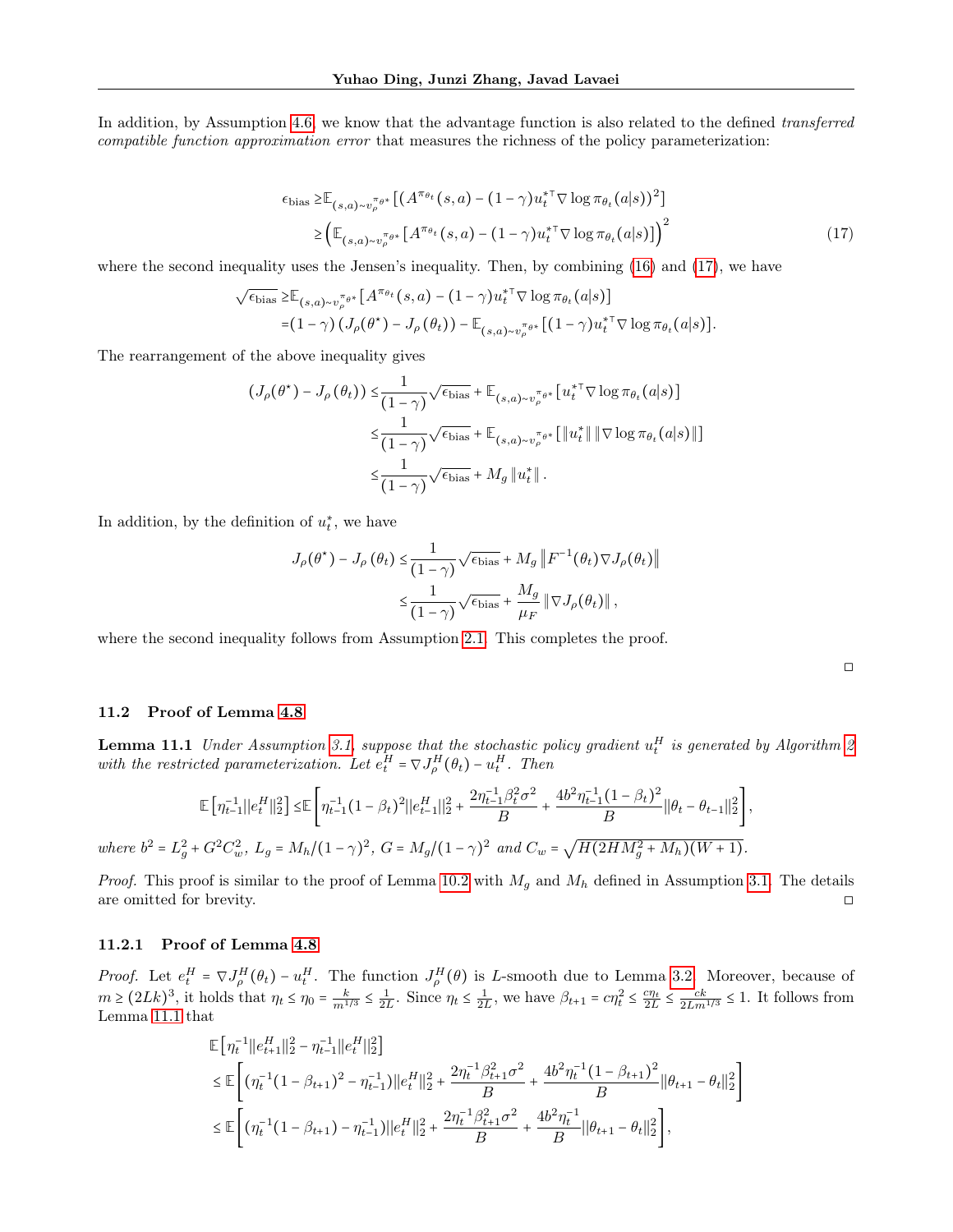where the last inequality holds by  $0 < \beta_{t+1} \leq 1$ . Since the function  $x^{1/3}$  is concave, we have  $(x+y)^{1/3} \leq x^{1/3} + yx^{-2/3}/3$ . As a result

$$
\begin{aligned} \eta_t^{-1} - \eta_{t-1}^{-1} &= \frac{1}{k} \left( \left( m + t \right)^{1/3} - \left( m + t - 1 \right)^{1/3} \right) \le \frac{1}{3k(m+t-1)^{2/3}} \\ &\le \frac{1}{3k(m/2+t)^{2/3}} \le \frac{2^{2/3}}{3k^3} \eta_t^2 \le \frac{2^{2/3}}{6k^3 L} \eta_t \le \frac{1}{3k^3 L} \eta_t, \end{aligned}
$$

where the second inequality is due to  $m \geq 2$ , and the fifth inequality holds by  $0 < \eta \leq \frac{1}{2L}$ . Then, it holds that

$$
\left(\eta_t^{-1}(1-\beta_{t+1})-\eta_{t-1}^{-1}\right) ||e_t^H||_2^2 = \left(\frac{1}{3k^3L}-c\right)\eta_t ||e_t^H||_2^2 = -96b^2\eta_t ||e_t^H||_2^2,
$$

where the last equality holds by  $c = \frac{1}{3k^3L} + 96b^2$ . Combining the above results leads to

$$
\mathbb{E}\left[\eta_t^{-1}||e_{t+1}^H||_2^2 - \eta_{t-1}^{-1}||e_t^H||_2^2\right] \le \mathbb{E}\left[-96b^2\eta_t||e_t^H||_2^2 + \frac{2\eta_t^{-1}\beta_{t+1}^2\sigma^2}{B} + \frac{4b^2\eta_t^{-1}}{B}||\theta_{t+1} - \theta_t||_2^2\right].\tag{18}
$$

By summing up the above inequality and dividing both sides by  $96b^2$ , we obtain

$$
\begin{split} \frac{1}{96 b^2}\left(\mathbb{E}\left[\frac{\left\|e_{T+1}^H\right\|_2^2}{\eta_T}-\frac{\left\|e_{1}^H\right\|_2^2}{\eta_0}\right]\right)\leq & \sum_{t=1}^T \mathbb{E}\left[\frac{c^2 \eta_t^3 \sigma^2}{48 b^2 B}-\eta_t\left\|e_t^H\right\|_2^2+\frac{1}{24 \eta_t B}\left\|\theta_{t+1}-\theta_t\right\|_2^2\right]\\ \leq & \sum_{t=1}^T \mathbb{E}\left[\frac{c^2 \eta_t^3 \sigma^2}{48 b^2 B}-\eta_t\left\|e_t^H\right\|_2^2+\frac{\eta_t}{24 B}\left\|u_t^H\right\|_2^2\right]. \end{split}
$$

For  $\eta_t \left\| u_t^H \right\|_2^2$  $\frac{2}{2}$ , it follows from Lemma [9.3](#page-12-4) that

<span id="page-21-0"></span>
$$
\frac{\eta_t}{4} \left\| u_{t,\lambda}^H \right\|_2^2 \leq J_\rho^H \left( \theta_{t+1} \right) - J_\rho^H \left( \theta_t \right) + \frac{\eta_t}{2} \left\| e_t^H \right\|^2.
$$

Then, it holds that

Then, Lemma [9.3](#page-12-4) can be used to obtain

$$
\frac{1}{96b^2} \left( \mathbb{E} \left[ \frac{\left\| e_{T+1}^H \right\|_2^2}{\eta_T} - \frac{\left\| e_1^H \right\|_2^2}{\eta_0} \right] \right) \n\leq \sum_{\tau=1}^T \mathbb{E} \left[ \frac{1}{48b^2B} c^2 \eta_t^3 \sigma^2 - \frac{(12B - 1)\eta_t}{12B} \left\| e_t^H \right\|_2^2 + \frac{1}{6B} \left( J_\rho^H (\theta_{t+1}) - J_\rho^H (\theta_t) \right) \right] \n\leq \sum_{t=1}^T \left( \frac{1}{48b^2B} c^2 \eta_t^3 \sigma^2 - \mathbb{E} \left[ \frac{11\eta_t}{12} \left\| e_t^H \right\|_2^2 \right] \right) + \frac{1}{6B} \left( J_\rho^H (\theta_{T+1}) - J_\rho^H (\theta_1) \right) \n\leq \frac{c^2 \sigma^2 k^3}{48b^2B} \sum_{t=1}^T \frac{1}{m+t} - \sum_{t=1}^T \mathbb{E} \left[ \frac{11\eta_t}{12} \left\| e_t^H \right\|_2^2 \right] + \frac{1}{6B} \left( J_\rho^H (\theta^*) - J_\rho^H (\theta_1) \right) \n\leq \frac{c^2 \sigma^2 k^3}{48b^2B} \sum_{t=1}^T \frac{1}{2+t} - \sum_{t=1}^T \mathbb{E} \left[ \frac{11\eta_t}{12} \left\| e_t^H \right\|_2^2 \right] + \frac{1}{6B} \left( J_\rho^H (\theta^*) - J_\rho^H (\theta_1) \right) \n\leq \frac{c^2 \sigma^2 k^3 \ln (T+2)}{48b^2B} - \sum_{t=1}^T \mathbb{E} \left[ \frac{11\eta_t}{12} \left\| e_t^H \right\|_2^2 \right] + \frac{1}{6B} \left( J_\rho^H (\theta^*) - J_\rho^H (\theta_1) \right).
$$
\n(19)

Rearranging the above inequality gives rise to

$$
\sum_{t=1}^{T} \mathbb{E} \left[ \frac{11 \eta_{t}}{12} \left\| e_{t}^{H} \right\|_{2}^{2} \right] \leq \frac{c^{2} \sigma^{2} k^{3} \ln \left( T+2 \right)}{48 b^{2} B} + \frac{1}{96 b^{2} \eta_{0}} \mathbb{E} \left[ \left\| e_{1}^{H} \right\|_{2}^{2} \right] + \frac{1}{6 B} \left( J_{\rho}^{H} \left( \theta^{*} \right) - J_{\rho}^{H} \left( \theta_{1} \right) \right) \n\leq \frac{1}{B} \left( \frac{c^{2} \sigma^{2} k^{3} \ln \left( T+2 \right)}{48 b^{2}} + \frac{m^{1/3} \sigma^{2}}{96 b^{2} k} + \frac{1}{6} \left( J_{\rho}^{H} \left( \theta^{*} \right) - J_{\rho}^{H} \left( \theta_{1} \right) \right) \right).
$$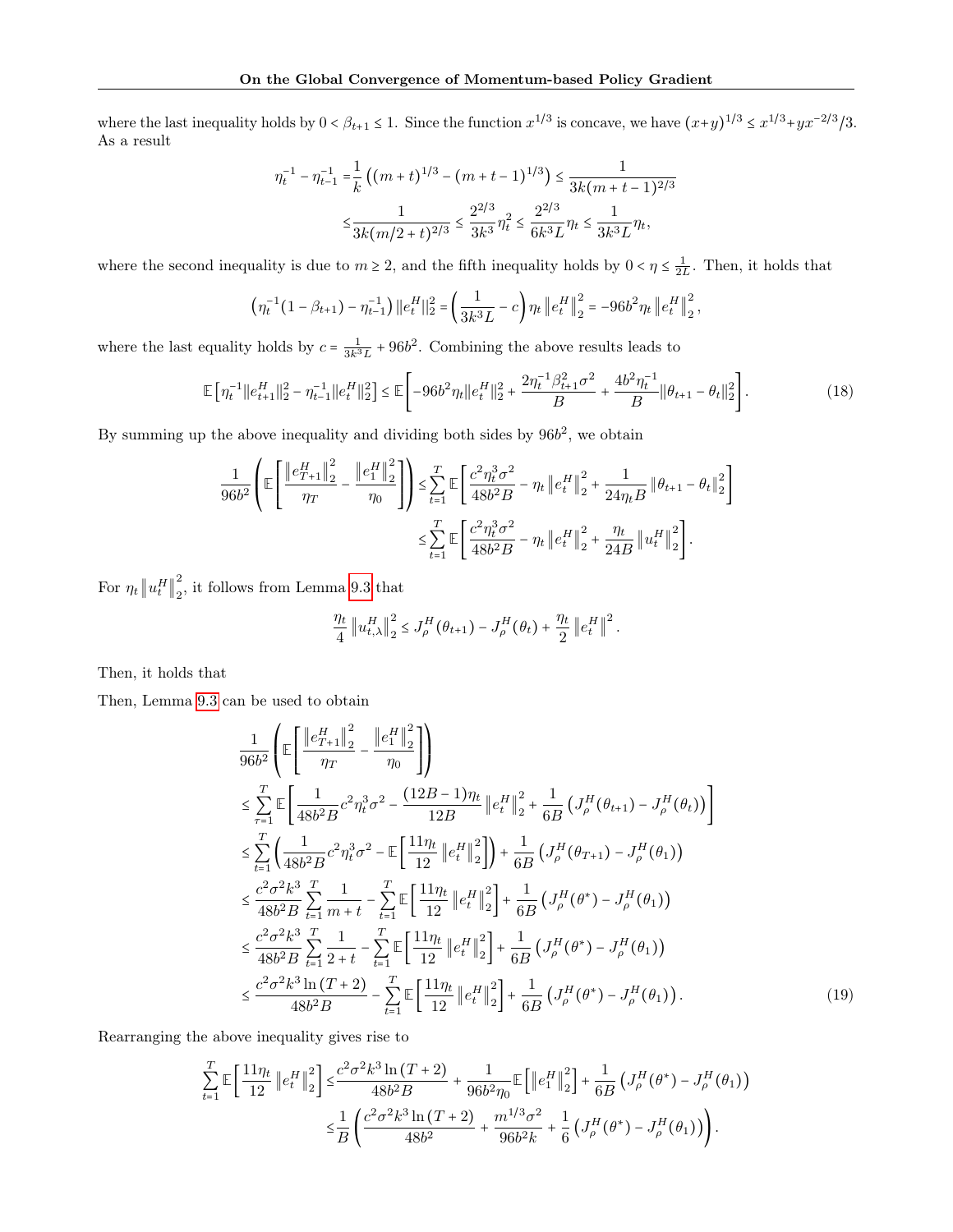Multiplying both sides by  $\frac{12}{11}$  yields that

$$
\sum_{t=1}^{T} \mathbb{E}\left[\eta_t \left\| e_t^H \right\|_2^2 \right] \le \frac{1}{B} \left( \frac{c^2 \sigma^2 k^3 \ln(T+2)}{44b^2} + \frac{m^{1/3} \sigma^2}{88b^2 k} + \frac{1}{22} \left( J^H_\rho(\theta^*) - J^H_\rho(\theta_1) \right) \right) \tag{20}
$$

<span id="page-22-0"></span>
$$
\leq \frac{1}{B} \left( \frac{c^2 \sigma^2 k^3 \ln(T+2)}{44b^2} + \frac{m^{1/3} \sigma^2}{88b^2 k} + \frac{1}{22(1-\gamma)} \right),\tag{21}
$$

where the last inequality holds due to  $J_{\rho}^{H}(\theta^*) - J_{\rho}^{H}(\theta_1) \leq \frac{1}{1-\gamma}$ .

Next, we define a Lyapunov function  $\Phi_t(\theta_t) = J_\rho^H(\theta_t) - \frac{1}{192b^2\eta_{t-1}} \left\| e_t^H \right\|^2$  for all  $t \ge 1$ . One can write

$$
\begin{split} \mathbb{E}[\Phi_{t+1} - \Phi_t] = & \mathbb{E}\left[J^H_{\rho}(\theta_{t+1}) - J^H_{\rho}(\theta_t) - \frac{1}{192b^2\eta_t}\left\|e^H_{t+1}\right\|_2^2 + \frac{1}{192b^2\eta_{t-1}}\left\|e^H_t\right\|_2^2\right] \\ \geq & \mathbb{E}\left[-\frac{\eta_t}{2}\left\|e^H_t\right\|_2^2 + \frac{\eta_t}{4}\left\|u^H_t\right\|_2 - \frac{1}{192b^2\eta_t}\left\|e^H_{t+1}\right\|_2^2 + \frac{1}{192b^2\eta_{t-1}}\left\|e^H_t\right\|_2^2\right] \\ \geq & \mathbb{E}\left[\frac{\eta_t}{4}\left\|u^H_t\right\|_2 - \frac{\beta_t^2\sigma^2}{96b^2B\eta_t} - \frac{\eta_t}{48B}\|u^H_t\|_2^2\right] \\ \geq & \mathbb{E}\left[\frac{11\eta_t}{48}\left\|u^H_t\right\|_2 - \frac{c^2\eta_t^3\sigma^2}{96b^2B}\right] \end{split}
$$

where the first inequality holds by Lemma [9.3](#page-12-4) and the second inequality follows from [\(18\)](#page-21-0). Summing the above inequality over  $t$  from 1 to  $T$  yields that

$$
\sum_{t=1}^{T} \mathbb{E} \left[ \eta_t \left\| u_t^H \right\|_2^2 \right] \leq \mathbb{E} \left[ \frac{48}{11} (\Phi_{T+1} - \Phi_1) + \sum_{t=1}^{T} \frac{c^2 \eta_t^3 \sigma^2}{22b^2 B} \right]
$$
\n
$$
\leq \mathbb{E} \left[ \frac{48}{11} (J^H_\rho (\theta_{T+1}) - J^H_\rho (\theta_1)) + \frac{1}{44b^2 \eta_0} \mathbb{E} \left[ ||e_1^H ||_2^2 \right] + \frac{c^2 \sigma^2 k^3}{22b^2 B} \sum_{t=1}^{T} \frac{1}{m+t} \right]
$$
\n
$$
\leq \mathbb{E} \left[ \frac{48}{11} (J^H_\rho (\theta_{T+1}) - J^H_\rho (\theta_1)) + \frac{1}{44b^2 \eta_0} \mathbb{E} \left[ ||e_1^H ||_2^2 \right] + \frac{c^2 \sigma^2 k^3}{22b^2 B} \sum_{t=1}^{T} \frac{1}{2+t} \right]
$$
\n
$$
\leq \frac{48}{11} (J^H_\rho (\theta^*) - J^H_\rho (\theta_1)) + \frac{\sigma^2 m^{1/3}}{44b^2 k B} + \frac{c^2 \sigma^2 k^3}{22b^2 B} \ln (2+T)
$$
\n
$$
\leq \frac{1}{1-\gamma} \frac{48}{11} + \frac{\sigma^2 m^{1/3}}{44b^2 k B} + \frac{c^2 \sigma^2 k^3}{22b^2 B} \ln (2+T)
$$
\n
$$
= \Gamma_2 + \frac{\Gamma_3}{B}.
$$

where the last inequality is due to  $J^H_\rho(\theta^*) - J^H_\rho(\theta_1) \leq \frac{1}{1-\gamma}$ . This completes the proof. It results from [\(20\)](#page-22-0) that

$$
\sum_{t=1}^{T} \mathbb{E}\left[\eta_t \left\|\nabla J_{\rho}^H(\theta_t)\right\|_{2}^{2}\right] \leq \sum_{t=1}^{T} \mathbb{E}\left[\eta_t \left\|u_t^H\right\|_{2}^{2}\right] + \sum_{t=1}^{T} \mathbb{E}\left[\eta_t \left\|e_t^H\right\|_{2}^{2}\right] \leq \Gamma_2 + \frac{\Gamma_1 + \Gamma_3}{B}.
$$

Since  $\eta_t = \frac{k}{(m+t)^{1/3}}$  is decreasing, we have

$$
\sum_{t=1}^{T} \mathbb{E}\left[\left\|\nabla J_{\rho}^{H}(\theta_{t})\right\|_{2}^{2}\right] \leq 1/\eta_{T} \sum_{t=1}^{T} \mathbb{E}\left[\eta_{t} \left\|\nabla J_{\rho}^{H}(\theta_{t})\right\|_{2}^{2}\right]
$$

$$
= \left(\frac{\Gamma_{2}}{k} + \frac{\Gamma_{1} + \Gamma_{3}}{kB}\right)(m+T)^{1/3}.
$$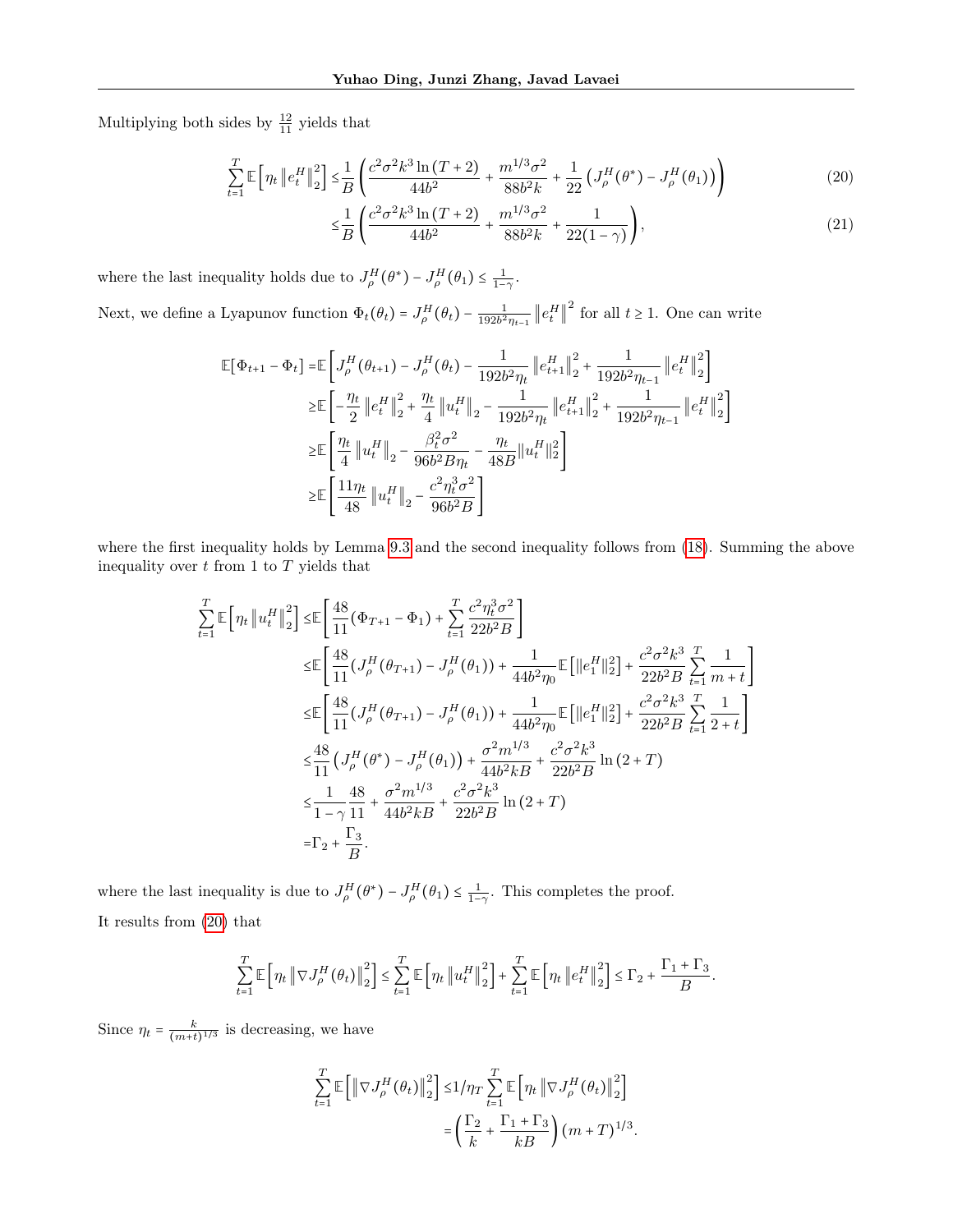Finally, one can use Jensen's inequality to conclude that

$$
\begin{split} \frac{1}{T}\sum_{t=1}^T\mathbb{E}\left[\left\|\nabla J^H_{\rho}(\theta_t)\right\|_2\right] &\leq \left(\frac{1}{T}\sum_{t=1}^T\mathbb{E}\left\|\nabla J^H_{\rho}(\theta_t)\right\|_2^2\right)^{1/2}\\ &\leq \sqrt{\frac{\Gamma_2}{k}+\frac{\Gamma_1+\Gamma_3}{kB}}\left(\frac{m^{1/6}}{\sqrt{T}}+\frac{1}{T^{1/3}}\right), \end{split}
$$

where the last inequality follows from the inequality  $(a + b)^{1/2} \le a^{1/2} + b^{1/2}$  for all  $a, b > 0$ .

◻

### <span id="page-23-0"></span>11.3 Proof of Theorem [4.9](#page-7-3)

Proof. By Lemma [4.7](#page-7-0) and the triangle inequality, we have

$$
J_{\rho}(\theta^{*}) - \frac{1}{T} \sum_{t=1}^{T} J_{\rho}(\theta_{t}) \leq \frac{\sqrt{\varepsilon_{\text{bias}}}}{1-\gamma} + \frac{M_{g}}{\mu_{F}} \frac{1}{T} \sum_{t=1}^{T} \left\| \nabla J_{\rho}^{H}(\theta_{t}) \right\| + \frac{M_{g}}{\mu_{F}} \max_{t=1,...,T} \left\{ \left\| \nabla J_{\rho}^{H}(\theta_{t}) - \nabla J_{\rho}(\theta_{t}) \right\| \right\}
$$

$$
\leq \frac{\sqrt{\varepsilon_{\text{bias}}}}{1-\gamma} + \frac{M_{g}}{\mu_{F}} \frac{1}{T} \sum_{t=1}^{T} \left\| \nabla J_{\rho}^{H}(\theta_{t}) \right\| + \frac{M_{g}^{2}}{\mu_{F}} \left( \frac{H+1}{1-\gamma} + \frac{\gamma}{(1-\gamma)^{2}} \right) \gamma^{H}, \tag{22}
$$

where the last inequality follows from Proposition [3.2.](#page-3-3) Then, due to Lemma [4.8,](#page-7-2) we know that

$$
J_{\rho}\left(\theta^{*}\right)-\frac{1}{T}\sum_{t=1}^{T}J_{\rho}\left(\theta_{t}\right)\leq\frac{\sqrt{\varepsilon_{\text{bias}}}}{1-\gamma}+\frac{M_{g}}{\mu_{F}}\sqrt{\frac{\Gamma_{2}}{k}+\frac{\Gamma_{1}+\Gamma_{3}}{kB}}\left(\frac{m^{1/6}}{\sqrt{T}}+\frac{1}{T^{1/3}}\right)+\frac{M_{g}^{2}}{\mu_{F}}\left(\frac{H+1}{1-\gamma}+\frac{\gamma}{(1-\gamma)^{2}}\right)\gamma^{H},
$$

Notice that, in order to guarantee

$$
\frac{M_g^2}{\mu_F} \left( \frac{H+1}{1-\gamma} + \frac{\gamma}{(1-\gamma)^2} \right) \gamma^H \le \frac{\epsilon}{2},
$$

it suffices to have

<span id="page-23-1"></span>
$$
H = \mathcal{O}\left(\log_{\gamma}\left(\mu_F(1-\gamma)\epsilon\right)\right).
$$

Recall that  $\Gamma_1 = \left(\frac{c^2 \sigma^2 k^3 \ln(T+2)}{48b^2} + \frac{m^{1/3}}{96b^2 k} \sigma^2 + \frac{1}{22(1-\gamma)}\right)$ ,  $\Gamma_2 = \frac{48}{11(1-\gamma)}$ , and  $\Gamma_3 = \frac{\sigma^2 m^{1/3}}{44b^2 k^2} + \frac{c^2 \sigma^2 k^3}{22kb^2} \ln(2+T)$ . By only considering the dependencies on the parameters  $c, \sigma, b, \gamma$  and m, we have

$$
\frac{\Gamma_2}{k} + \frac{\Gamma_1 + \Gamma_3}{k} = \widetilde{\mathcal{O}} \left( \frac{c^2 \sigma^2}{b^2} + \frac{m^{1/3} \sigma^2}{b^2} + \frac{\sigma^2 m^{1/3}}{b^2} + \frac{c^2 \sigma^2}{b^2} + \frac{1}{1 - \gamma} \right)
$$
  
=  $\widetilde{\mathcal{O}} \left( \frac{\sigma^2}{b^2} \left( c^2 + m^{1/3} \right) + \frac{1}{1 - \gamma} \right).$  (23)

In addition, by the definitions  $b^2 = L_g^2 + G^2 C_w^2$ ,  $L_g = M_h/(1-\gamma)^2$ ,  $G = M_g/(1-\gamma)^2$ ,  $C_w = \sqrt{H(2HM_g^2 + M_h)(W+1)}$ ,  $c = \frac{1}{3k^3L} + 96b^2$ , and  $m = \max\{2, (2Lk)^3, (\frac{ck}{2L})^3\}$ , we know that

$$
b^2 = \mathcal{O}\left(\frac{1+W}{(1-\gamma)^4}\right), \ \sigma^2 = \mathcal{O}\left(\frac{1}{(1-\gamma)^4}\right), \ c = \mathcal{O}\left(\frac{1+W}{(1-\gamma)^4}\right), \ m^{1/3} = \mathcal{O}\left(\frac{1}{(1-\gamma)^3} + \frac{W}{1-\gamma}\right).
$$

Substituting the above results into [\(23\)](#page-23-1) gives rise to

$$
\frac{\Gamma_2}{k} + \frac{\Gamma_1 + \Gamma_3}{kB} = \widetilde{\mathcal{O}}\left(\frac{1+W}{(1-\gamma)^8}\right).
$$

Thus, we obtain

$$
\begin{split} J_{\rho}\left(\theta^{*}\right)-\frac{1}{T}\sum_{t=1}^{T}J_{\rho}\left(\theta_{t}\right) & \leq \frac{\sqrt{\varepsilon_{\text{bias}}}}{1-\gamma}+\frac{M_{g}}{\mu_{F}}\left(\frac{m^{1/6}}{\sqrt{T}}+\frac{1}{T^{1/3}}\right)\cdot\widetilde{\mathcal{O}}\left(\frac{\sqrt{1+W}}{(1-\gamma)^{4}}\right)+\frac{\epsilon}{2} \\ & \leq \frac{\sqrt{\varepsilon_{\text{bias}}}}{1-\gamma}+\widetilde{\mathcal{O}}\left(\left(\frac{1}{\sqrt{(1-\gamma)^{3}T}}+\frac{\sqrt{W}}{\sqrt{(1-\gamma)T}}+\frac{1}{T^{1/3}}\right)\frac{\sqrt{1+W}}{(1-\gamma)^{4}\mu_{F}}\right)+\frac{\epsilon}{2} \end{split}
$$